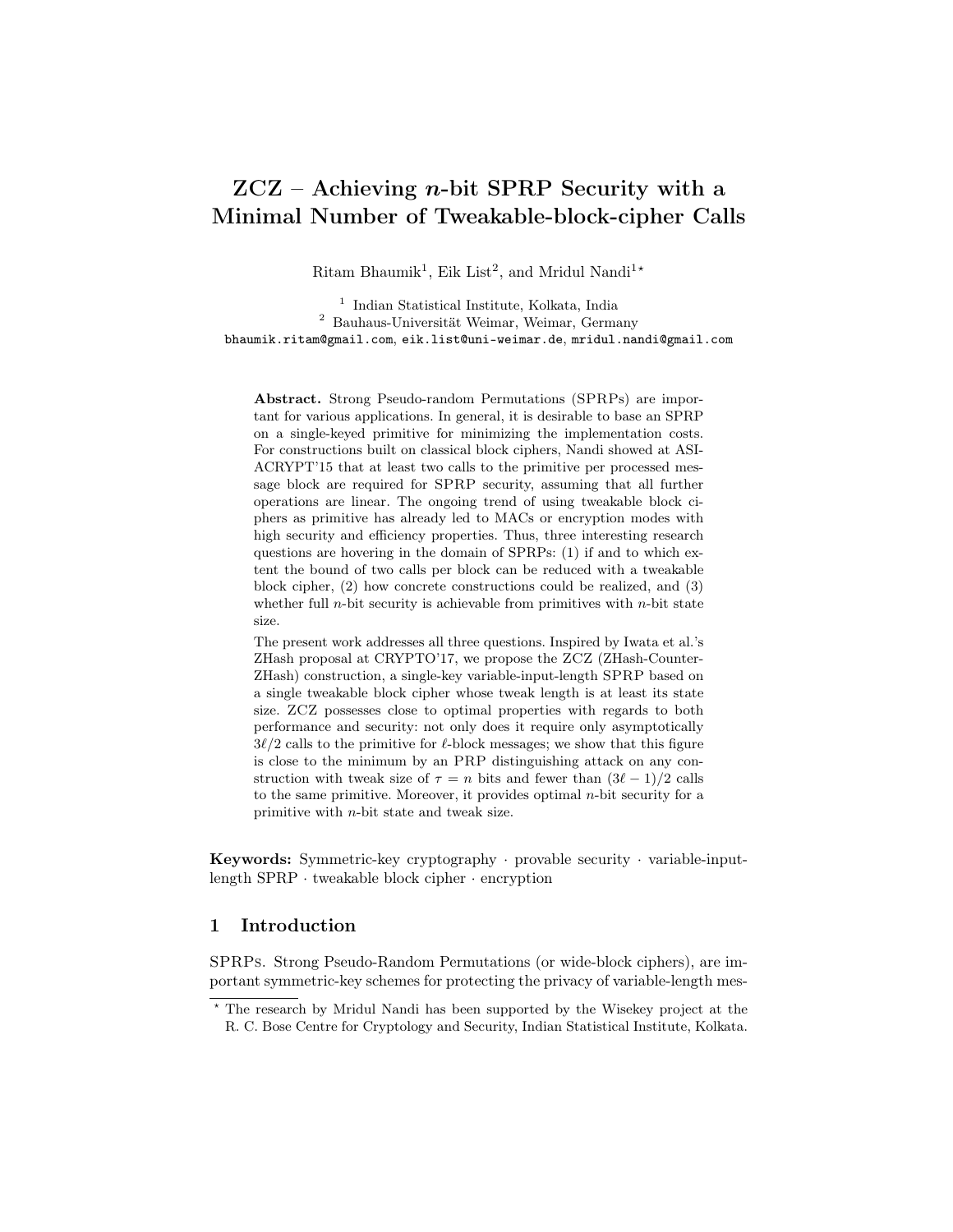sages. Their tweakable variants (STPRPs) are useful to build strong authenticated encryption [\[25,](#page-32-0) [54\]](#page-34-0) or onion AE [\[50\]](#page-33-0). During the previous two decades, the symmetric-key community proposed a considerable corpus of SPRPs. From a high-level point of view, existing constructions could be categorized into (1) Generalized Feistel networks, (2) Encrypt-Mix-Encrypt, (3) Hash-ECB-Hash, (4) Hash-Counter-Hash, and (5) miscellaneous designs.

Optimization Goals. The primary goals for optimizations in cryptographic schemes are, in general, low implementation costs, high provable security guarantees, and high performance. For the first criterion, it is desirable to construct higher-level schemes from a single well-analyzed primitive without large internal state and with a single key.

High security is essential in many domains that have to process large amounts of data without the ability of frequent re-keying. In most constructions, however, it comes at the cost of decreased performance. Unsurprisingly, the challenges of combining high security guarantees with high performance have been identified among the hot topics of symmetric-key cryptography at the ESC 2017 workshop [\[8\]](#page-31-0). Often, high security is associated with security beyond the birthday bound. In the areas of authentication (e.g., [\[33,](#page-32-1) [56,](#page-34-1) [57\]](#page-34-2)), encryption, as well as authenticated encryption (e.g., [\[26,](#page-32-2) [27,](#page-32-3) [48\]](#page-33-1)), beyond-birthday security has undergone a long line of research. In the area of SPRPs, however, the security of the vast majority of existing constructions is still limited by the birthday bound of  $n/2$  bits, where n is the state size of the underlying primitive. So, the privacy guarantees are lost if  $q \simeq 2^{n/2}$  message blocks have been encrypted under the same key. Assuming the AES as primitive, this would imply that significantly fewer than  $2^{64}$  blocks could safely be encrypted under a single key.

SECURITY OF SPRPS: STATE OF THE ART. Among the earlier proposals, the LARGEBLOCK1 and LARGEBLOCK2 constructions by Minematsu and Iwata [\[39\]](#page-33-2) as well as  $TCT_2$  by Shrimpton and Terashima [\[54\]](#page-34-0) are exceptional for their security guarantees. The LARGEBLOCK designs can achieve optimal  $n$ -bit security, whereas  $TCT_2$  is limited by  $2n/3$  bits. Both share similarities to the  $\Psi_2$ and  $\Psi_3$  constructions from Coron et al. [\[17\]](#page-31-1), which use two and three calls to a tweakable block cipher. Both LARGEBLOCK2 and  $TCT_2$  possess a sandwich structure, where an encryption layer is wrapped by two layers of hashing. In the former, the encryption layer is an application of  $\Psi_2$  in ECB-mode; the hashing layers employs two calls to a polynomial hash of  $2(\ell - 1)$ multiplications each. TCT<sub>2</sub> can be seen as an unbalanced version of  $\Psi_3$ , where also 2( $\ell-1$ ) of  $\ell$  input blocks are hashed in each hashing layer. Both constructions are remarkable for their time. To be comparably efficient, however, they required two primitives, a block cipher and a universal hash function.

A different direction is followed by HHFHFH [\[5\]](#page-30-0) and its instantiations (e.g., [\[6\]](#page-31-2)), which is a four-round unbalanced Feistel network, built on a largestate primitive. Instead of providing beyond-birthday security, it possesses large security margins due to a larger birthday bound of their internal primitives. However, the large state size limits its efficiency.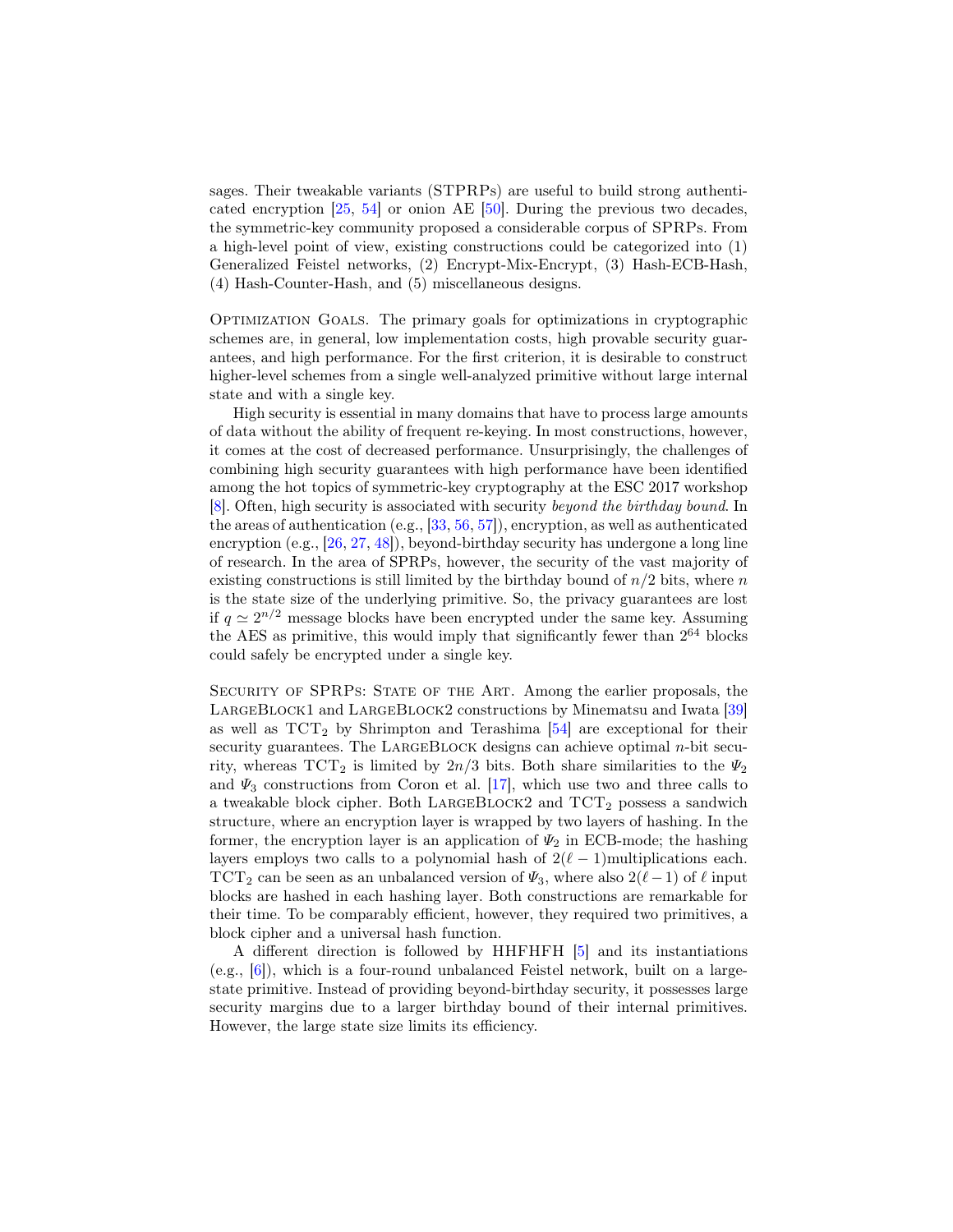The only approach we are aware of that almost combines both security and performance desiderata is SIMPIRA  $(v2)$  [\[19\]](#page-31-3), a family of Feistel-like constructions built upon the AES round function. Its authors claim 128-bit security and high performance on current processors with support for AES native instructions. However, Simpira's security claim stems purely from heuristics, which will demand intensive further cryptanalysis to increase trust into it.

Tweakable Block Ciphers. One established approach for achieving higher security without considerably sacrificing performance is to use a tweakable block cipher (TBC) [\[32\]](#page-32-4) as underlying primitive. At the core, tweakable block ciphers employ an additional public input called tweak, which allows to efficiently separate the domains of different calls to the primitive. This fact can reduce the impact of internal collisions on the security of the scheme built around them. For message authentication codes (MACs), a series of recent works pushed the security bounds further [\[16,](#page-31-4) [28,](#page-32-5) [41\]](#page-33-3), but a similar trend is also observable in the domain of encryption modes and authenticated encryption schemes [\[27,](#page-32-3) [31,](#page-32-6) [37,](#page-32-7) [48,](#page-33-1) [49\]](#page-33-4). This approach has also been used earlier for SPRPs [\[17,](#page-31-1) [36,](#page-32-8) [38,](#page-33-5) [39,](#page-33-2) [54\]](#page-34-0) – those proposals, however, originate from at least half a decade ago where TBCs used to be constructed in cumbersome fashion from classical block ciphers. Nowadays, we have the option of using efficient dedicated TBCs, such as DEOXYS-BC, JOLTIK-BC [\[30\]](#page-32-9), or SKINNY [\[3\]](#page-30-1).

The application of TBCs can also boost the efficiency of constructions, as has been demonstrated recently for MACs. At CRYPTO'17, Iwata et al. [\[28\]](#page-32-5) introduced ZMAC, a TBC-based parallelizable, single-key single-primitive MAC whose internal hash function ZHASH processed the message in both the tweak and plaintext simultaneously. The additional message bits per primitive call render ZMAC more efficient than previous MACs and suggest the adoption of the approach to other domains.

Open Research Questions. When abstracting away the details of the primitive, the number of calls to it per input block becomes the main efficiency metric. From Encrypt-Mix-Encrypt-based constructions, it is well-known that the bound is at most two calls per block (plus some minor overhead), assuming all further operations are linear. Thus, it is an interesting question if SPRPs can be built from fewer calls to a single-keyed primitive. Moreover, a strongly related question is that for the minimal number of calls necessary for SPRP security.

From a theoretical perspective, Nandi [\[44\]](#page-33-6) showed that constructions built from a classical single-keyed block cipher require  $2\ell$  calls for  $\ell$ -block messages for SPRP security. Though, it seems as though this bound is reducible if one used a TBC instead as the underlying primitive. For Hash-Counter-Hash-based constructions, the most efficient (T)BC-based hash function we are aware of is ZHASH. For a TBC with *n*-bit state and  $\tau$ -bit tweak length, it would yield a construction of about  $\ell + 2 \lceil \sigma/(n + \tau) \rceil$  calls for messages of  $\sigma$  bits. For dedicated TBCs, such as Deoxys-BC-128-384 or Skinny-128-384, this figure still implies that approximately  $5\ell/3$  calls are necessary. Regarding the other design principles, it is unclear if similar results are applicable to constructions based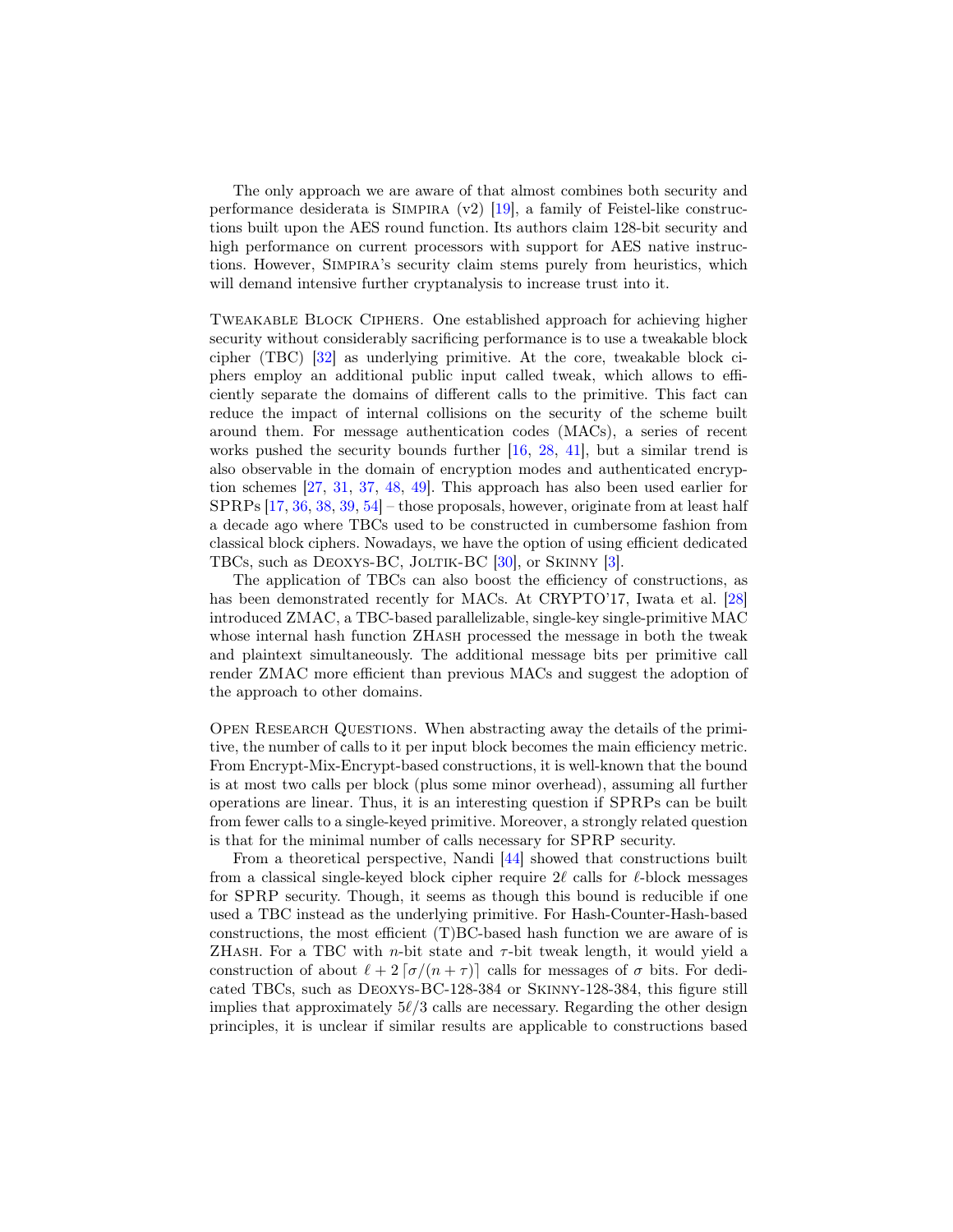<span id="page-3-0"></span>Table 1: Asymptotic  $\#$ primitive calls for SPRP paradigms. We assume that hash functions and encryption layers use a single-keyed (tweakable) block cipher with n-bit state and  $\tau$ -bit tweak size to encrypt an  $\ell$ -block message of  $\sigma$  bits in total. We assume the hashing layers use ZHASH (as the most efficient blockcipher-based hash function we are aware of).

|                     | $\#Block$ -cipher calls         |                                  |                                 |                                         |  |
|---------------------|---------------------------------|----------------------------------|---------------------------------|-----------------------------------------|--|
| Paradigm            | Top                             | Middle                           | <b>Bottom</b>                   | Total (asympt.)                         |  |
| LARGEBLOCK2         | $2[(\ell-1)/2]$                 | $\ell$                           | $2[(\ell-1)/2]$                 | $4[(\ell-1)/2] + \ell$                  |  |
| TCT <sub>2</sub>    | $2[(\ell-1)/2]$                 | $2(\ell - 1)$                    | $2[(\ell-1)/2]$                 | $4[(\ell-1)/2]+2\ell$                   |  |
| Encrypt-Mix-Encrypt |                                 | $\lceil \ell/n \rceil$           |                                 | $2\ell + \lceil \ell/n \rceil$          |  |
| Hash-ECB-Hash       | f.                              | V                                |                                 | $3\ell$                                 |  |
| Hash-Counter-Hash   | $\lceil \sigma/(n+\tau) \rceil$ | $\ell$                           | $\lceil \sigma/(n+\tau) \rceil$ | $\ell + 2\lceil \sigma/(n+\tau) \rceil$ |  |
| ZCZ                 | $\ell/2$                        | $\ell/2 + \lceil \ell/2n \rceil$ | $\ell/2$                        | $3\ell/2 + \lceil \ell/2n \rceil$       |  |

on the Encrypt-Mix-Encrypt or Hash-ECB-Hash paradigms. We estimate that Hash-ECB-Hash constructions would need about  $\ell$  primitive calls in each hashing layer, plus  $\ell$  calls in the encryption layer. An instantiation of LARGEBLOCK2 with ZHASH instead of multiplications would yield  $2[(\ell-1)/2]$  calls in each hashing layer, plus  $\ell$  calls in the middle, or  $3\ell$  calls in sum. TCT<sub>2</sub> could use a ZHASH layer each for both top and bottom hashing layer. While further modifications could make it more efficient, its proposal employed  $2\ell$  −2 calls in the middle. We compare the approaches in Table [1.](#page-3-0) Altogether, three interesting research questions remain: (1) to which extent can the number of primitive calls be reduced when employing a tweakable block cipher,  $(2)$  how can a specific construction be realized, and (3) can it be built with high provable security guarantees.

CONTRIBUTION. This work tries to answer all three questions above: for the theoretical interest,  $(1)$  we show that 1.5 $\ell$  primitive calls per message block is close to minimal by a generic distinguisher on any construction that employs fewer than  $(3\ell - 1)/2$  calls to a single-keyed primitive per message block, where all further operations are linear. For the practitioner's interest, (2) we propose ZCZ (ZHash-Counter-ZHash), an almost fully parallelizable variableinput-length SPRP based on a single-keyed TBC with n-bit state and n-bit tweak size. ZCZ matches approximately the optimal number of  $1.5\ell$  calls to the primitive for an  $\ell$ -block message, plus a small overhead. Finally, we show (3) that ZCZ achieves optimal n-bit security, i.e., the SPRP advantage of any adversary that asks at most q queries of  $\sigma$  blocks in total is in  $O(\sigma^2/2^{2n})$ .

We note that instantiations of Hash-Counter-Hash with ZHash and a TBC with large tweaks of  $\tau = 3n$ , the number of primitive calls could become equal to that of ZCZ. However, such primitives would introduce a significant slowdown, be it due to the requirements of more rounds in a TWEAKEY-like cipher, or due to the need of calling an additional universal hash function for compressing the tweak. Concerning practical tweak sizes  $\tau < 3n$ , the number of calls is significantly lower for our construction.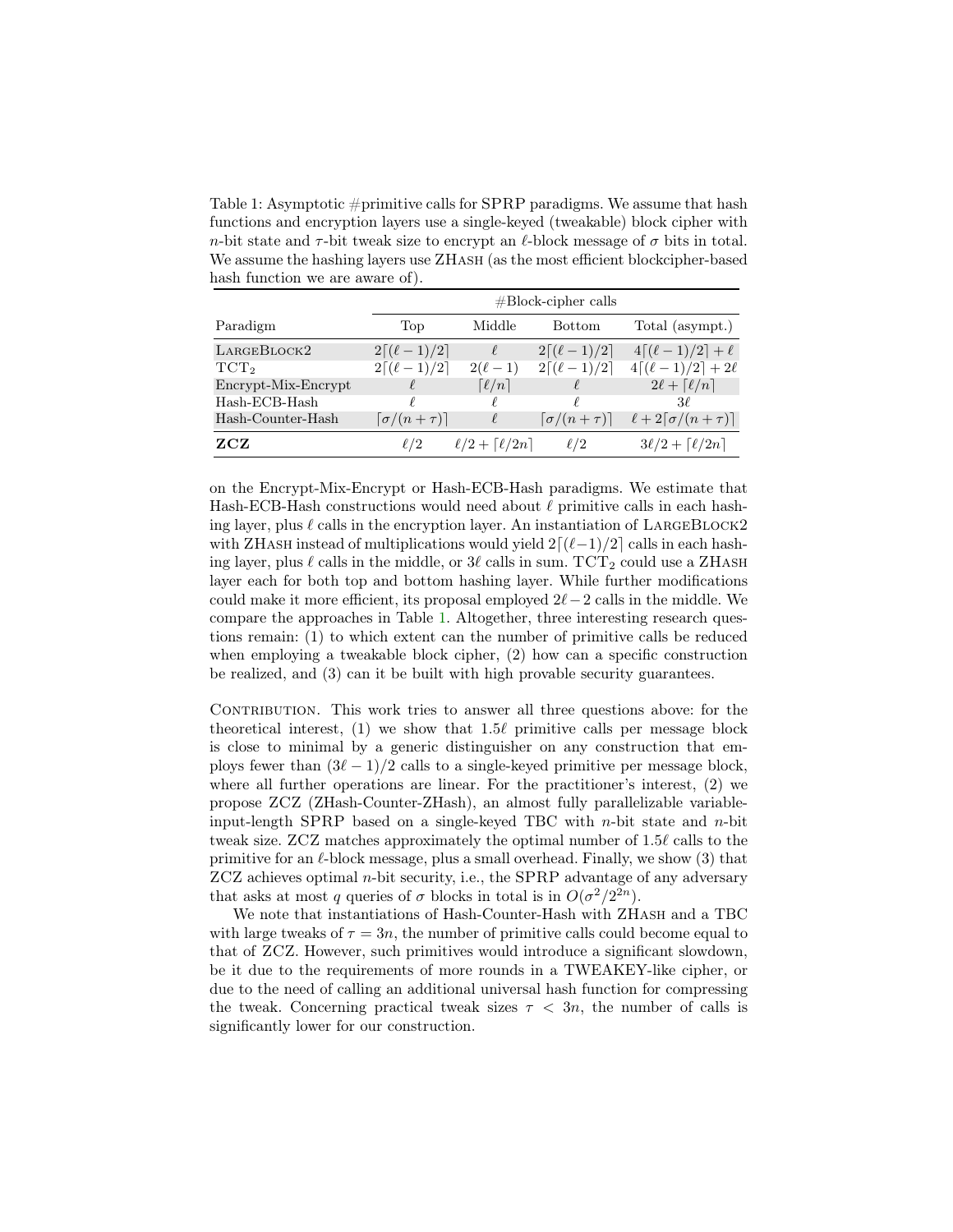YET ANOTHER ENCRYPTION SCHEME? It may appear that  $ZCZ$  is yet another encryption scheme after all, and with hundreds of encryption schemes already being present in the literature, it is difficult get excited about another one, notwithstanding small improvements in performance and security. We beg to differ on this point primarily for two reasons: (1) very few existing encryption schemes built upon a primitive with an *n*-bit output provide *n*-bit security most in fact are only secure up to the birthday bound. As such, the improvement by ZCZ in terms of security is not a small step, but rather a leap. Since there is a considerable interest in the (still) small group of constructions that achieve this security, we believe that our encryption scheme is an exciting addition to this group. (2) Even more significant is the way that ZCZ exploits the randomness generated by a tweakable blockcipher. While most previous approaches were based on generic replacements of two or more blockcipher calls by a single call to a tweakable block cipher, the approach used by ZCZ is not a corollary of any previous work. Given its efficiency, we believe it can lead to exciting new directions in research on tweakable-blockcipher modes.

OUTLINE. The remainder is structured as follows: first, Section [2](#page-4-0) briefly summa-rizes the necessary preliminaries. Given a primitive with an effective tweak size<sup>[3](#page-4-1)</sup>  $\tau = n$ , Section [3](#page-6-0) illustrates that every PRP with fewer than  $3\ell-1$  primitive calls for  $2\ell$ -block messages is insecure, which was the core motivation for our search for constructions with about 1.5 $\ell$  calls. Subsequently, Section [4](#page-9-0) defines our basic construction, which is first described for messages whose length is a positive multiple of  $2n$  bits. Thereupon, Section  $5$  extends our definition to messages of more general lengths. Section  $6$  provides the details of our security analysis.

We provide further insights on the starting point of our research in the Appendix. Therein, we also discuss attacks on insecure preliminary variants that motivated our studies towards the final design of ZCZ.

#### <span id="page-4-0"></span>2 Preliminaries

GENERAL NOTATION. We use lowercase letters  $x$  for indices and integers, uppercase letters  $X, Y$  for binary strings and functions, and calligraphic uppercase letters  $\mathcal{X}, \mathcal{Y}$  for sets. We denote the concatenation of binary strings X and Y by  $X \parallel Y$ ; we mostly treat bit strings as representations of elements in the finite field  $\mathbb{F}_{2^n}$ , which is the Galois Field  $\mathbb{GF}(2^n)$  with a fixed irreducible polynomial  $p(\mathbf{x})$ . There, we interpret a bit string  $(x_{n-1} \ldots x_1 x_0)$  as polynomial  $\sum_{i=0}^{n-1} a_i \cdot x^i$  in  $\mathbb{F}_{2^n}$ . Bit  $x_i$  represents the coefficient  $a_i \in \{0,1\}$ , for  $0 \le i \le n-1$ , and the most significant bit is the leftmost, and the least significant bit is the rightmost bit. We denote the result of the addition of two elements as  $X + Y$ , which is equivalent to the XOR of X and Y. For tuples of bit strings  $(X_1, \ldots, X_x), (Y_1, \ldots, Y_x)$  of equal domain, we denote by  $(X_1, \ldots, X_x) + (Y_1, \ldots, Y_x)$  the element-wise XOR, i.e.,  $(X_1 + Y_1, \ldots, X_x + Y_x)$ . Unless stated otherwise, we consider all additions

<span id="page-4-1"></span> $^3$  By effective tweak size, we mean the usable tweak domain without bits that are used for other purposes such as domain separation.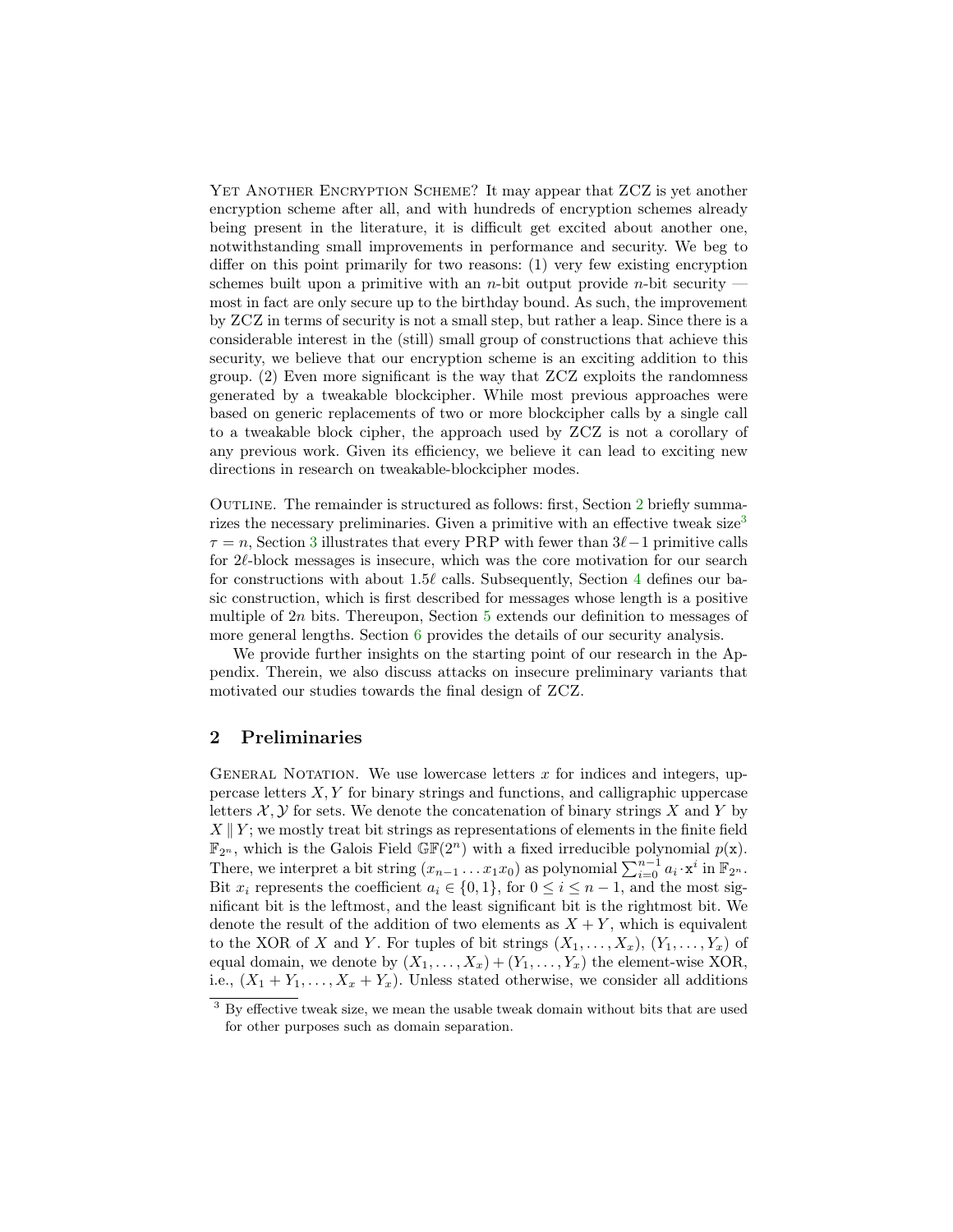of *n*-bit values to be in  $\mathbb{F}_2^n$ . Moreover, we will use  $\oplus$  for the XOR of bit strings in illustrations. However, all additions and subtractions in sub- and superscripts that denote indices represent integer additions. We indicate the length of a bit string X in bits by  $|X|$ , and write  $X_i$  for the *i*-th block. Moreover, we denote by  $X \leftarrow X$  that X is chosen independently uniformly at random from the set X. We define three sets of particular interest:  $Func(X, Y)$  be the set of all functions  $F: \mathcal{X} \to \mathcal{Y}$ , Perm $(\mathcal{X})$  the set of all permutations over  $\mathcal{X}$ , and Perm $(\mathcal{T}, \mathcal{X})$  for the set of tweaked permutations over  $X$  with associated tweak space  $T$ .

 $(X_1, \ldots, X_x) \stackrel{n}{\leftarrow} X$  denotes that X is split into the minimal number of *n*-bit blocks possible i.e.,  $X_1 \parallel ... \parallel X_x = X$ , and  $|X_i| = n$  for  $1 \le i \le x - 1$ , and  $|X_x| \leq n$ . So, when  $|X| > 0$ , then  $|X_x| > 0$ . If  $|X| = 0$ ,  $Y \stackrel{x}{\leftarrow} X$  sets Y to the empty string.  $\langle X \rangle_n$  denotes an encoding of an integer  $X \in \mathbb{Z}_n$  as an n-bit string. For two sets X and Y, a uniform random function  $\rho : \mathcal{X} \to \mathcal{Y}$  maps inputs  $X \in \mathcal{X}$ independently and uniformly at random to outputs  $Y \in \mathcal{Y}$ . For an event E, we denote by  $Pr[E]$  the probability of E;  $\varepsilon$  is the empty string. For a given set X and integer x, we define  $\mathcal{X}^{\leq x} = \bigcup_{i=1}^{x} \mathcal{X}^i$  and  $\mathcal{X}^+ = \bigcup_{j=1}^{\infty} \mathcal{X}^j$ . For two integers  $n, k$  with  $n \geq k \geq 1$ , we denote the falling factorial as  $(n)_k = \prod_{i=0}^{k-1} (n-i)$ .

ADVERSARIES. An adversary  $A$  is an efficient Turing machine that interacts with a given set of oracles that appear as black boxes to **A**. We denote by  $A^{\mathcal{O}}$ the output of **A** after interacting with some oracle  $\mathcal{O}$ . We write  $\Delta_{\mathbf{A}}(\mathcal{O}^1;\mathcal{O}^2)$  :=  $|\Pr[\mathbf{A}^{\mathcal{O}^1} \Rightarrow 1] - \Pr[\mathbf{A}^{\mathcal{O}^2} \Rightarrow 1]|$  for the advantage of **A** to distinguish between oracles  $\mathcal{O}^1$  and  $\mathcal{O}^2$ . All probabilities are defined over the random coins of the oracles and those of  $A$ , if any. W.l.o.g., we assume that  $A$  never asks queries to which it already knows the answer.

A block cipher E with associated key space  $\mathcal K$  and message space  $\mathcal M$  is a mapping  $E : \mathcal{K} \times \mathcal{M} \to \mathcal{M}$  such that for every key  $K \in \mathcal{K}$ , it holds that  $E(K, \cdot)$ is a permutation over M. A tweakable block cipher  $\tilde{E}$  with additional tweak space T is a mapping  $\widetilde{E}: \mathcal{K} \times \mathcal{T} \times \mathcal{M} \to \mathcal{M}$  such that for every key  $K \in \mathcal{K}$  and tweak  $T \in \mathcal{T}$ , it holds that  $\widetilde{E}(K,T,\cdot)$  is a permutation over M. We also write  $\widetilde{E}_K^T(\cdot)$  as short form. In this work, we assume that SPRPs allow variable-length inputs, i.e., there is no single fixed length, but the length of the ciphertext always equals that of the plaintext and vice versa; moreover, over all inputs of equal length, the construction is a permutation. The advantage is defined as follows.

**Definition 1 (SPRP Advantage).** Let K be a non-empty set and  $M \subset$  $\{0,1\}^*$ . Let  $\Pi : \mathcal{K} \times \mathcal{M} \to \mathcal{M}$  be a length-preserving permutation. Let  $\pi$ Perm $(\mathcal{M})$  be sampled from the set of all length-preserving permutations of  $\mathcal{M}$ , and  $K \leftarrow \mathcal{K}$ . Then, the SPRP advantage of **A** with respect to  $\Pi$  is defined as  $\mathbf{Adv}_{\Pi}^{\mathrm{SPRP}}(\mathbf{A}) \stackrel{\mathrm{def}}{=} \Delta_{\mathbf{A}}(\Pi_K, \Pi_K^{-1}; \pi, \pi^{-1}).$ 

**Definition 2 (STPRP Advantage).** Let  $K$  and  $T$  be non-empty sets and let  $\widetilde{E}: \mathcal{K} \times \mathcal{T} \times \{0,1\}^n \to \{0,1\}^n$  denote a tweakable block cipher. Let  $\widetilde{\pi} \leftarrow$  $\widetilde{\text{Perm}}(\mathcal{T}, \{0, 1\}^n)$  and  $K \leftarrow \mathcal{K}$ . Then, the STPRP advantage of **A** w.r.t.  $\widetilde{E}$  is defined as  $\mathbf{Adv}_{\tilde{E}}^{\mathrm{STPRP}}(\mathbf{A}) \stackrel{\text{def}}{=} \Delta_{\mathbf{A}}(\widetilde{E}_K, \widetilde{E}_K^{-1}; \widetilde{\pi}, \widetilde{\pi}^{-1}).$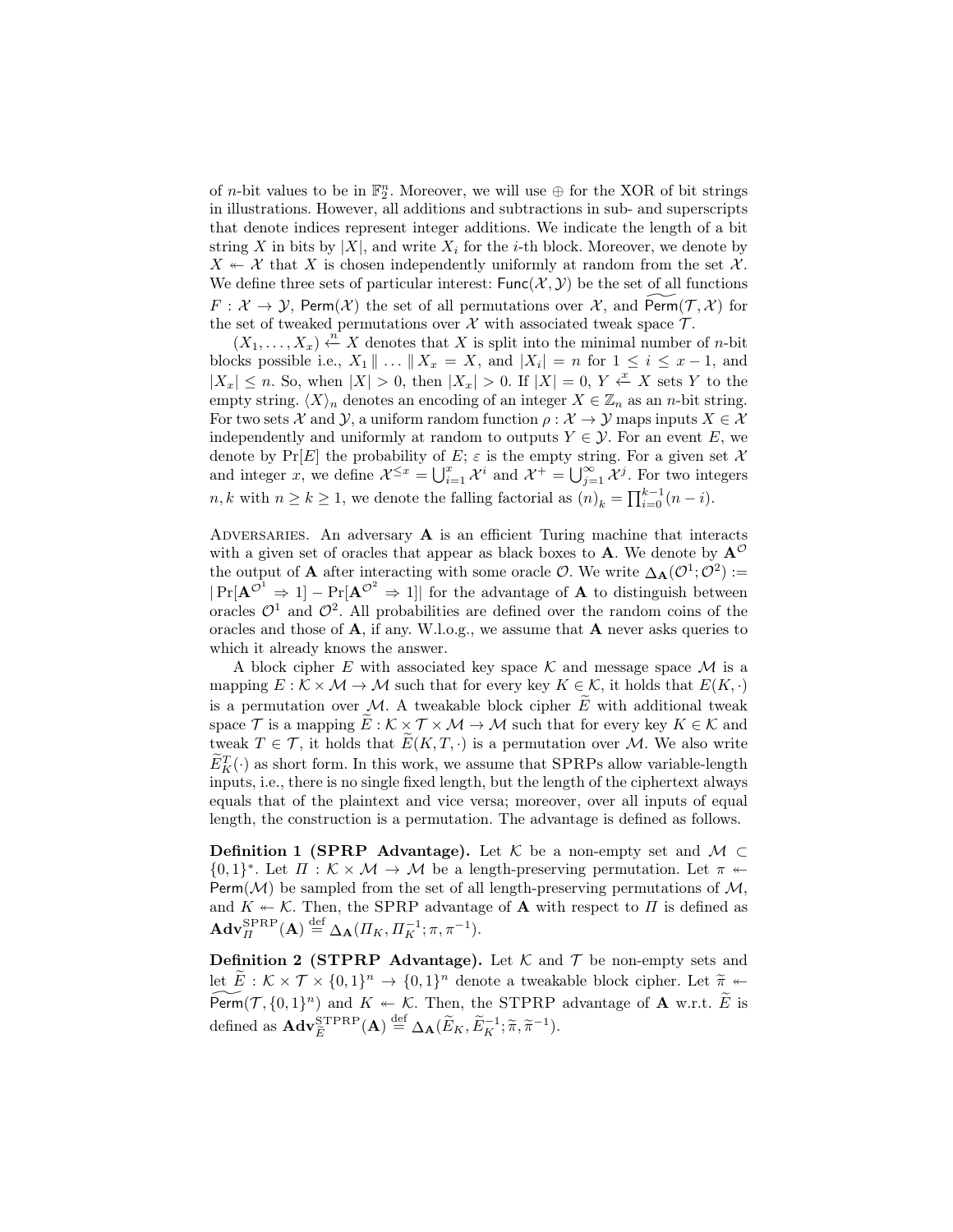Definition 3 (Almost-XOR-Universal Hash Function). Let  $K$ ,  $\mathcal{X}$ , and  $\mathcal{Y} \subseteq \{0,1\}^*$  be non-empty sets. Let  $H : \mathcal{K} \times \mathcal{X} \to \mathcal{Y}$  be a function keyed by  $K \in \mathcal{K}$ . We call H  $\epsilon$ -almost-XOR-universal ( $\epsilon$ -AXU) if, for all distinct  $X, X' \in$ X and any  $\Delta \in \mathcal{Y}$ , it holds that  $Pr_{K \in \mathcal{K}}[H_K(X) - H_K(X') = \Delta] \leq \epsilon$ , where subtraction is in  $\mathbb{F}_{2^n}$ .

The H-Coefficient Technique. The H-coefficient technique is a proof method by Patarin [\[47\]](#page-33-7). It assumes that the results of the interaction of an adversary A with its oracles are collected in a transcript  $\tau$  of the attack:  $\tau = \langle (M_1, C_1, d_1),$  $\ldots, (M_q, C_q, d_q)$ .  $(M_i, C_i)$  denotes the in- and output of the *i*-th query of **A**; a Boolean variable  $d_i$  denotes the query direction:  $d_i = 1$  indicates that  $C_i$  was result of an encryption query, and  $d_i = 0$ that  $M_i$  was the result of a decryption query. The task of  $\bf{A}$  is to distinguish the real world  $\mathcal{O}_{\text{real}}$  from the ideal world  $\mathcal{O}_{\text{ideal}}$ . A transcript  $\tau$  is called *attainable* if the probability to obtain  $\tau$  in the ideal world is non-zero. We denote by  $\Theta_{\text{real}}$  and  $\Theta_{\text{ideal}}$  the distribution of transcripts in the real and the ideal world, respectively. Then, the fundamental Lemma of the H-coefficients technique, whose proof is given in [\[14,](#page-31-5) [47\]](#page-33-7), states:

Lemma 1 (Fundamental Lemma of the H-coefficient Technique [\[47\]](#page-33-7)). Assume that the set of attainable transcripts is partitioned into two disjoint sets GOODT and BADT. Further assume that there exist  $\epsilon_1, \epsilon_2 \geq 0$  such that for any transcript  $\tau \in \text{GOODT}$ , it holds that

<span id="page-6-1"></span>
$$
\frac{\Pr\left[\Theta_{\text{real}}=\tau\right]}{\Pr\left[\Theta_{\text{ideal}}=\tau\right]} \ge 1-\epsilon_1, \quad \text{ and } \quad \Pr\left[\Theta_{\text{ideal}} \in \text{BAD}\,T\right] \le \epsilon_2.
$$

Then, for all adversaries **A**, it holds that  $\Delta_{\mathbf{A}}(\mathcal{O}_{\text{real}};\mathcal{O}_{\text{ideal}}) \leq \epsilon_1 + \epsilon_2$ .

#### <span id="page-6-0"></span>3 On the Minimal Number of Required Primitive Calls

This section shows that any PRP with fewer than  $3\ell-1$  calls for messages of  $2\ell$ blocks to a primitive with  $n$ -bit tweak size and  $n$ -bit state size is insecure. We follow the approach by [\[44\]](#page-33-6), who proved that an SPRP based on a single-keyed classical block cipher needs at least  $2\ell$  calls to the primitive for  $\ell$ -block messages.

#### 3.1 Generic Construction

Define positive integers  $n, \tau$ , and  $\ell$ , and let  $\mathcal{M} \subseteq \{0,1\}^*$  denote a space for which  $({0,1}^n)^{2\ell} \subseteq M$ . Let  $r \leq 3\ell - 2$  and let  $\tilde{\pi}_i : {0,1}^{\tau} \times {0,1}^n \to {0,1}^n$ , for all  $1 \leq i \leq r$ , denote two leaks permutations with two k appear  $[0,1]^\tau$  and state  $1 \leq i \leq r$ , denote tweakable permutations with tweak space  $\{0,1\}^{\tau}$  and state size n. Let  $\Pi[\tilde{\pi}_1,\ldots,\tilde{\pi}_r]:\mathcal{M}\to\mathcal{M}$  be a length-preserving cipher that employs as its only non-linear functions in total r calls to the permutations  $\tilde{\pi}_1, \ldots, \tilde{\pi}_r$ . For simplicity, we also write  $\Pi$  as short form, hereafter. All further components of  $\Pi$  are linear over  $\mathbb{F}_{2^n}$ . For any such construction, we can formulate this as follows. Let  $X_i$  denote the input to  $\pi_i$ ,  $T_i$  the tweak to  $\pi_i$ , and let  $Y_i \leftarrow \pi_i(X_i)$ denote its output. The linear operations in  $\Pi$  must be describable as non-zero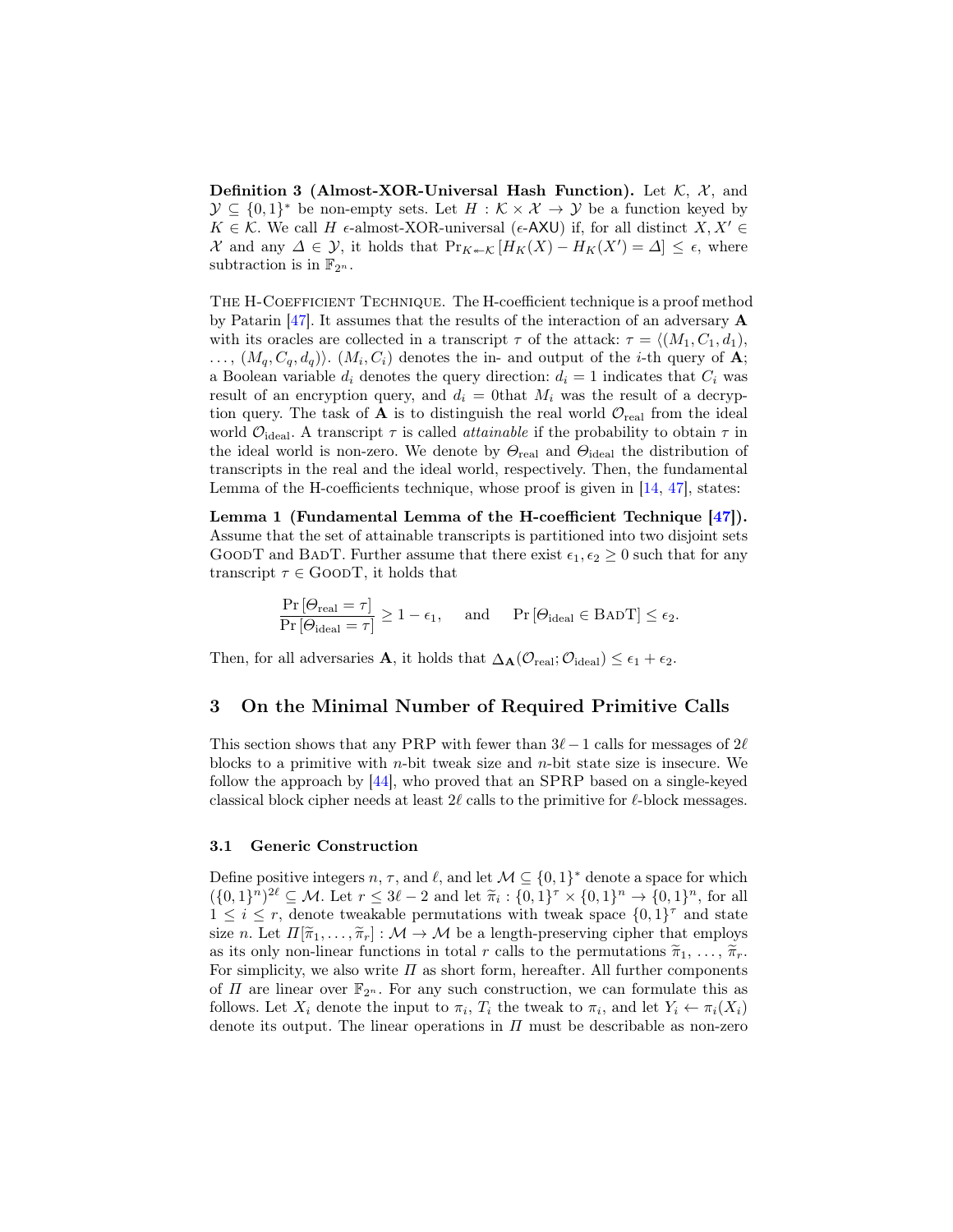<span id="page-7-0"></span>

Fig. 1: Generic model of a PRP that consists of at most  $r \leq 3\ell - 2$  calls to tweakable block ciphers  $\tilde{\pi}_i$  for messages of 2 $\ell$  blocks.

linear functions  $L_i: \mathcal{M} \times (\{0,1\}^n)^{i-1} \to \{0,1\}^n \times \{0,1\}^{\tau}$ , for  $1 \leq i \leq r$ , and an additional non-zero linear function  $L_{r+1} : \mathcal{M} \times (\{0,1\}^n)^r \to \mathcal{M}$  that, for all given inputs  $(M, Y_1, \ldots, Y_r) \in \mathcal{M} \times (\{0,1\}^n)^r$ , outputs C s.t. it holds that  $|C| = |M|$ . Then, we can describe the encryption with  $\Pi(M)$  as

$$
(X_i, T_i) \leftarrow L_i(M, Y_1, \dots, Y_{i-1}), \qquad \text{for all } 1 \le i \le r,
$$
  
\n
$$
Y_i \leftarrow \tilde{\pi}^{T_i}(X_i), \qquad \text{for all } 1 \le i \le r, \text{ and}
$$
  
\n
$$
C \leftarrow L_{r+1}(M, Y_1, \dots, Y_r).
$$

 $\Pi$  must be correct for all inputs, i.e., for all  $M, C ∈ M$ , it must hold that  $\Pi^{-1}(\Pi(M)) = M$  $\Pi^{-1}(\Pi(M)) = M$  $\Pi^{-1}(\Pi(M)) = M$  and  $\Pi(\Pi^{-1}(C)) = C$ . Figure 1 gives an illustration.

Remark 1. It may not be instantaneously clear why the generic construction above covers all considered schemes. Note that it computes the values  $X_i$  and  $T_i$ by a non-zero linear function of  $M, Y_1, Y_2, \ldots, Y_{i-1}$ . So, the previous values  $Y_i$ can also be used to generate  $X_i$ . Indeed, it is generic enough to include all such constructions where the only non-linear components are the permutation calls.

For simplicity, we consider independent permutations with tweak domain  $\mathbb{F}_2^\tau$ in this section. For efficiency, our proposal later in this work will employ only a single tweakable primitive with a composite tweak domain  $\mathcal{T}_D = \mathcal{D} \times \mathbb{F}_2^{\tau}$ , where  $D$  is a non-empty set of domains. So, this approach achieves the same goal of having independent permutations. We consider that  $\tau$  is the effectively usable size of the tweaks without domains.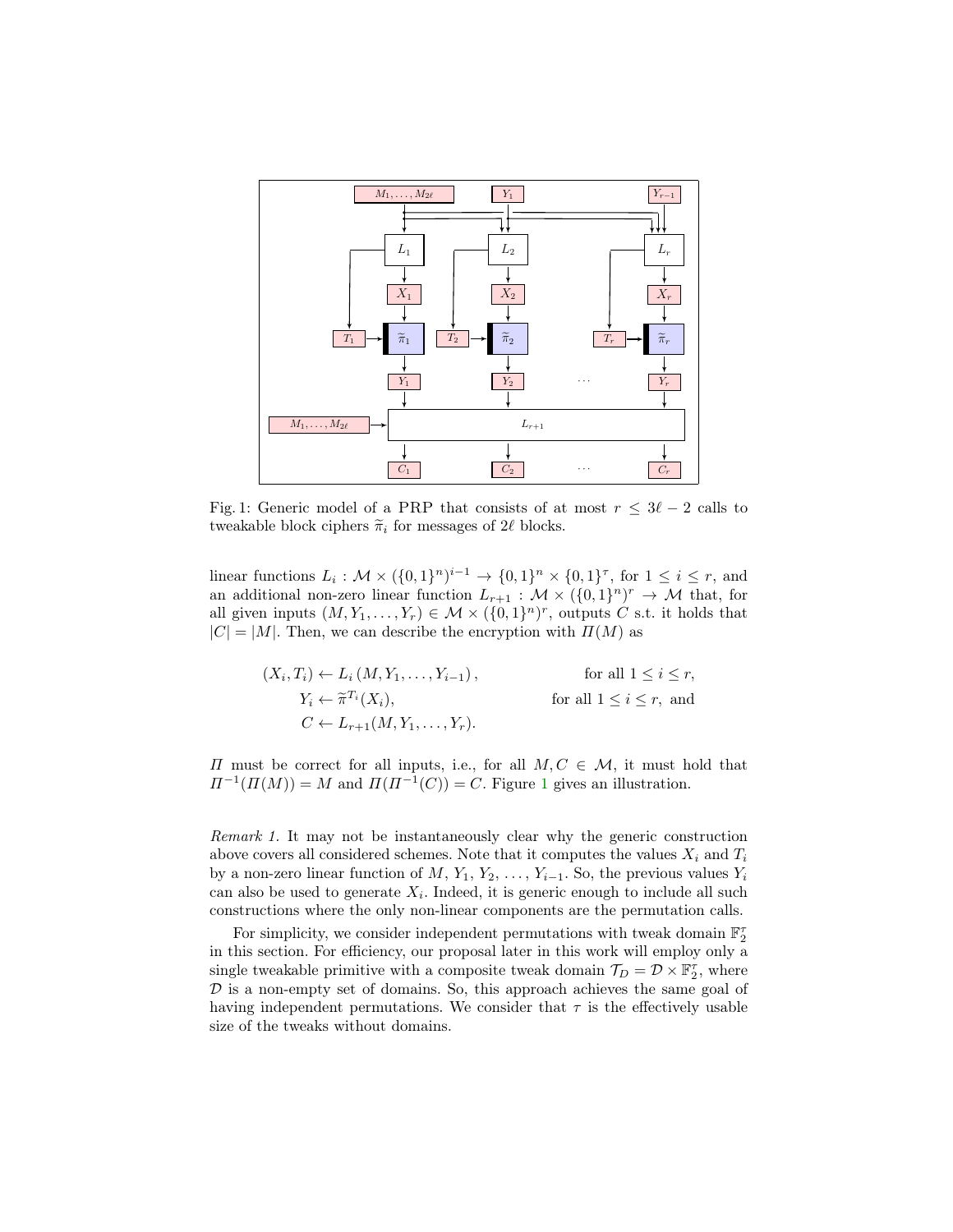#### 3.2 A PRP Attack on Constructions with At Most  $3\ell - 2$  Calls

CASE  $\tau = n$ . Let **A** be an adversary with the goal to distinguish the outputs of a variable-input-length PRP Π under a secret key as above from an ideal PRP. First, **A** chooses two messages M and M' of 2 $\ell$  blocks each, i.e.,  $M = (M_1, \ldots,$  $M_{2\ell}$ ) and  $M' = (M'_1, \ldots, M'_{2\ell})$ . We define the differences  $\Delta M = M - M'$ , and analogously the differences  $\Delta X_i$ ,  $\Delta Y_i$ , and  $\Delta C$  in the obvious manner. Choose M and M' such that it holds that  $\Delta X_i = 0$  and  $\Delta T_i = 0$ , for  $1 \leq i \leq \ell - 1$ . Note that such a choice of  $M$  and  $M'$  must be possible since these variables correspond to  $2\ell-2$  equations ( $\ell-1$  equations for adjusting the values  $\Delta X_i$  and  $\ell$  – 1 equations for adjusting the values  $\Delta T_i$ ) and there exist 2 $\ell$  blocks  $\Delta M_i$ . For instance, the adversary can efficiently derive an element  $N$  from the null space of  $L_1, \ldots, L_{2(\ell-1)}$ . It chooses M arbitrarily and derives  $M' = M + N$ .

From  $\Delta X_i = 0^n$  and  $\Delta T_i = 0^{\tau}$  for  $1 \leq i \leq \ell - 1$ , it follows that  $\Delta Y_i =$  $\widetilde{\pi}^{T_i}(X_i) \oplus \widetilde{\pi}^{T_i'}(X_i') = 0^n$ , for all  $1 \leq i \leq \ell - 1$ . The non-linear layer of calls to the turnshable block either mans  $(AX - AX)$  to  $(AV - AV)$ . We obtain tweakable block cipher maps  $(\Delta X_1, \ldots, \Delta X_r)$  to  $(\Delta Y_1, \ldots, \Delta Y_r)$ . We obtain

$$
L_{r+1}(\Delta M, \underbrace{\Delta Y_1, \ldots, \Delta Y_{\ell-1}}_{=(0, \ldots, 0)}, \Delta Y_{\ell}, \ldots, \Delta Y_r) = \Delta C.
$$

Since **A** fixed  $\Delta M$  and chose M and M' so that  $\Delta X_1 = \ldots = \Delta X_{\ell-1} = 0^n$ and  $\Delta T_1 = \ldots = \Delta T_{\ell-1} = 0^{\tau}$ , we obtain  $\Delta Y_1, \ldots, \Delta Y_{\ell-1} = 0^n$ . So, there are at most  $2\ell - 1$  free variables  $\Delta Y_{\ell}, \ldots \Delta Y_{r}$ , and  $2\ell$  equations for  $\Delta C_1, \ldots, \Delta C_{2\ell}$ , which implies that 2 $\ell$  blocks of  $\Delta C$  are a linear combination of  $2\ell - 1$  values  $\Delta Y_{\ell}, \ldots, \Delta Y_{r}$ . So, in the real construction,  $L_{r+1}$  defines a map from  $2\ell - 1$  to  $2\ell$  n-bit variables, and **A** can efficiently derive a solution  $\Delta Y_\ell, \ldots, \Delta Y_r$  from the null space of the equation system. This becomes a distinguishing event happening with probability one in the real construction and with probability  $1/2^n$  in the ideal world for this example. The distinguishing advantage is hence  $1 - 1/2^n$ . A can query it with two messages as above and output real if such a non-zero linear function L exists and random otherwise, as summarized in Algorithm [1.](#page-9-1)

FOR GENERAL VALUES OF  $\tau$ . A similar attack is applicable for general values of  $\tau$ . Though, we have to consider linearity over  $\mathbb{F}_2$  then. Define

$$
s = \left\lfloor \frac{2\ell n}{n+\tau} \right\rfloor - 1.
$$

The adversary chooses  $M \in (\mathbb{F}_2^n)^{2\ell}$  arbitrarily, and  $M' \in (\mathbb{F}_2^n)^{2\ell}$  with  $M \neq M'$ s. t.  $\Delta X_1 = \dots \Delta X_s = 0^n$  and  $\Delta T_1 = \dots = \Delta T_s = 0^{\tau}$ . Note that we consider the inputs  $X_i \in \mathbb{F}_2^n$  and the tweaks  $T_i \in \mathbb{F}_2^\tau$  as blocks. Again, such a choice of  $M'$ exists for the same reason as above and can be found efficiently from the null space of the linear functions  $L_1, L_2, \ldots$  that are involved in the computation of  $\Delta X_1, \ldots, \Delta X_s$  and  $\Delta T_1, \ldots, \Delta T_s$ . Again, we obtain  $\Delta Y_i = 0^n$ , for  $1 \le i \le s$  for the real construction. We obtain the equation

$$
L_{r+1}(\Delta M, \underbrace{\Delta Y_1, \dots, \Delta Y_s}_{=(0, \dots, 0)}, \Delta Y_{s+1}, \dots, \Delta Y_r) = \Delta C.
$$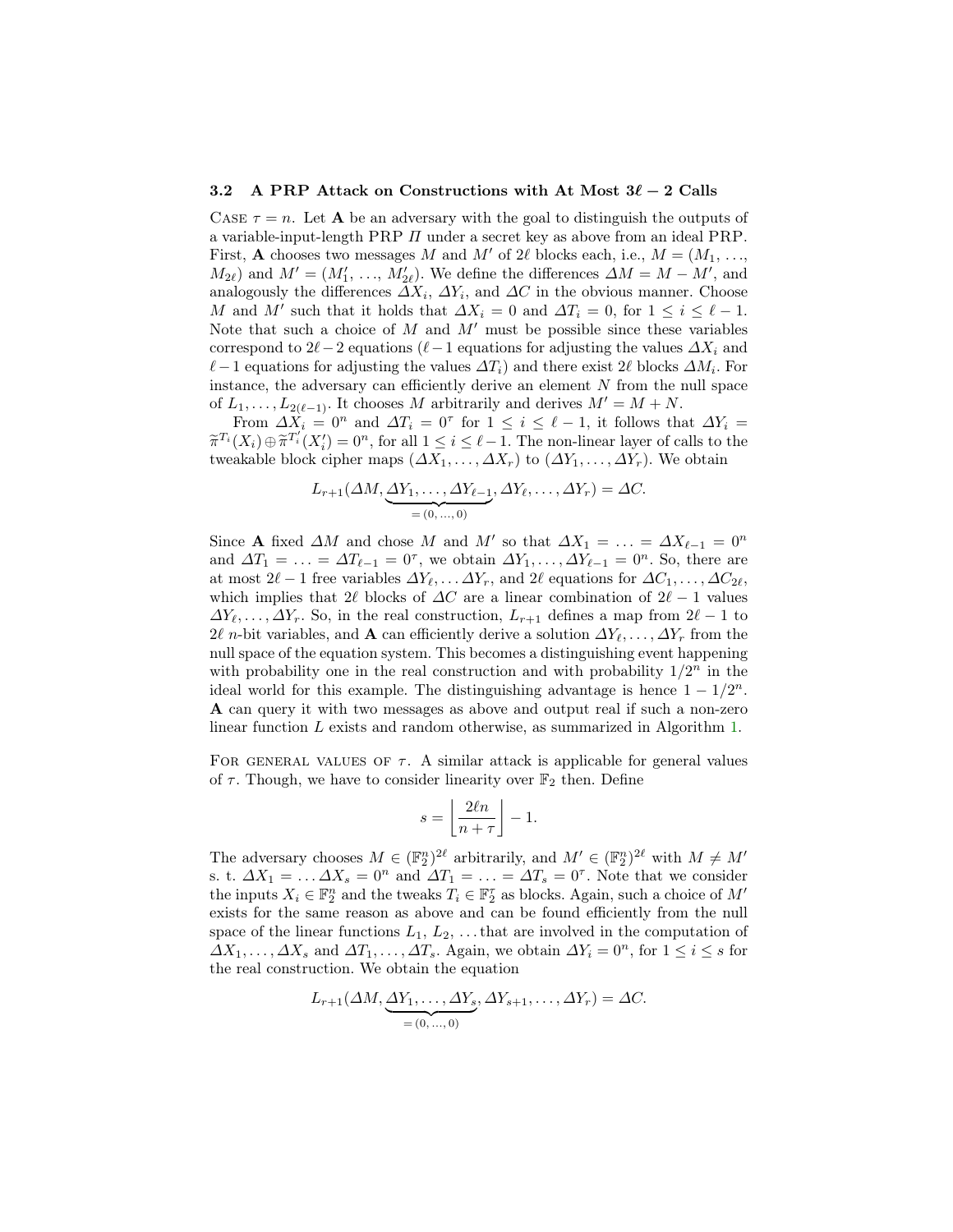<span id="page-9-1"></span>**Algorithm 1** PRP attack on generic constructions  $\Pi$  with at most  $3\ell - 2$ primitive calls, here for  $\tau = n$ .

1: function  $\mathbf{A}^{I\!I}$ 2: Choose  $M_i$  for  $1 \leq i \leq 2\ell$  arbitrarily 3: Choose  $M'_i$  for  $\ell \leq i \leq 2\ell$  s. t. it holds that 4:  $L_i(\Delta M_i) = (\Delta X_i, \Delta T_i) = (0^n, 0^r)$ , for  $1 \le i \le 2(\ell - 1)$ 5: Ask for the encryption of  $C = \Pi(M)$  and  $C' = \Pi(M')$ 6: Derive  $\Delta C = C' - C$ 7: if there exists  $(\Delta Y_{\ell}, \ldots, \Delta Y_{r}),$  s. t.  $L_{r+1}(\Delta M, \Delta Y) = \Delta C$  then 8: return "Real" 9: return "Random"

The blocks  $\Delta Y_{s+1}, \ldots, \Delta Y_r$  contain  $(r-s)n$  bits, that are mapped through  $L_{r+1}$ to  $\Delta C_{2\ell n}$  bits. For all schemes  $\Pi$  that use r calls to the primitive with

$$
(r-s)\cdot n < 2\ell n
$$
, which leads to  $r < 2\ell \left(1 + \frac{n}{n+\tau}\right) - 1$ ,

we obtain a compressing mapping. Then, there exist are more equations than variables, and the distinguisher as before applies. However, the advantage may be smaller and depends on the values of r, n, and  $\tau$ .

# <span id="page-9-0"></span>4 Definition of The Basic ZCZ Construction

This section defines the basic ZCZ scheme. First, we consider messages that consist of at most  $2n$  blocks, and will extend it thereupon to all messages whose length is a multiple of  $2n$  bits. The subsequent section will then further define it for messages whose lengths are not necessarily multiples of 2n bits.

PARAMETERS. Let  $n, \tau, k, d \geq 1$  be integers with  $d \ll n$  and  $n = \tau$ ; we define  $N \stackrel{\text{def}}{=} 2^n$  as an alias. Let  $\mathcal{B} = \{0,1\}^{2n}$  define a *di-block* (or dual block, double block), i.e., 2n bits. We define non-empty sets of tweaks  $\mathcal{T} = \{0,1\}^{\tau}$ , keys  $\mathcal{K} \ = \ \{0,1\}^k, \ \textrm{domains} \ \ \mathcal{D} \ = \ \{\texttt{t},\texttt{s},\texttt{c},\texttt{b},\texttt{t}\$, \texttt{s},\$, \texttt{c}\$, \texttt{b}\$, \texttt{s},\texttt{x},\texttt{y},\texttt{y},\texttt{p},\texttt{kd}\} \ \subseteq \ \{0,1\}^d,$ and a set of indices  $\mathcal{I} \subseteq \{1, \ldots, 2^n - 1\}$ . The purpose of domains and indices is to define an extended tweak set  $\mathcal{T}_{D,I} = \mathcal{D} \times \mathcal{I} \times \mathcal{T}$  for a tweakable block cipher  $\widetilde{E}: \mathcal{K} \times \mathcal{T}_{D,I} \times \{0,1\}^n \to \{0,1\}^n.$ 

OVERVIEW. The basic  $ZCZ[\widetilde{E}_K]$  construction takes as input a secret key  $K \in \mathcal{K}$ and a plaintext  $M \in \mathcal{B}^{\leq n}$  that is split into  $\ell \in [1..n]$  di-blocks. The design can be split into a top, middle, and a bottom layer. In the top layer, the first  $\ell - 1$ complete di-blocks  $(L_i, R_i)$  are processed similarly as in the ZHASH construction by Iwata et al.  $[28]$ . The TBC outputs  $X_i$  are accumulated by an MDS code to two values  $X_L^*$  and  $X_R^*$  using the Horner rule, which are finally encrypted in a butterfly-like structure [\[41\]](#page-33-3) to  $X_L \leftarrow \widetilde{E}_K^{\times l, \ell, X_R^*}(X_L^*)$  and  $X_R \leftarrow \widetilde{E}_K^{\times r, \ell, X_L^*}(X_R^*).$   $X_L$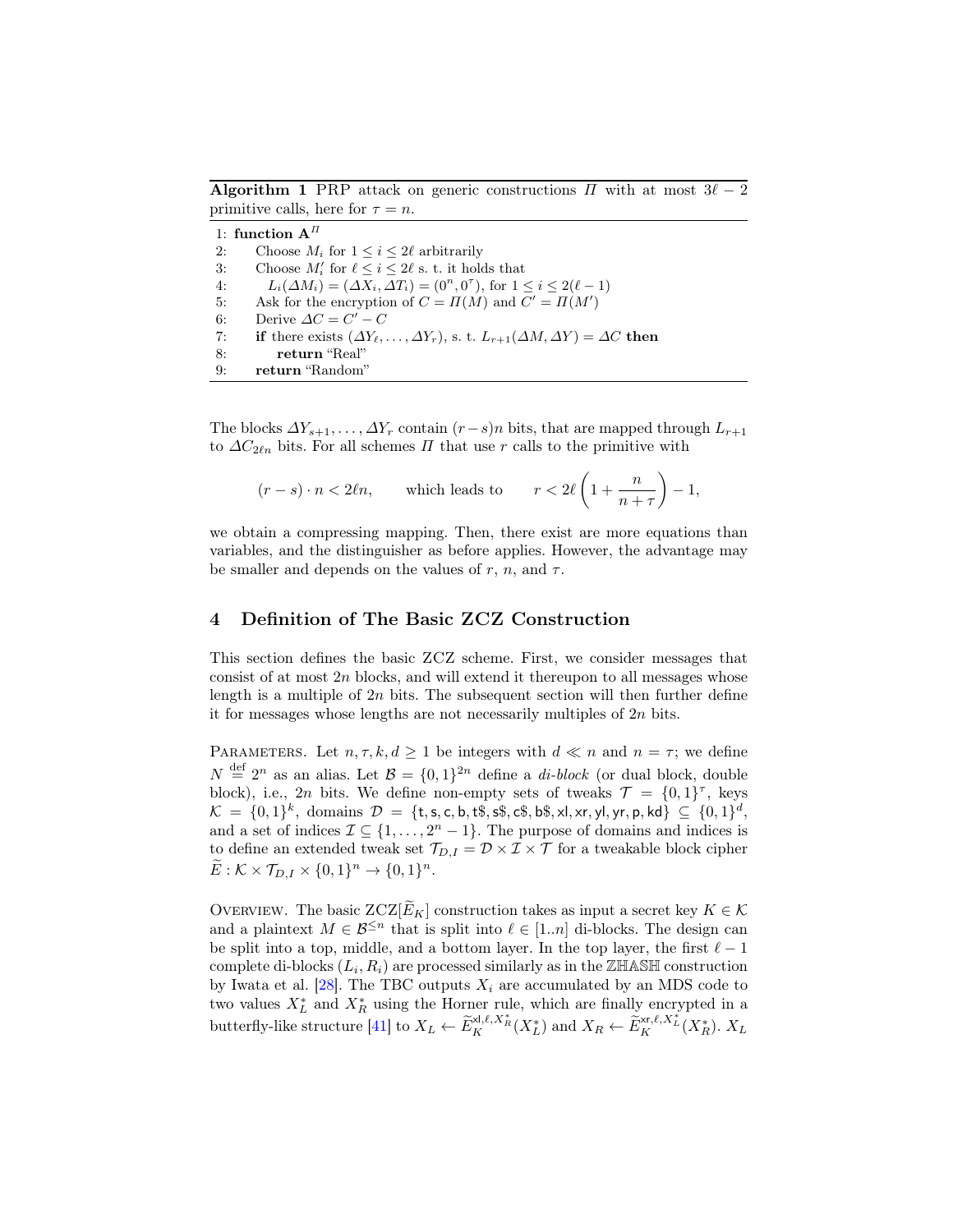<span id="page-10-0"></span>

Fig. 2: Encryption of a message with  $\ell$  complete di-blocks with  $ZCZ[\overline{E}_K]$ .

and  $X_R$  are used to mask the branches of the final di-block,  $L_\ell$  and  $R_\ell$ . The final di-block is processed by a four-round Feistel-like network of four TBC calls in the spirit of the constructions by Coron et al. [\[17\]](#page-31-1).

This four-round network generates two intermediate values S and T after the first and second call to  $E$ . The middle layer derives from S and T a value  $S_1 \leftarrow \widetilde{E}_{K}^{\mathsf{s},0,1}(S)$  and a series of  $\ell-1$  chaining values  $Z_{1,j} \leftarrow \widetilde{E}^{\mathsf{c},j,T}(S_1)$ . For the j-th di-block, the chaining value  $Z_{1,j}$  is added to both branches of the j-th block. Moreover,  $S_1$  is also added to the right branch of each di-block:  $L'_j \leftarrow X_j + Z_{i,j}$ and  $Y_j \leftarrow R_j + Z_{1,j} + S_1$ . So, this middle layer ensures that each di-block depends on all others. Finally, the middle layer generates from the blocks  $Y_j$  and  $L'_j$  two values  $Y_L$  and  $Y_R$  symmetrically as  $X_L$  and  $X_R$ , from the values  $Y_j$ .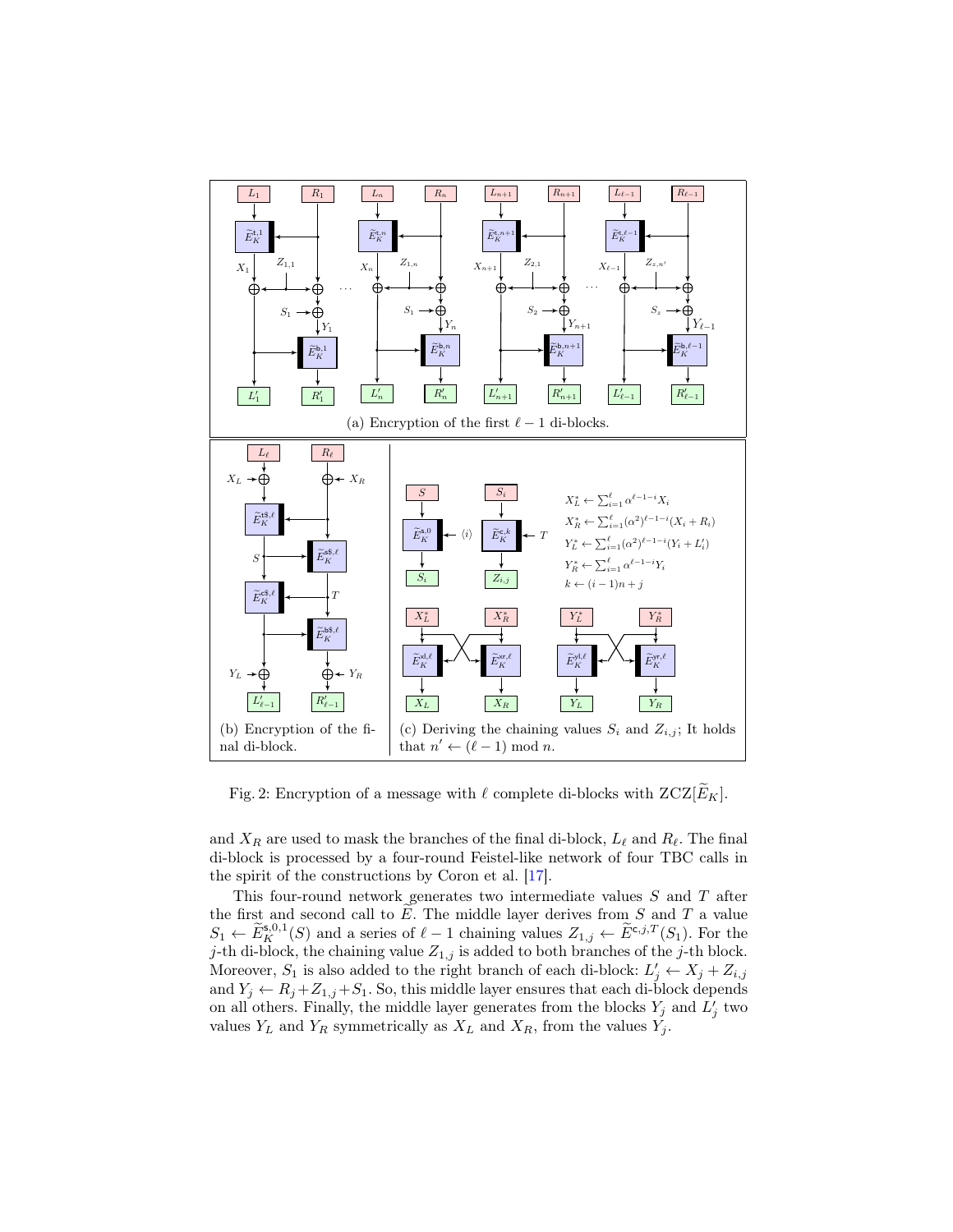The bottom layer is then a symmetric version of the top layer. The  $\ell - 1$  diblocks are processed by another ZHASH layer to compute the ciphertext blocks:  $L'_j \leftarrow X_j$  and  $R'_j \leftarrow \widetilde{E}_K^{\mathbf{b},i,L'_j}(Y_j)$ . The final complete di-block is processed by two further Feistel rounds before  $Y_L$  added to the left branch, and  $Y_R$  is added to the right branch of the  $\ell$ -th di-block. The resulting values  $L'_i, R'_i$ , for  $1 \leq i \leq \ell$ , are concatenated and returned as the ciphertext. The details of the encryption with  $ZCZ[E_K]$  is given in Algorithm [2,](#page-10-0) and is illustrated in parts in Figure 2, already for more than n complete di-blocks.

RATIONALE. The structure is inspired by ZHASH [\[28\]](#page-32-5) and AEZ [\[25\]](#page-32-0). The use of  $\alpha$  and  $\alpha^2$  prevents that a collision in  $X_L$  would automatically lead to a collision also in  $X_R$  and vice versa; considering also the tweak values  $R_i$  for  $X_R$  renders birthday collisions in  $X_i$  from separate tweaks ineffective. Encrypting  $X_L^*$ ,  $X_R^*$ ,  $Y_L^*$ , and  $Y_R^*$  avoids that differences in the masks cancel differences in the final diblock. Finally, adding  $S_i$  and  $Z_{i,j}$  prevents adversaries from observing differences  $\Delta Z_{1,j}$ . Using the masks  $X_L, X_R, Y_L$ , and  $Y_R$  in the final block makes its outputs depend on all blocks; Using  $S$  and  $T$  for the counter mode in the middle layer creates a dependency of each di-block on all others. We elaborate on attacks on preliminary versions of ZCZ in Appendix [D.](#page-38-0) We employ pairwise distinct domains for all calls to  $E$  to prevent dependencies between the calls.

EXTENSION TO LONGER MESSAGES. Messages with more than  $n$  di-blocks are partitioned into chunks. The i-th (complete) chunk denotes the series of the n consecutive di-blocks  $(L_{(i-1)n+1}, R_{(i-1)n+1}, \ldots L_{i\cdot n}, R_{i\cdot n})$ , and employs the chaining values  $S_i$  and  $Z_{i,j}$ . We derive all chaining values under distinct domains as before. Furthermore, we derive  $\ell - 1$  chaining values  $Z_{i,j}$  by a TBC call each from S. For the *i*-th chunk,  $S_i$  is computed as  $S_i \leftarrow \widetilde{E}_K^{s,0,i}(S)$ . Then, for  $j \in [1..n]$ ,  $Z_{i,j}$  for the j-th block of the *i*-th chunk is generated as  $Z_{i,j} \leftarrow \widetilde{E}_K^{c,0,n(i-1)+j}(S_i)$ .  $Y_{n(i-1)+j}$  is then computed as  $Y_{n(i-1)+j} \leftarrow R_{n(i-1)+j} + S_i + Z_{n(i-1)+j}$ . The rest of the computations remain unchanged. Letting j take any value in  $[1..\ell]$ , we can rewrite this as

$$
Y_j \leftarrow R_j + S_{\lceil j/n \rceil} + Z_j. \tag{2'}
$$

The encryption of  $ZCZ[\widetilde{E}_K]$  is defined in Algorithm [2,](#page-12-0) and illustrated in parts in Figure [2,](#page-10-0) already for more than n complete di-blocks. The figure employs bold bars in the blocks of E to indicate the parts of the tweaks that stem from  $\mathcal{T}$ . The decryption is defined in the obvious way.

# <span id="page-11-0"></span>5 ZCZ<sup>∗</sup> for Messages with Partial Final Di-block

We extend the definition of ZCZ to messages whose length is not a multiple of 2n bits. We denote the last  $r \leftarrow |M| \mod 2n$  bits as partial di-block. Our approach for  $ZCZ^*$  is inspired by the DE domain extender from [\[43\]](#page-33-8). Therefore, we briefly recap it.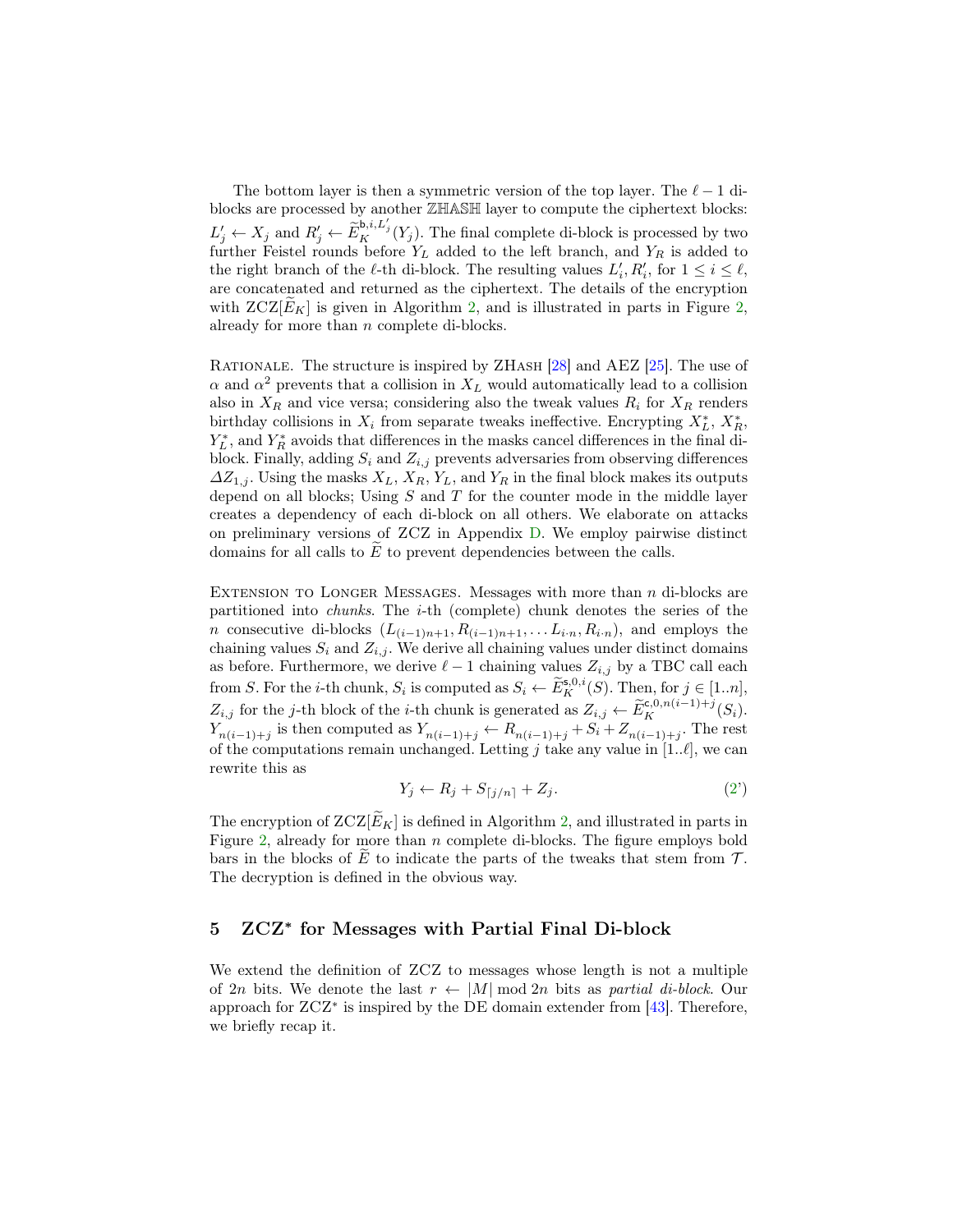<span id="page-12-0"></span>**Algorithm 2** Definition of the encryption algorithm of  $ZCZ[\widetilde{E}]$  given a tweakable block cipher  $\widetilde{E}$ . The code in the boxes is only part of  $ZCZ^*[\widetilde{E}]$  in Algorithm [3.](#page-13-0)

| 10: function $ZCZ[\widetilde{E}_K](M)$<br>11:<br>$r \leftarrow  M  \mod 2n$                  | 50: procedure LASTTOPENC $[\widetilde{E}_K](X_L, X_R)$<br>51:                                                                                   |
|----------------------------------------------------------------------------------------------|-------------------------------------------------------------------------------------------------------------------------------------------------|
| $\ell \leftarrow ( M -r)/2n$<br>12:                                                          | $S \leftarrow \widetilde{E}_{K}^{\mathsf{t}\$,\ell,R_{\ell}+X_{R}}(L_{\ell}+X_{L})$                                                             |
| $z \leftarrow \lceil (\ell-1)/n \rceil$                                                      | $T \leftarrow \widetilde{E}_{\nu}^{\mathsf{ss},\ell,S}(R_{\ell}+X_R)$                                                                           |
| 13:                                                                                          | 52:                                                                                                                                             |
| $L'_* \leftarrow \varepsilon$ ; $R'_* \leftarrow \varepsilon$<br>14.                         |                                                                                                                                                 |
| $\text{PARSE}(M,\ell)$<br>15:                                                                | 60: procedure BOTENC $[E_K]$<br>$Y_L^* \leftarrow 0^n$<br>61:                                                                                   |
| $\text{TopEnc}[E_K]()$                                                                       | $Y_R^* \leftarrow 0^n$                                                                                                                          |
| 16:                                                                                          | 62:                                                                                                                                             |
| 17:                                                                                          | for $i \leftarrow 1z-1$ do                                                                                                                      |
| if $r > 0$ then                                                                              | 63:                                                                                                                                             |
| PARTIALTOPENC $[\widetilde{E}_K]($                                                           | for $i \leftarrow 1n$ do                                                                                                                        |
| 18:                                                                                          | 64:                                                                                                                                             |
|                                                                                              | $k \leftarrow (i-1)n + j$<br>65:                                                                                                                |
| LASTTOPENC $[\widetilde{E}_K](X_L, X_R)$                                                     | $L'_k \leftarrow X_k + Z_{i,i}$                                                                                                                 |
| 19:                                                                                          | 66:                                                                                                                                             |
| $\text{MIDLAYER}[\widetilde{E}_K](S,T)$                                                      | $Y_k \leftarrow R_k + Z_{i,i} + S_i$                                                                                                            |
| 20:                                                                                          | 67:                                                                                                                                             |
| $B$ OTENC $[\widetilde{E}_K]($                                                               | $R'_k \leftarrow \widetilde{E}_K^{\mathsf{b},k,L'_k}(Y_k)$                                                                                      |
| 21:                                                                                          | 68:                                                                                                                                             |
| LASTBOTENC $[\tilde{E}_K](Y_L, Y_R)$                                                         | $Y_L^* \leftarrow Y_L^* + (\alpha^2)^{\ell-1-k} (Y_k + L'_k)$                                                                                   |
| 22:                                                                                          | 69:                                                                                                                                             |
| 23:                                                                                          | $Y_R^* \leftarrow Y_R^* + (\alpha)^{\ell-1-k} Y_R$                                                                                              |
| if $r > 0$ then                                                                              | 70:                                                                                                                                             |
| PARTIALBOTENC $ \widetilde{E}_K ()$                                                          | for $j \leftarrow 1 \ldots \ell - 1 - (z - 1)n$ do                                                                                              |
| 24:                                                                                          | 71:                                                                                                                                             |
| $C \leftarrow (L'_1 \  R'_1 \  \cdots \  L'_{\ell} \  R'_{\ell} \  L'_{*} \  R'_{*})$        | 72:                                                                                                                                             |
| 25:                                                                                          | $k \leftarrow (z-1)n + i$                                                                                                                       |
| 26:                                                                                          | $L'_k \leftarrow X_k + Z_{\tilde{z}} i$                                                                                                         |
| return $C$                                                                                   | 73:                                                                                                                                             |
|                                                                                              | $Y_k \leftarrow R_k + Z_{z,i} + S_z$<br>74:                                                                                                     |
| 30: procedure TOPENC $[\widetilde{E}_K]$                                                     | 75:                                                                                                                                             |
| $X_L^* \leftarrow X_R^* \leftarrow 0^n$                                                      | $\begin{array}{l} R_k' \leftarrow \tilde{E}_K^{\mathbf{b},k,L_k'}(Y_k) \\ Y_L^* \leftarrow Y_L^* + (\alpha^2)^{\ell-1-k}(Y_k+L_k') \end{array}$ |
| 31:                                                                                          | 76:                                                                                                                                             |
| for $i \leftarrow 1 \dots \ell - 1$ do<br>$X_i \leftarrow \widetilde{E}_K^{t,i,R_i}(L_i)$    | $Y_R^* \leftarrow Y_R^* + \alpha^{\ell-1-k} Y_k$                                                                                                |
| 32:                                                                                          | 77:                                                                                                                                             |
| 33:                                                                                          | $Y_L \leftarrow \widetilde{E}_K^{\text{yl}, \ell, Y_R^*}(Y_L^*)$                                                                                |
| $X_L^* \leftarrow \overline{X_L^*} + \alpha^{\ell-1-i} X_i$<br>34:                           | 78:                                                                                                                                             |
| $X_R^* \leftarrow X_R^* + (\alpha^2)^{\ell-1-i}(X_i + R_i)$                                  | $Y_R \leftarrow \widetilde{E}_K^{\text{yr},\ell,Y_L^*}(Y_R^*)$                                                                                  |
| 35:                                                                                          | 79:                                                                                                                                             |
| $X_L \leftarrow \widetilde{E}_K^{\text{xl},\ell,X_R^*}(X_L^*)$<br>36:                        |                                                                                                                                                 |
| $X_R \leftarrow \widetilde{E}_{\nu}^{x_r, \ell, X_L^*}(X_R^*)$<br>37:                        | 80: procedure LASTBOTENC $[\widetilde{E}_K](Y_L, Y_R)$                                                                                          |
|                                                                                              | $L'_{\ell} \leftarrow \widetilde{E}_{\kappa}^{\mathfrak{c} \mathfrak{F},\ell,T}(S) + Y_L$<br>81:                                                |
| 40: procedure MIDLAYER $[\tilde{E}_K](S, T)$                                                 | $R'_\ell \leftarrow \widetilde{E}_K^{\widehat{\mathtt{bs}}\!,\ell,T}(L'_\ell+Y_L)+Y_R$<br>82:                                                   |
| 41:<br>$S_0 \leftarrow S$                                                                    |                                                                                                                                                 |
| 42:<br>for $i \leftarrow 1z$ do                                                              | 90: procedure $PARSE(M,\ell)$                                                                                                                   |
| $S_i \leftarrow \widetilde{E}_K^{\text{s},0,i}(S_{i-1})$                                     | $i \leftarrow \ell \cdot 2n$                                                                                                                    |
| 43:                                                                                          | 91:                                                                                                                                             |
| 44:                                                                                          | $(L_1,R_1,\dots,L_\ell,R_\ell)\stackrel{n}{\leftarrow}M[0i-1]$                                                                                  |
| for $i \leftarrow 1z$ do                                                                     | 92:                                                                                                                                             |
| 45:                                                                                          | if $r > 0$ then<br>93:                                                                                                                          |
| for $j \leftarrow 1 \ldots n$ do<br>$Z_{i,j} \leftarrow \widetilde{E}_K^{c,(i-1)n+j,T}(S_i)$ | $(L_*,R_*)\xleftarrow{n} M[i M ]$                                                                                                               |
| 46:                                                                                          | 94:                                                                                                                                             |
|                                                                                              |                                                                                                                                                 |

THE DOMAIN EXTENDER  $DE[I, F, H] : \{0, 1\}^{\geq n} \to \{0, 1\}^{\geq n}$  [\[43\]](#page-33-8) takes a blockwise-operating length-preserving permutation  $\Pi : (\{0,1\}^n)^+ \rightarrow (\{0,1\}^n)^+$ , a PRF  $F: \{0,1\}^n \to \{0,1\}^n$ , and an XOR-universal hash function  $H: \{0,1\}^n \times$  $\{0,1\}^{2n} \rightarrow \{0,1\}^n$ . It produces a length-preserving permutation over bit strings of any length  $\geq n$  bits. A message  $M \in \{0,1\}^{\geq n}$  is split into blocks  $(M_1, \ldots, M_\ell);$  $DE[I, F, H]$  computes the corresponding ciphertext  $C = (C_1, \ldots, C_\ell)$  as: (1)  $M^*_{\ell-1} \leftarrow H(M_{\ell-1}, M_{\ell}), (2) (C_1, \ldots, C_{\ell-2}, C^*_{\ell-1}) \leftarrow \Pi(M_1, \ldots, M_{\ell-2}, M^*_{\ell-1}), (3)$  $C_{\ell} \leftarrow F(M_{\ell-1}^* + C_{\ell-1}^*) +_{|M_{\ell}|} M_{\ell}$ , and (4)  $C_{\ell-1} \leftarrow H(C_{\ell-1}^*, C_{\ell})$ . where

$$
x +_n y \stackrel{\text{def}}{=} \mathsf{msb}_n(x) + y
$$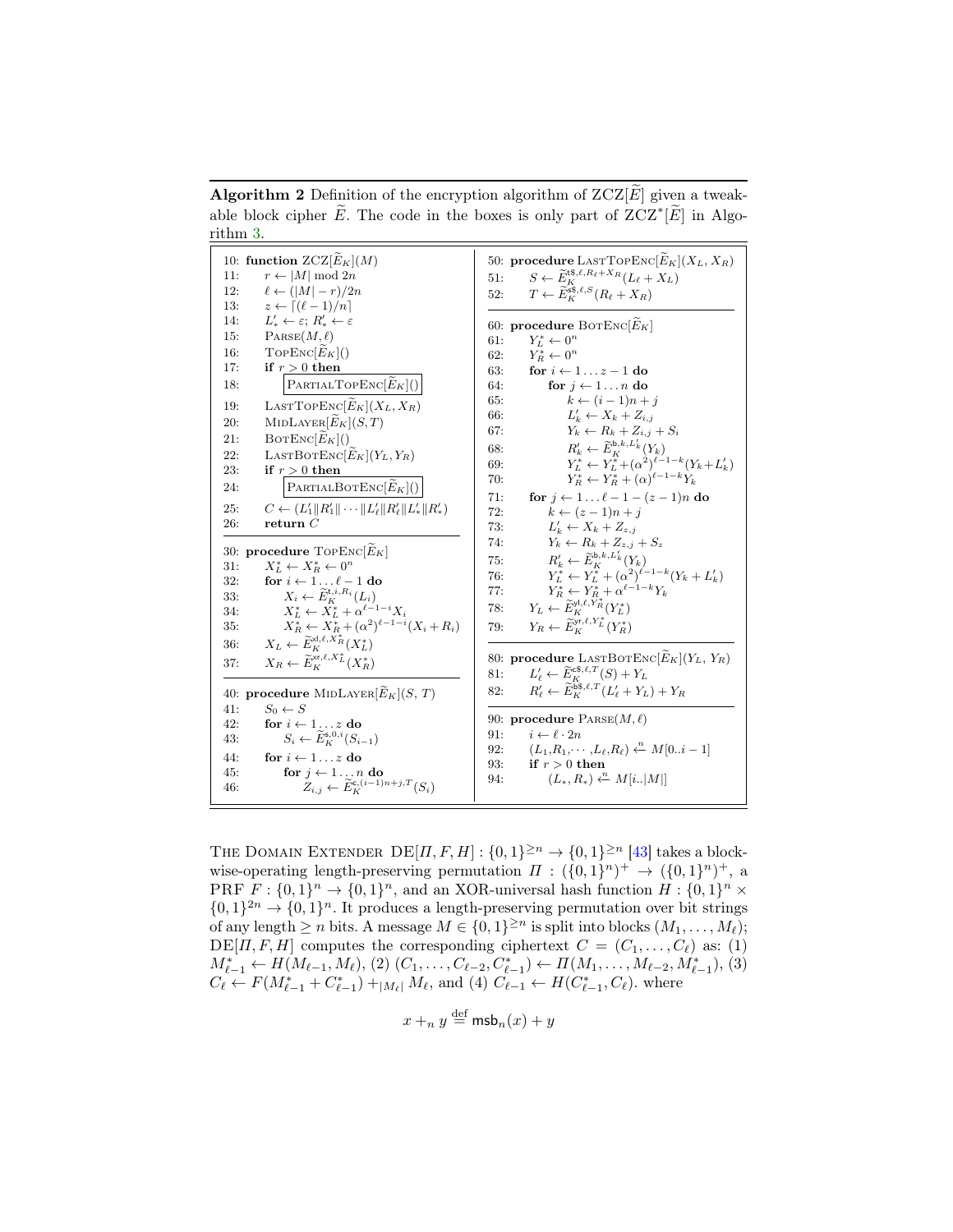<span id="page-13-0"></span>Algorithm 3 Functions of the encryption algorithm of  $ZCZ^*[\widetilde{E}]$  for messages whose length is not necessarily a multiple of  $2n$  bit (but at least  $2n$  bit). Recall that  $r = |M| \bmod 2n$ .

| 10: procedure PARTIALTOPENC $[\widetilde{E}_K]$                                              | 40: procedure PARTIALBOTENC $[E_K]$                                                                          |
|----------------------------------------------------------------------------------------------|--------------------------------------------------------------------------------------------------------------|
| 11:<br>$M_{\ell} \leftarrow L_{\ell} \parallel R_{\ell}$                                     | $(P,Q) \leftarrow \mathcal{H}[\tilde{E}_K,2](L_{\ell}+L'_{\ell},R_{\ell}+R'_{\ell})$<br>41:                  |
| 12:<br>$M_* \leftarrow \textsf{pad}_{2n}(L_* \, \  \, R_*)$                                  | $W \leftarrow \textsf{msb}_r(P    Q)    0^{2n-r}$<br>42:                                                     |
| $(\overline{L}_*, \overline{R}_*) \xleftarrow{n} M_*$<br>13:                                 | 43: $(P_*, Q_*) \xleftarrow{n} W$                                                                            |
| $(U_{\ell}, V_{\ell}) \leftarrow \mathcal{H}[E_K, 0](\overline{L}_*, \overline{R}_*)$<br>14: | 44: $L'_* \leftarrow L_* + P_*$                                                                              |
| $L_{\ell} \leftarrow L_{\ell} + U_{\ell}$<br>15:                                             | $R'_* \leftarrow R_* + Q_*$<br>45:                                                                           |
| $R_{\ell} \leftarrow R_{\ell} + V_{\ell}$<br>16:                                             | $(\overline{L}'_*, \overline{R}'_*) \stackrel{n}{\leftarrow} \mathsf{pad}_{2n}(L'_* \parallel R'_*)$<br>46:  |
|                                                                                              | $(U'_{\ell}, V'_{\ell}) \leftarrow \mathcal{H}[\widetilde{E}_K, 4](\overline{L}'_*, \overline{R}'_*)$<br>47: |
| 20: function $msb_x(X)$                                                                      | 48: $L'_{\ell} \leftarrow L'_{\ell} + U'_{\ell}$                                                             |
| return $X[0x-1]$<br>21:                                                                      | $R'_\ell \leftarrow R'_\ell + V'_\ell$<br>49:                                                                |
| 30: function $\textsf{pad}_r(X)$                                                             | 50: function $\mathcal{H}[E_K, i](U, V)$                                                                     |
| return $X \parallel 1 \parallel 0^{x- X -1}$<br>31:                                          | 51: $U' \leftarrow \widetilde{E}_{\kappa}^{\mathsf{p},i,V}(U)$                                               |
|                                                                                              | 52: $V' \leftarrow \widetilde{E}_{\kappa}^{\mathsf{p},i+1,V}(U)$                                             |
|                                                                                              | return $(U', V')$<br>53:                                                                                     |
|                                                                                              |                                                                                                              |

for any  $x, y \in \{0, 1\}^*$  and integer n. To obtain that DE is a permutation, the hash function H must satisfy  $H(H(M_{\ell-1}, M_{\ell}), M_{\ell}) = M_{\ell-1}$  for any allowed input  $M_{\ell-1}$ ,  $M_{\ell}$  (see [\[43,](#page-33-8) Remark 2]).

OVERVIEW OF  $ZCZ^*$ . Our extension  $ZCZ^*$  requires that the message length is still at least 2n bits. Let  $M_* = (L_*, R_*)$  be the partial message di-block that follows after  $\ell$  complete di-blocks. Further assume that the partial di-block consists of  $\geq n$  bits that are split into  $|L_*| = n$  and  $|R_*| < n$ . The right part is padded to n bits by a single 1 and as many zero bits as necessary to extend it to *n* bits:  $\overline{R}_* \leftarrow \text{pad}_n(R_*)$ . The values are given as inputs to a hash function  $\mathcal{H}[E_K, i]$ , with  $i = 0$ , that is illustrated on the right side of Figure [3.](#page-14-1)  $\{H\}$  uses one of the two n-bit values as state and the other one as tweak input for two calls to  $\widetilde{E}_K$  under distinct tweaks:  $U' \leftarrow \widetilde{E}_K^{\mathsf{p},i,V}(U)$  and  $V' \leftarrow \widetilde{E}_K^{\mathsf{p},i+1,V}(U)$ . The 2n-bit output  $(U', V')$  is added to the final complete di-block. The resulting final di-block  $(L_\ell, R_\ell)$  is then processed by  $ZCZ[\widetilde{E}_K]$ . The sum of  $(L_\ell, R_\ell) + (L'_\ell, R'_\ell)$ is then given again into  $\mathcal{H}[\tilde{E}_K, i]$ , with  $i = 2$  to produce a 2n-bit value  $(P'_\ell, Q'_\ell)$ . The most significant  $r$  bits of it are added to the final partial di-block to obtain the partial ciphertext di-block  $M'_*$ .  $M'_*$  is again padded to 2n bits and given as input to a third call to  $\mathcal{H}[E_K, i]$ , with  $i = 4$ . The hash output is added to the final ciphertext di-block to produce  $M'_\ell$ . If the partial di-block consists of less than  $n$  bits, it is also padded to  $2n$  bits and processed analogously. So, the hash function H from the original definition of  $DE[*II*, *F*, *H*]$  is given by  $H(M_\ell, M_*) \stackrel{\text{def}}{=} M_\ell + \mathcal{H}[\widetilde{E}_K, i](\text{pad}_{2n}(M_*))$ . One can see that the requirement from above holds for arbitrary  $M_{\ell}$  and  $M_*: H (H (M_{\ell}, M_*) , M_*) = M_{\ell}$ .

Remark 2. Note that  $ZCZ^*$  still requires messages to consist of at least  $2n$  bits. A further minor improvement in future work could be the integration of smaller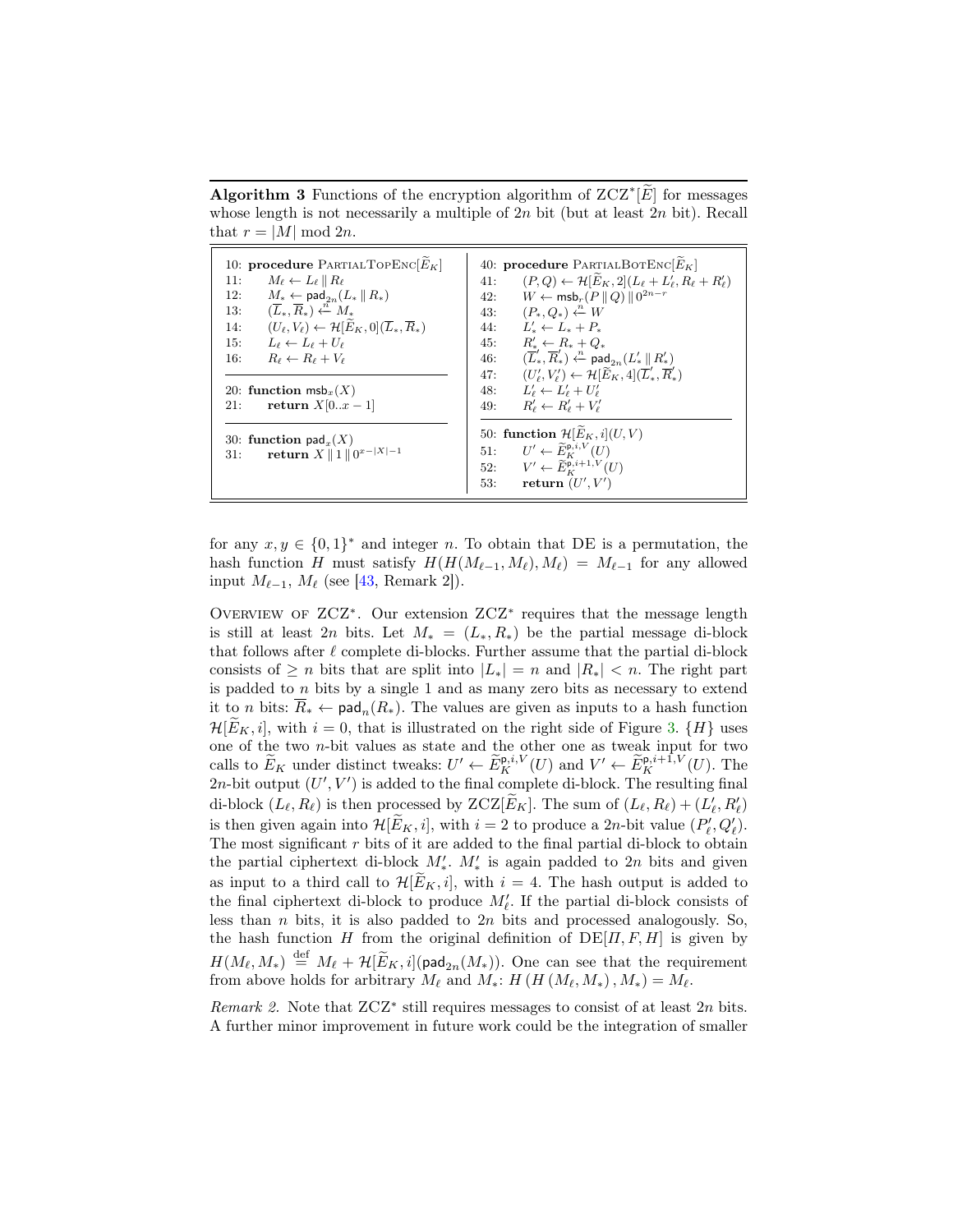<span id="page-14-1"></span>

Fig. 3: Encryption of a partial message  $M_1, \ldots, M_\ell, M^*$  whose length is not a multiple of 2n bit with  $ZCZ^*[\widetilde{E}_K]$ . All preceeding di-blocks  $M_1, \ldots, M_\ell$  are processed with  $ZCZ[\widetilde{E}_K]$  as before.

messages. For instance, the use of the very recent length-doubling construction LDT [\[15\]](#page-31-6) could reduce the minimal message length to  $n + 1$  bits. Though, this step would require an appropriate integration and ZCZ<sup>∗</sup> is already a variableinput-length SPRP for lengths  $\geq 2n$  bit.

# <span id="page-14-0"></span>6 Security Analysis of ZCZ and ZCZ<sup>∗</sup>

This section studies the SPRP security of ZCZ and ZCZ<sup>\*</sup>. Figure [4](#page-15-0) provides a high-level overview on ZCZ. A given message  $M$  is split an input message into  $(M_L, M_R)$ , where  $M_R$  consists of one 2n-bit di-block, and  $M_L$  of the remaining di-blocks; the major part  $M_L$  is then processed by a variant of ZHASH, that is denoted ZHASH<sup>\*</sup> here. It differs from ZHASH in two aspects: ZHASH<sup>\*</sup> omits the XOR of the TBC output to the tweak input blocks. More prominently, ZHASH<sup>\*</sup> does not compress the input to two hash values, but is a permutation over  $(n + \tau)^*$ . So, the top layer returns the TBC outputs and the tweaks.  $V_1$  and  $V_2$ represent tweakable permutations. Internally, they can use the same primitive as also for ZHASH<sup>\*</sup>, and the tweakable variant of Counter mode, CTR<sup>\*</sup>. H symbolizes an error-correcting code that sums up the inputs to 2n bits.

This high-level view allows to give a rationale for a dedicated analysis. A straight-forward use of a rate-1 counter mode would allow to apply a standard generic proof as for HCTR. Though, such an approach would yield  $2\ell$  calls to the primitive alone in the counter mode. In combination with  $\text{ZHASH}^*$ , this approach would need  $4\ell$  calls to the primitive for messages of  $2\ell$  blocks. ZCZ considers a special variant of counter mode that uses only  $\ell$  blocks of entropy to mask 2 $\ell$ blocks, similar as has been used in AEZ from version 2 [\[25\]](#page-32-0). However, this counter mode disallows to simply adopt the analysis from HCTR-like constructions when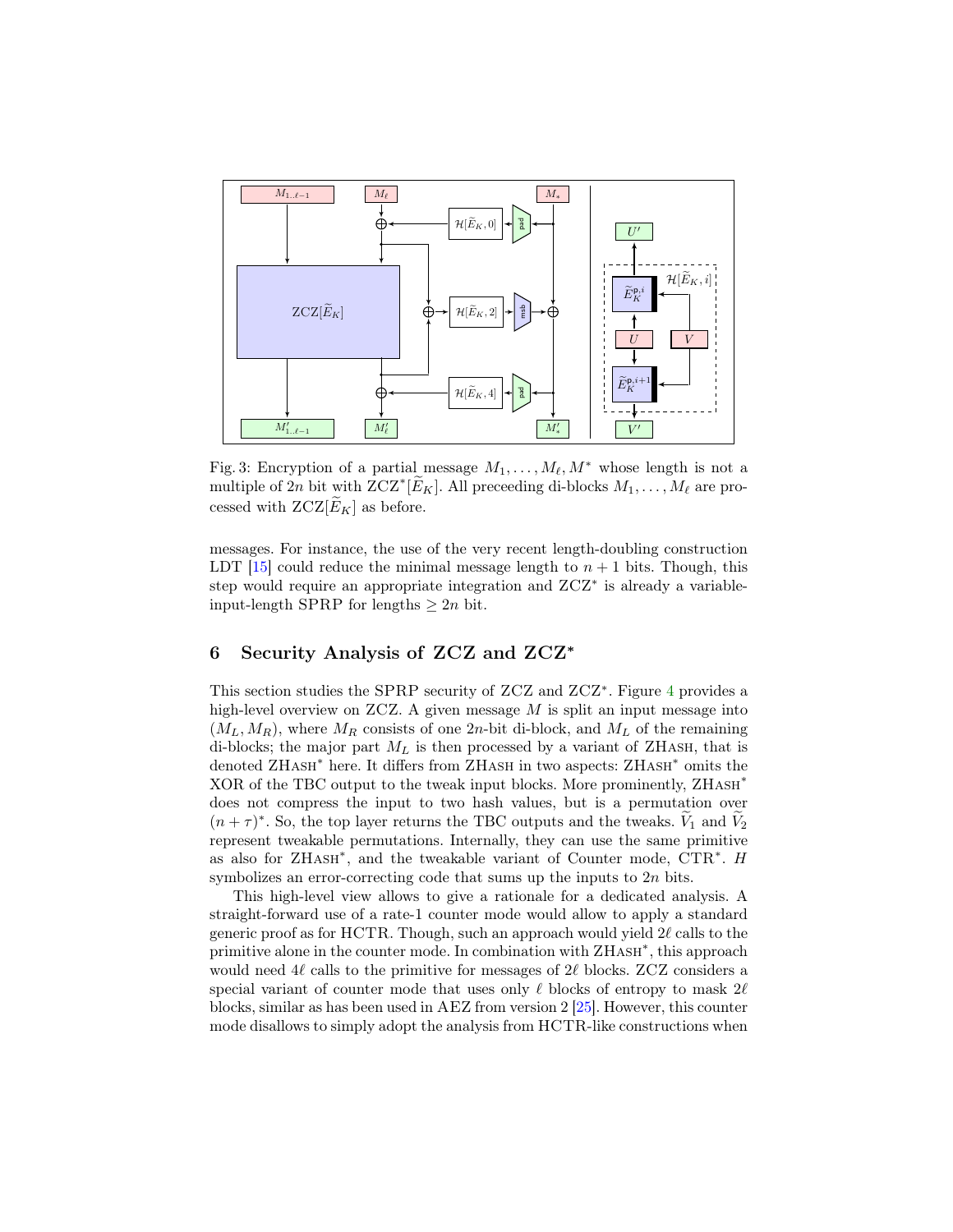<span id="page-15-0"></span>

Fig. 4: High-level view on our proposal of ZCZ.

the goal is showing  $n$ -bit security. So, a dedicated analysis is needed, which is a major contribution of the present work. In the following, we study the security of the basic construction before we consider the extensions for inputs whose length is not necessarily a multiple of  $2n$  bits, but at least  $2n$  bits. We show the security of the extension ZCZ<sup>∗</sup> at the end of this section.

#### 6.1 Security of The Basic Construction

<span id="page-15-1"></span>**Theorem 1.** Let  $\tilde{\pi} \leftarrow \widetilde{\text{Perm}}(\mathcal{T}_{D,I}, \{0,1\}^n)$ . Let **A** be an SPRP adversary on  $ZCZ[\tilde{\pi}]$  at **A** asks at most *a* quories of domain  $R^{\leq n}$  that sum up to at most *a*  $ZCZ[\tilde{\pi}]$ , s.t. **A** asks at most q queries of domain  $\mathcal{B}^{\leq n}$ , that sum up to at most  $\sigma$  di blocks in total. Then di-blocks in total. Then

$$
\mathbf{Adv}_{\mathrm{ZCZ}[\widetilde{\pi}]}^{\mathrm{SPRP}}(\mathbf{A}) \le \frac{3\sigma^2 + 9q^2}{2N^2}.
$$

*Proof.* The queries 1 through q by **A** are collected in a transcript  $\tau$  where we define two disjoint sets of indices E and D s.t.  $[1..q] = E \sqcup D$ , and it holds that E consists of exactly those indices i s.t. the i-th query of  $A$  is an encryption query; similarly,  $D$  consists of exactly those indices i s.t. the i-th query of  $A$  is an decryption query. We define  $\ell^i$  to be the number of di-blocks in the *i*-query, where  $\ell^i \leq n$ .

In both worlds, the adversary's queries are answered immediately with the corresponding outputs; certain internal parts of the transcript will be revealed to the adversary after it made all its queries, but before it outputs its decision bit that represents its guess of which world it interacted with. The internal parts consist of  $S^i, T^i, S_1^i, X_L^i, X_R^i, Y_L^i, Y_R^i$  for  $i \in [1..q]$  and  $Z_{1,j}^i$  for  $i \in [1..q], j \in$ [1.. $\ell^i - 1$ ]; for ease of notation, we write  $Z_j^i$  to refer to  $Z_{1,j}^i$ .

We will subsequently define certain transcripts to be *good*. More specifically, we describe a mechanism for the ideal oracle to sample the internal values to be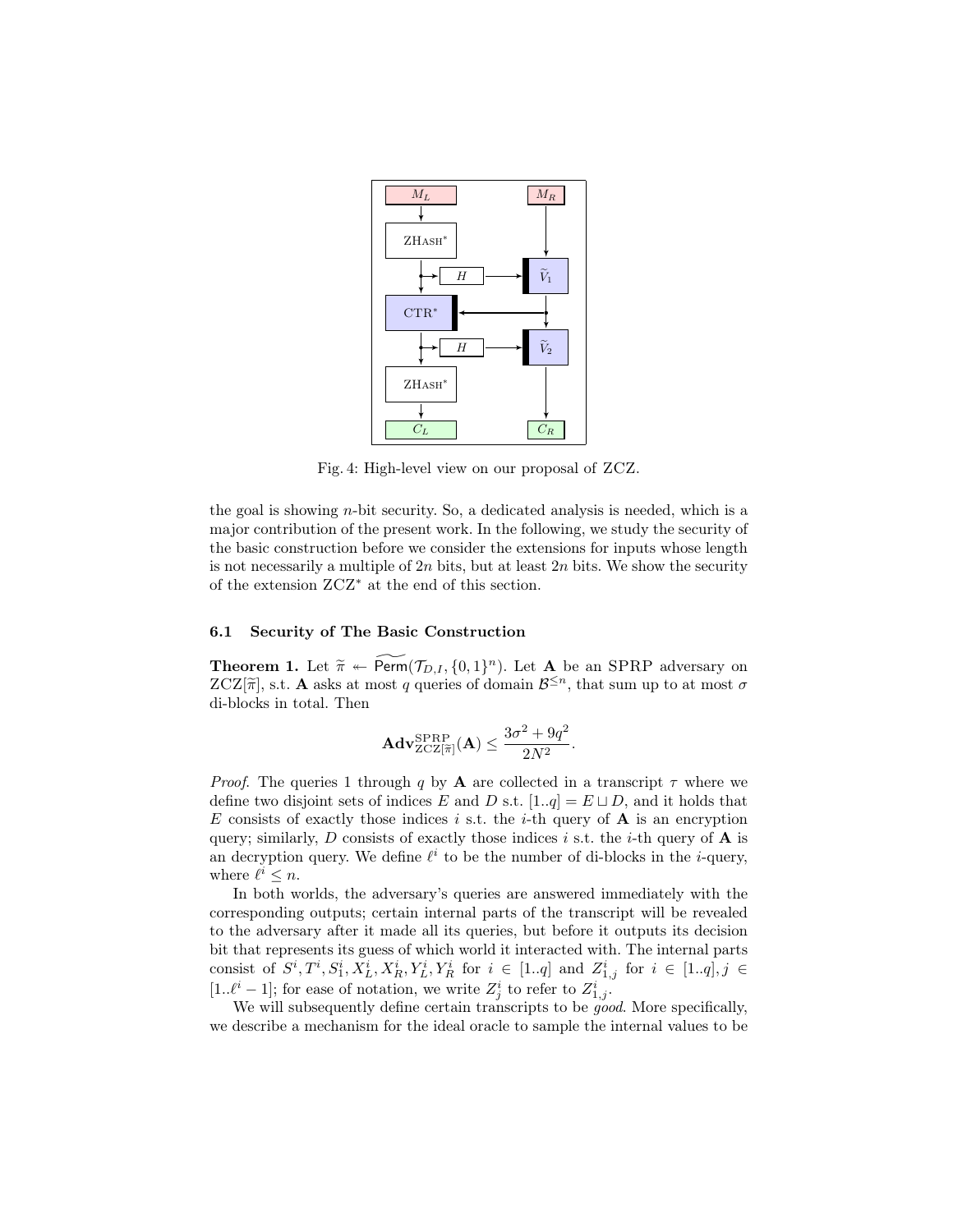given to the adversary at the end of the query phase, and define the event bad as the union of five events badA, badB, badC, badD and badE. We call a transcript good if it can be obtained by the ideal oracle without encountering the event bad. Now we state two lemmas.

<span id="page-16-1"></span>**Lemma 2.** Pr [bad]  $\leq \frac{3\sigma^2 + 8q^2}{N^2}$  $\frac{1}{N^2}$ .

<span id="page-16-2"></span>**Lemma 3.** For any good transcript  $\tau$ ,

$$
\frac{\Pr\left[\Theta_{\text{real}}=\tau\right]}{\Pr\left[\Theta_{\text{ideal}}=\tau\right]} \ge 1 - \frac{q^2}{N^2}
$$

Then, the proof follows from Lemmas [1,](#page-6-1) [2,](#page-16-1) and [3.](#page-16-2)

For proving Lemmas [2](#page-16-1) and [3,](#page-16-2) we first define the sampling mechanism of the ideal oracle and the bad events.

EQUATIONS. First, we write the internal variables  $X_j^i, Y_j^i$  for  $i \in [1..q], j \in [1..\ell^i]$ and  $U_L^i, U_R^i, V_L^i, V_R^i$  for  $i \in [1..q]$  in terms of  $S^i, T^i, S_1^i, X_L^i, X_R^i, Y_L^i, Y_R^i, Z_j^i$ .

$$
X_j^i = L_j'^i + Z_j^i,\tag{1}
$$

.

$$
Y_j^i = R_j^i + Z_j^i + S_1^i.
$$
 (2)

Moreover, we define four auxiliary variables to easier referral:

$$
U_L^i = L_\ell^i + X_L^i,\tag{3}
$$

$$
U_R^i = R_\ell^i + X_R^i,\tag{4}
$$

<span id="page-16-4"></span>
$$
V_L^i = L_\ell'^i + Y_L^i,\tag{5}
$$

$$
V_R^i = R_\ell'^i + Y_R^i. \tag{6}
$$

IDENTIFYING A BASIS. A basis is the set of variables (internal to the constructions) which can be sampled uniformly and independently in the ideal oracles after fixing the inputs and outputs that are known to adversary. By looking at the construction and eliminating the relationships between the internal variables, plaintexts, and ciphertexts, some internal variables can be chosen almost freely, and still the real construction will behave indistinguishable from the ideal world for the adversary even after observing the plain- and ciphertexts. We call those variables a basis. For  $i \in [1..q], j \in [1..l^i]$ , we define  $(i, j)$  to be fresh if either of the following is true:

- $i \in E$ , and for any  $i' \in [1..i-1]$ :  $(L_j^{i'}, R_j^{i'}) \neq (L_j^{i}, R_j^{i})$ ;
- *i* ∈ *D*, and for any *i'* ∈ [1..*i* 1]:  $(L_j^{i'}, R_j^{i'})$  ≠  $(L_j^{i}, R_j^{i'})$ .

For  $i \in [2..q], i' \in [1..i-1]$ , we say i is akin to i' if either of the following holds:

$$
-\ell^i = \ell^{i'}, i \in E
$$
, and for any  $j \in [1..\ell^i - 1]$ :  $(L_j^{i'}, R_j^{i'}) = (L_j^i, R_j^i)$ ;

<span id="page-16-5"></span><span id="page-16-3"></span><span id="page-16-0"></span> $\Box$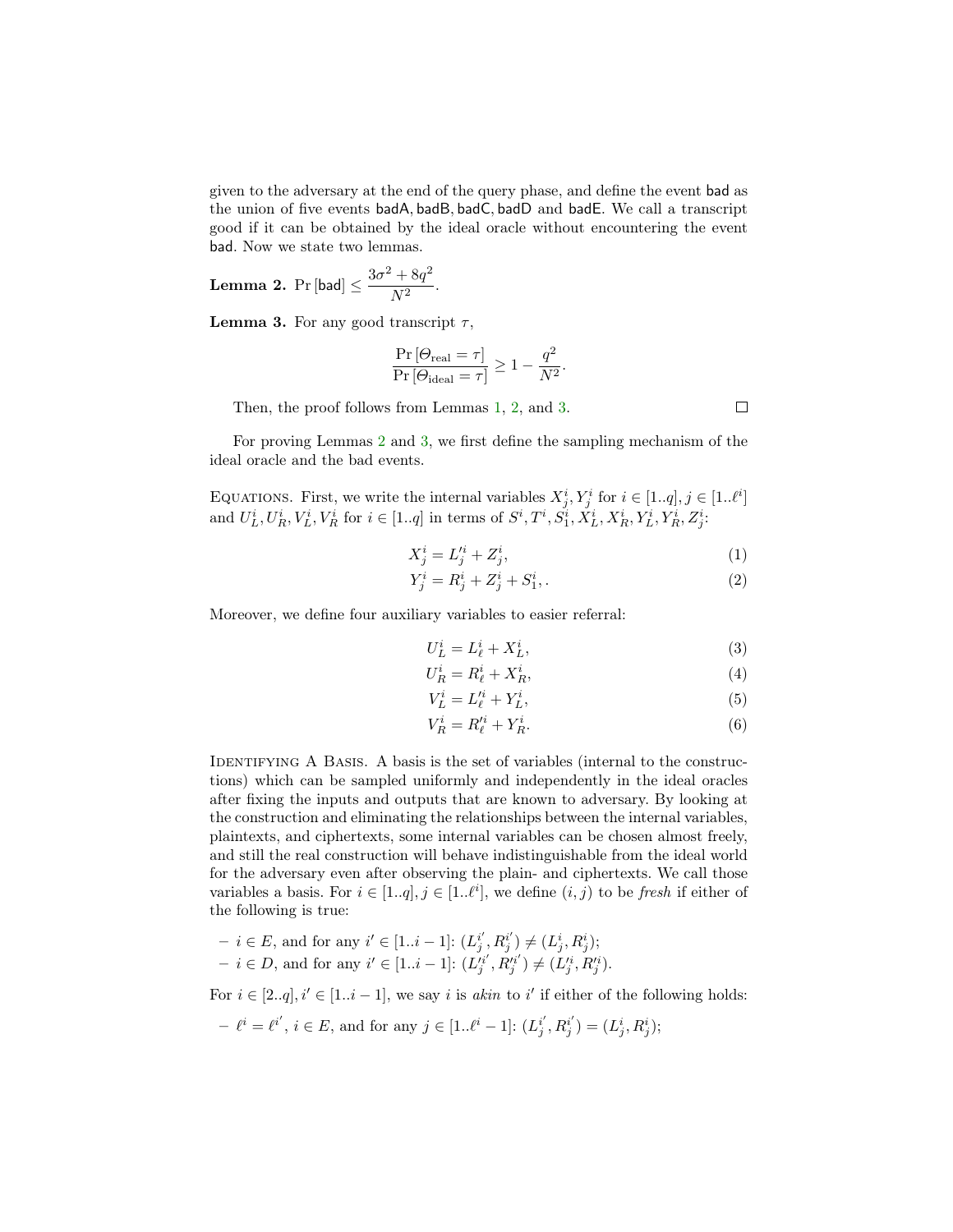$$
- \ell^i = \ell^{i'}, i \in D, \text{ and for any } j \in [1..\ell^i - 1] : (L_j'^{i'}, R_j'^{i'}) = (L_j'^{i}, R_j'^{i});
$$

We say *i* is new if it is not akin to any  $i' \in [1..i-1]$ . Now we define the basis as follows: for  $i \in [1..q]$ ,

- For  $j \in [1..\ell^i-1]$ ,  $Z_j^i$  is in the basis if  $(i, j)$  is fresh;
- $X^i_L$  and  $X^i_R$  are in the basis if  $i \in D$ , or if  $i \in E$  and i is new;
- $Y_L^i$  and  $Y_R^i$  are in the basis if  $i \in E$ , or if  $i \in D$  and i is new;
- $S^i, T^i$ , and  $S_1^i$  are in the basis.

Let  $\sigma_F$  represent the total number of fresh pairs in the set  $\{(i, j) | i \in [q], j \in$  $[\ell^i-1]$ . Moreover, let  $q_{\nu}$  be the total number of new queries in [1..q]. Then, the size of the basis is  $\sigma_F + 2q_\nu + 5q$ .

EXTENSION FROM BASIS. Now we show how all the internal variables  $X_j^i, Y_j^i$ for  $i \in [1..q], j \in [1..\ell^i]$  and  $U_L^i, U_R^i, V_L^i, V_R^i$  for  $i \in [1..q]$  can be written in terms of basis variables. Since we have already seen how to write them in terms of  $S^i, T^i, S_1^i, X_L^i, X_R^i, Y_L^i, Y_R^i$  for  $i \in [1..q]$  and  $Z_j^i$  for  $i \in [1..q], j \in [1..\ell^i-1]$ , and  $S^i, T^i, S_1^i$  for  $i \in [1..q]$  are already in the basis, it suffices to show that  $Z_j^i$  for  $i \in [1..q], j \in [1..l^i - 1]$  and  $X_L^i, X_R^i, Y_L^i, Y_R^i$  for  $i \in [1..q]$  can be written in terms of basis variables. An expression of an internal variable in terms of basis variables and the oracle inputs and outputs will be called the extension expression of the basis variable. Thus, whenever we sample all the basis elements, we can extend this through these equations to assign values to all the internal variables.

For  $i \in E, j \in [1..l^i]$ , let i' be such that  $(i',j)$  is fresh, and  $(L_j^{i'}, R_j^{i'}) =$  $(L_j^i, R_j^i)$ . Then, i' is called the *j-predecessor* of i, denoted i : j. Similarly, for  $i \in D, j \in [1..l^{i}],$  if for some i' we have  $(i', j)$  fresh and  $(L_j^{n'}, R_j^{n'}) = (L_j^{n}, R_j^{n'}),$ we set  $i : j = i'$ . (Thus, when  $(i, j)$  is fresh,  $i : j$  is i itself.) For  $i \in E, j \in [1..l<sup>i</sup>]$ we have from [\(1\)](#page-16-3) that  $X_j^i = X_j^{i:j} = L_j'^{i:j} + Z_j^{i:j}$ , so

<span id="page-17-0"></span>
$$
Z_j^i = L_j'^{i:j} + L_j'^i + Z_j^{i:j};\tag{7}
$$

and for  $i \in D, j \in [1..\ell^i]$  we have from [\(2\)](#page-16-0)

$$
Y_j^i = Y_j^{i:j} = R_j^{i:j} + Z_j^{i:j} + S_1^{i:j},
$$

so

<span id="page-17-1"></span>
$$
Z_j^i = R_j^{i:j} + R_j^i + Z_j^{i:j} + S_1^{i:j} + S_1^i.
$$
 (8)

Now if i and i: j are both in E or both in D,  $Z_j^{i:j}$  is a basis element. (In particular, when  $i : j = i$ ,  $Z_j^i$  is a basis element.) Otherwise, we can go back one step further to  $(i : j) : j$ , the j-predecessor of  $i : j$ , denoted  $i : j<sup>2</sup>$ . We call [\(1\)](#page-16-3) and [\(2\)](#page-16-0) the extension equations. They will serve useful in the later proofs. Note that it does not hold in general that  $(i : j) : j = i : j$ . This holds only if  $i : j$  and i are both in E or both in D, or when  $i : j$  points to a fresh input block.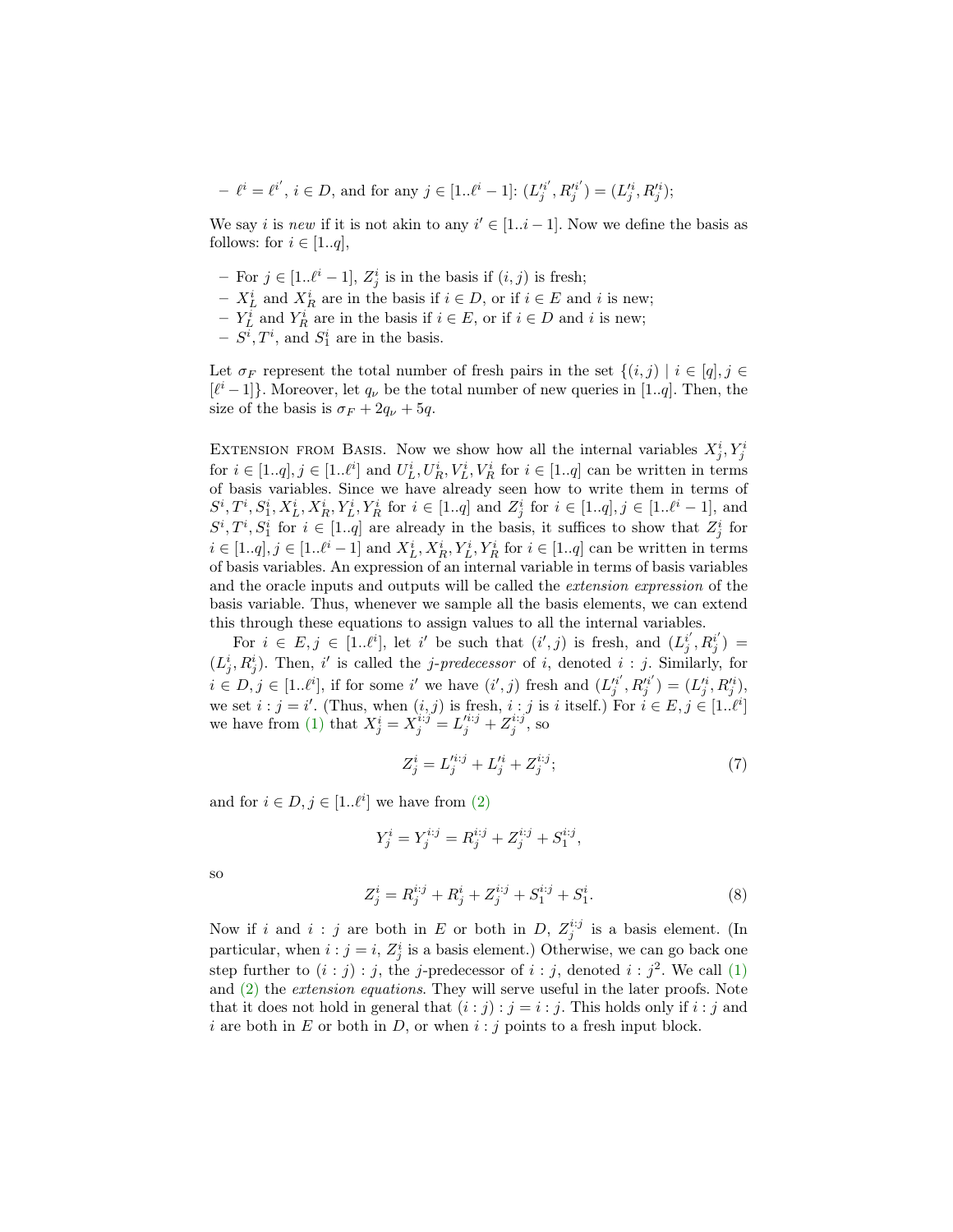For  $i \in [2..q]$ , the smallest query index in  $[1..i-1]$  which i is akin to is called the *origin* of i, denoted i. We also define the origin of 1 to be 1 itself. Thus, for  $i \in E$ ,

$$
X_L^i = X_L^{\bar{i}},\tag{9}
$$

$$
X_R^i = X_R^{\bar{i}};
$$
\n<sup>(10)</sup>

and for  $i \in D$ ,

$$
Y_L^i = Y_L^{\bar{i}},\tag{11}
$$

$$
Y_R^i = Y_R^i. \tag{12}
$$

Since for  $i \in E$ ,  $X_L^i$  and  $X_R^i$  are in the basis, and for  $i \in D$ ,  $Y_L^i$  and  $Y_R^i$  are in the basis, this completes the extensions.

ORACLES AND BAD EVENTS. The real oracle employs  $ZCZ[\tilde{\pi}]$  to answer the queries of **A**. In the ideal world, the encryption oracle samples and returns  $L_j^{\prime i}$ ,  $R_j^{\prime i}$ for  $i \in E, j \in [1..l^i]$  uniformly at random; the decryption oracle samples and returns  $L^i_j, R^i_j$  for  $i \in D, j \in [1..l^i]$  uniformly at random. Once the interaction phase is over, the ideal world oracle samples and returns each basis element uniformly at random from  $\{0,1\}^n$ , with two exceptions:

 $-$  For  $i \in E$ ,  $S^i$  is drawn uniformly from the set  $\{0,1\}^n \setminus \left\{ S^{i'} \mid i \text{ is akin to } i', R^i = R^{i'} \right\};$  $-$  For  $i \in D$ ,  $T^i$  is drawn uniformly from the set  $\{0,1\}^n \setminus \{T^{i'} \mid i \text{ is akin to } i', L'^i = L'^{i'}\}.$ 

The real world releases the values of the basis variables to the adversary. (thus, from the extension equations, A can calculate the values of the inputs, tweaks, and outputs of all internal TBC calls.) A shall distinguish the real world  $\mathcal{O}_{\text{real}}$ from the ideal world  $\mathcal{O}_{\text{ideal}}$ , given a transcript  $\tau$  of its interaction with the available oracles. We say that the event bad occurs when one of the following occurs:

- badA occurs when one of the following holds:
	- For some  $i \in E, j \in [1..l<sup>i</sup>]$ , there exists  $i' \in [1..i-1]$  with  $l<sup>i'</sup> ≥ j$  such that  $(L_j^{\prime i'}, R_j^{\prime i'}) = (L_j^{\prime i}, R_j^{\prime i});$
	- For some  $i \in D, j \in [1..l<sup>i</sup>]$ , there exists  $i' \in [1..i-1]$  with  $l<sup>i'</sup> ≥ j$  such that  $(L_j^{i'}, R_j^{i'}) = (L_j^{i}, R_j^{i});$
- badB occurs when for some  $i \in [2..q]$  there exists  $i' \in [1..i-1]$  with  $\ell^i = \ell^i$ such that one of the following holds:

$$
- (U_L^i, U_R^i) = (U_L^{i'}, U_R^{i'});
$$

$$
- (S^{\vec{i}}, U^{\vec{i}}_R) = (S^{\vec{i}}, U^{\vec{i}}_R);
$$

- $(S^i, T^i) = (S^{i'}, T^{i'});$
- $-\left(V_{L}^{i},T^{i}\right)=\left(V_{L}^{i'},T^{i'}\right);$
- $(V_L^i, V_R^i) = (V_L^{i'}, V_R^{i'});$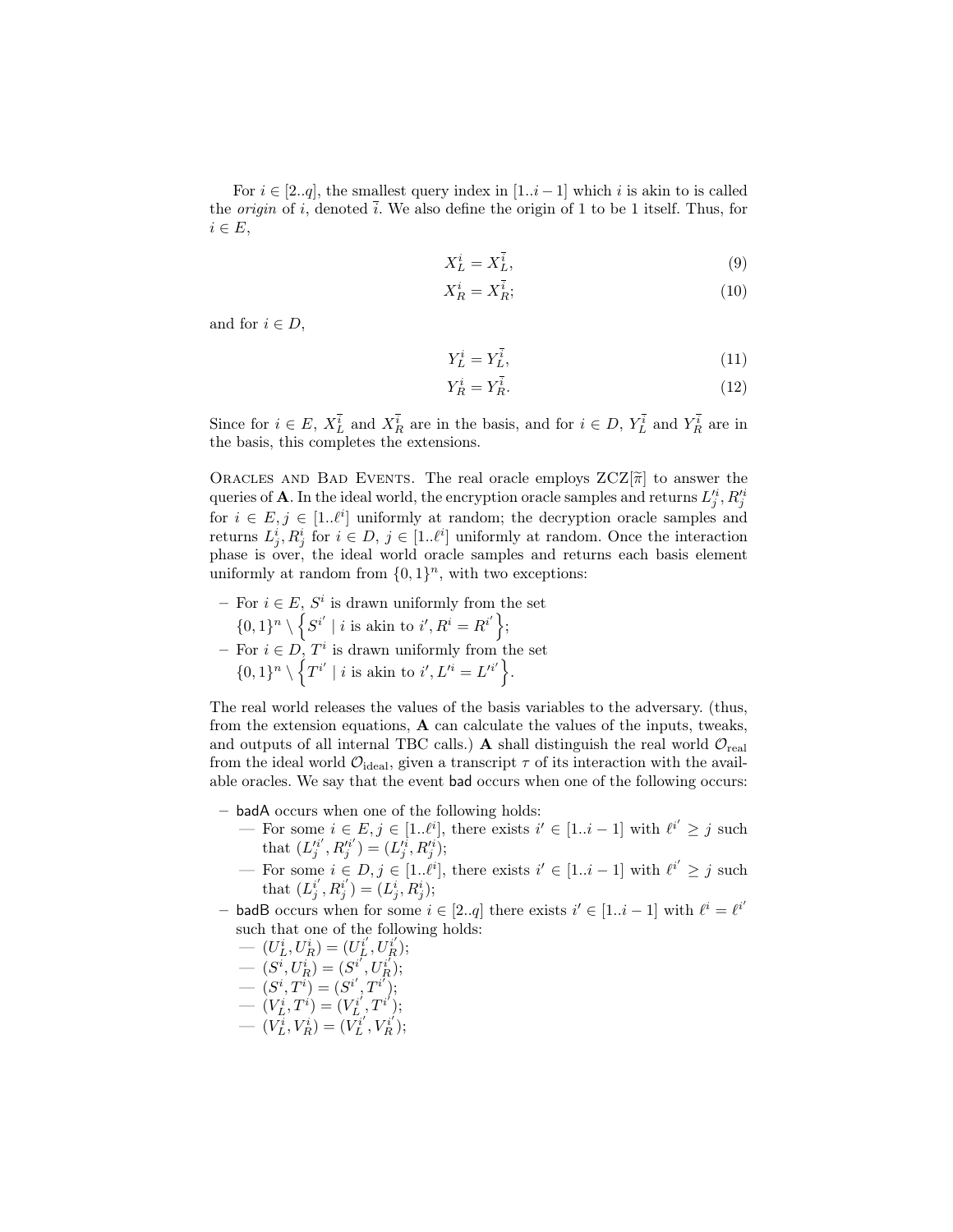- badC occurs when one of the following holds:
	- For some  $i \in [1..q]$ , there exists  $i' \in [1..i-1]$  such that  $(S_1^i, T^i) =$  $(S_1^{i'}, T^{i'});$
	- For some  $i \in [1..q], j \in [1..\ell^i-1]$ , there exists  $i' \in [1..i-1]$  with  $\ell^{i'} \geq j+1$ such that  $(Z_j^i, T^i) = (Z_j^{i'}, T^{i'});$
- badD occurs when one of the following holds:
	- For some  $i \in E, j \in [1..l^i-1]$ , there exists  $i' \in [1..i-1]$  with  $l^{i'} \geq j+1$ such that  $(L_j^{i}, Y_j^{i}) = (L_j^{i'}, Y_j^{i'});$
	- For some  $i \in D, j \in [1..l^i-1]$ , there exists  $i' \in [1..i-1]$  with  $l^{i'} \geq j+1$ such that  $(R_j^i, X_j^i) = (R_j^{i'}, X_j^{i'});$
- badE occurs when for some  $i \in [2..q]$ , there exists  $i' \in [1..i-1]$  such that i is not akin to  $i'$  and yet one of the following holds:

$$
\begin{aligned} &\quad -\ (X_L^{*i},X_R^{*i})=(X_L^{*i'},X_R^{*i'});\\ &\quad -\ (Y_L^{*i},Y_R^{*i})=(Y_L^{*i'},Y_R^{*i'}); \end{aligned}
$$

$$
\left(\begin{array}{cccc}\nE & \wedge & R\n\end{array}\right) \quad \left(\begin{array}{cccc}\nE & \wedge & R\n\end{array}\right) \quad \left(\begin{array}{cccc}\nE & \wedge & R\n\end{array}\right)
$$

Thus, bad  $\stackrel{\text{def}}{=}$  badA  $\vee$  badB  $\vee$  badD  $\vee$  badE. Clearly,

<span id="page-19-0"></span>
$$
\Pr\left[\mathsf{bad}\right] \leq \Pr\left[\mathsf{badA}\right] + \Pr\left[\mathsf{badB}\right] + \Pr\left[\mathsf{badC}\right] + \Pr\left[\mathsf{badD}\right] + \Pr\left[\mathsf{badE}\right].\tag{13}
$$

Now, we are in a position to prove Lemmas [2](#page-16-1) and [3.](#page-16-2)

Proof of Lemma [2](#page-16-1). Below, we show that each of the collision-pairs that would result in one of the bad events has a joint probability of  $\leq 1/N^2$ . Clearly, we need the assumption that all basis elements are uniformly sampled from  $\{0,1\}^n$  for this purpose. Moreover, the values  $S^i$  and  $T^i$  are sampled without replacement under certain circumstances, their bound is at most  $1/N(N-1)$ , which can be upper bounded by  $1/N(N-1) < 2/N^2$ . Thus, for bounding the bad events, we simply need to bound the number of candidate collision-pairs.

For badA, there can be:

- at most  $\sigma_E^2/2$  collision events of the form  $(L_j^{n'} , R_j^{n'}) = (L_j^{n}, R_j^{n'})$ ; - at most  $\sigma_D^2/2$  collision events of the form  $(L_j^{i'}, R_j^{i'}) = (L_j^i, R_j^i);$ 

where  $\sigma_E$  is the total number of encryption query blocks and  $\sigma_D$  is the total number of decryption query blocks, so that  $\sigma_E^2 + \sigma_D^2 \leq \sigma^2$ . Thus

$$
\Pr\left[\text{badA}\right] \le \frac{\sigma^2}{N^2}.\tag{14}
$$

For badB, there can be:

- at most  $q^2/2$  collision events of the form  $(U_L^i, U_R^i) = (U_L^{i'}, U_R^{i'})$ ;
- at most  $q^2/2$  collision events of the form  $(S^i, U^i_R) = (S^{i'}, U^{i'}_R);$
- at most  $q^2/2$  collision events of the form  $(S^i, T^i) = (S^{i'}, T^{i'});$
- at most  $q^2/2$  collision events of the form  $(V_L^i, T^i) = (V_L^{i'}, T^{i'});$
- at most  $q^2/2$  collision events of the form  $(V_L^i, V_R^i) = (V_L^{i'}, V_R^{i'})$ ;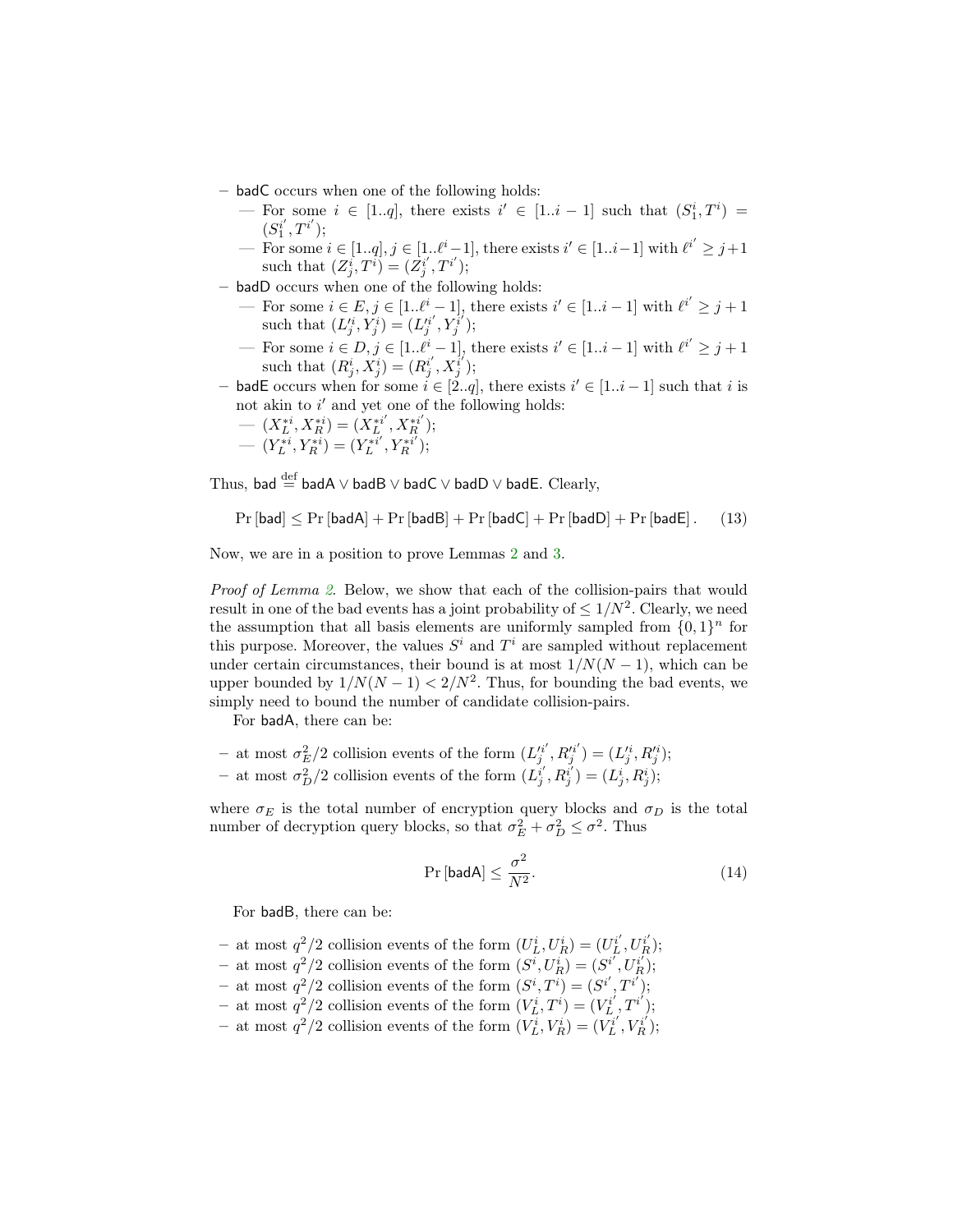Thus

$$
\Pr\left[\text{badB}\right] \le \frac{5q^2}{N^2}.\tag{15}
$$

For badC, there can be:

- at most  $q^2/2$  collision events of the form  $(S_1^i, T^i) = (S_1^{i'}, T^{i'})$ . - at most  $\sigma^2/2$  collision events of the form  $(Z_j^i, T^i) = (Z_j^{i'} , T^{i'});$ 

Thus

$$
\Pr\left[\text{badC}\right] \le \frac{q^2 + \sigma^2}{N^2}.\tag{16}
$$

For badD, there can be:

- at most  $\sigma_E^2/2$  collision events of the form  $(L_j^{i}, Y_j^{i}) = (L_j^{i'}, Y_j^{i'});$ - at most  $\sigma_D^2/2$  collision events of the form  $(R_j^i, X_j^i) = (R_j^{i'}, X_j^{i'})$ .

Thus

$$
\Pr\left[\text{badD}\right] \le \frac{\sigma^2}{N^2}.\tag{17}
$$

For badE, there can be:

− at most  $q^2/2$  collision events of the form  $(X_L^{*i}, X_R^{*i}) = (X_L^{*i'}, X_R^{*i'})$ ; − at most  $q^2/2$  collision events of the form  $(Y_L^{*i}, Y_R^{*i}) = (Y_L^{*i'}, Y_R^{*i'})$ .

Thus

<span id="page-20-0"></span>
$$
\Pr\left[\text{badE}\right] \le \frac{2q^2}{N^2}.\tag{18}
$$

The lemma follows from  $(13)$ – $(18)$ .

Now, all that is left to do is to establish our claim that each of the collisionpairs that would result in one of the bad events has a joint probability  $\leq 1/N^2$ . This is to be done by examining each bad event separately. badA, badB and badC are fairly straightforward, and we leave out the proofs. badD is more interesting; we provide below a complete analysis of it. The trickiest case is badE; here, due to space constraints, we only examine two of its main subcases in detail. The complete case-by-case analysis, along with a short analysis of badA, badB and badC, can be found in the Appendix.

FULL ANALYSIS OF badD. We consider the two cases separately:

 $(- (L_j^{i}, Y_j^{i}) = (L_j^{i'}, Y_j^{i'}), i \in E, i' < i$ : We will show that  $Y_j^{i} = Y_j^{i'}$  always leads to an equation containing at least one basis variable that cannot get canceled out. The required bound follows since the basis variable and  $L_j^i$  are independently sampled. From [\(2\)](#page-16-0) we have

<span id="page-20-1"></span>
$$
R_j^i + Z_j^i + S_1^i = R_j^{i'} + Z_j^{i'} + S_1^{i'}.
$$
\n(19)

Note that  $S_1^i$  cannot occur in the expansion of  $Z_j^{i:j}$ , since  $i \in E$ . Now we have two options of  $i'$ :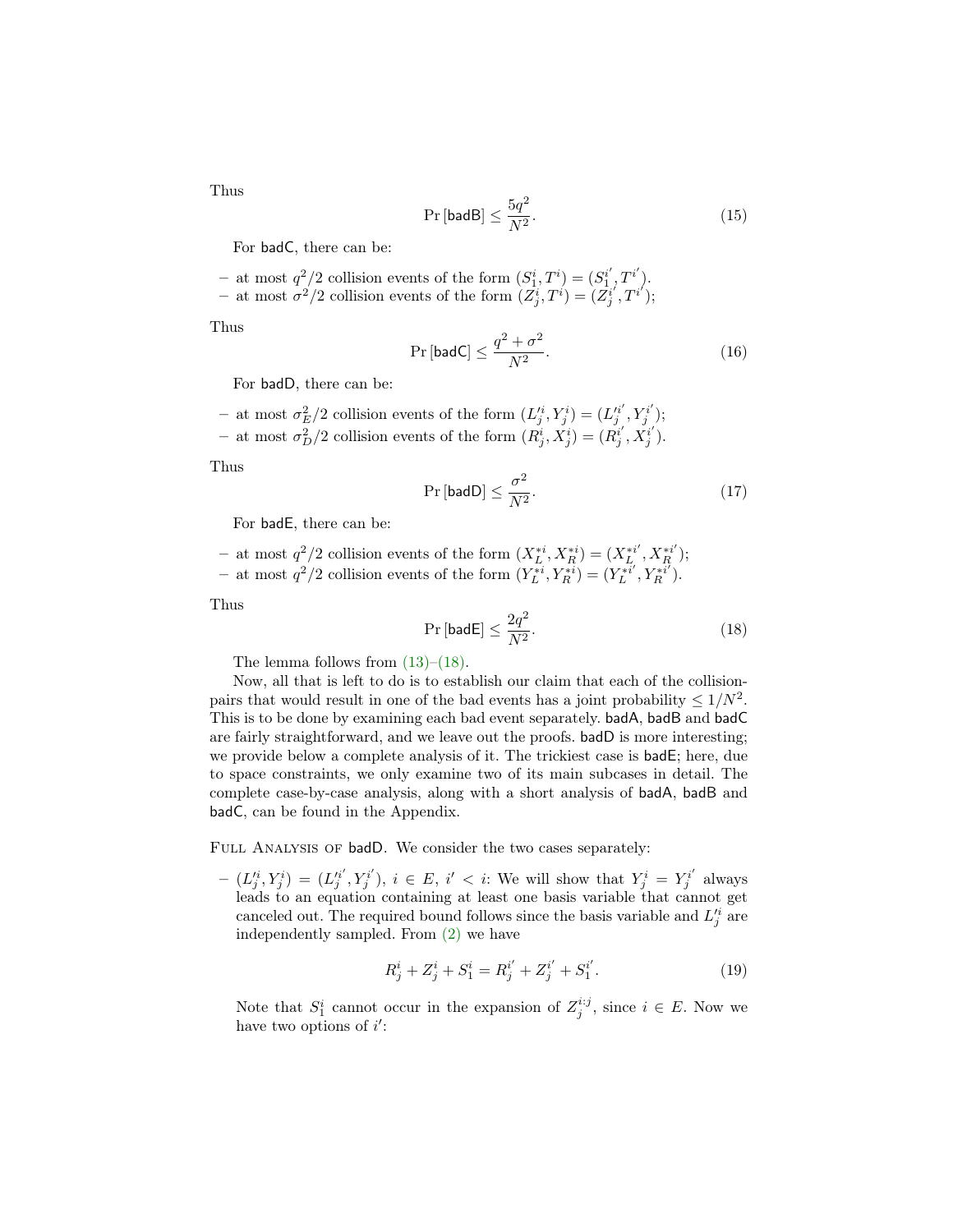•  $i' \in E$ : From [\(7\)](#page-17-0) and [\(19\)](#page-20-1) we have

$$
R_j^i + L_j^{'i:j} + L_j'^i + Z_j^{i:j} + S_1^i = R_j^{i'} + L_j'^{i':j} + L_j'^{i'} + Z_j^{i':j} + S_1^{i'}.
$$

Here the basis element  $S_1^i$  cannot be canceled out, since  $i' < i$ .

•  $i' \in D$ : From [\(7\),](#page-17-0) [\(8\)](#page-17-1) and [\(19\),](#page-20-1) we have

$$
R_j^i + L_j'^{i:j} + L_j'^i + Z_j^{i:j} + S_1^i = R_j^{i'} + R_j^{i' : j} + R_j^{i'} + Z_j^{i' : j} + S_1^{i' : j}.
$$

Again, the basis element  $S_1^i$  cannot be canceled out since  $i' : j \leq i' < i$ .  $(- (R_j^i, X_j^i) = (R_j^{i'}, X_j^{i'}), i \in D, i' < i$ : As above, we show that  $X_j^i = X_j^{i'}$  always leads to an equation containing at least one basis variable that cannot get canceled out, and the required bound follows since the basis variable and  $R_j^i$ are independently sampled. From [\(1\),](#page-16-3) we have

<span id="page-21-0"></span>
$$
L_j'^i + Z_j^i = L_j'^{i'} + Z_j^{i'}.
$$
 (20)

Now, we have two options of  $i'$ :

•  $i' \in E$ : From [\(8\),](#page-17-1) [\(7\)](#page-17-0) and [\(20\),](#page-21-0) we have

$$
L_j'^i + R_j^{i:j} + R_j^i + Z_j^{i:j} + S_1^{i:j} + S_1^i = L_j'^{i':j} + Z_j^{i':j}.
$$

When  $i : j < i$ , the basis element  $S_1^i$  cannot be canceled out, and when  $i = i : j$ , we have  $i' : j \leq i' < i = \hat{i} : j$ , so the basis element  $Z_j^{i:j} = Z_j^i$ cannot be canceled out.

•  $i' \in D$ : From [\(8\)](#page-17-1) and [\(19\),](#page-20-1) we have

$$
L_j'^i + R_j^{i:j} + R_j^i + Z_j^{i:j} + S_1^{i:j} + S_1^i = L_j'^{i'} + R_j^{i' : j} + R_j^{i'} + Z_j^{i' : j} + S^{i' : j} + S^{i'},
$$

Here again, either  $S_1^i$  or the basis element  $Z_j^i$  cannot be canceled out, and the argument is identical to the above.

Partial Analysis of badE. This is trickier than the other bad events, and requires some careful case analysis. We examine the two most difficult sub-cases here. Let  $i' < i$  and  $\ell \stackrel{\text{def}}{=} \ell^{i'} = \ell^i$ , and let  $\alpha_j(\cdot)$  and  $\alpha_j^2(\cdot)$  be linear functions defined as

$$
\alpha_j(x) \stackrel{\text{def}}{=} \alpha^{\ell-1-j} \cdot x
$$
 and  $\alpha_j^2(x) \stackrel{\text{def}}{=} (\alpha^2)^{\ell-1-j} \cdot x$ .

Both the sub-cases we examine here fall under the case of  $(X_L^{*i}, X_R^{*i})$  =  $(X_L^{*i'}, X_R^{*i'})$ . We can write this collision as

$$
\sum_{j=0}^{\ell-1} \alpha_j (X_j^i + X_j^{i'}) = 0 \text{ and } \sum_{j=0}^{\ell-1} \alpha_j^2 (X_j^i + X_j^{i'}) = \sum_{j=0}^{\ell-1} \alpha_j^2 (R_j^i + R_j^{i'}).
$$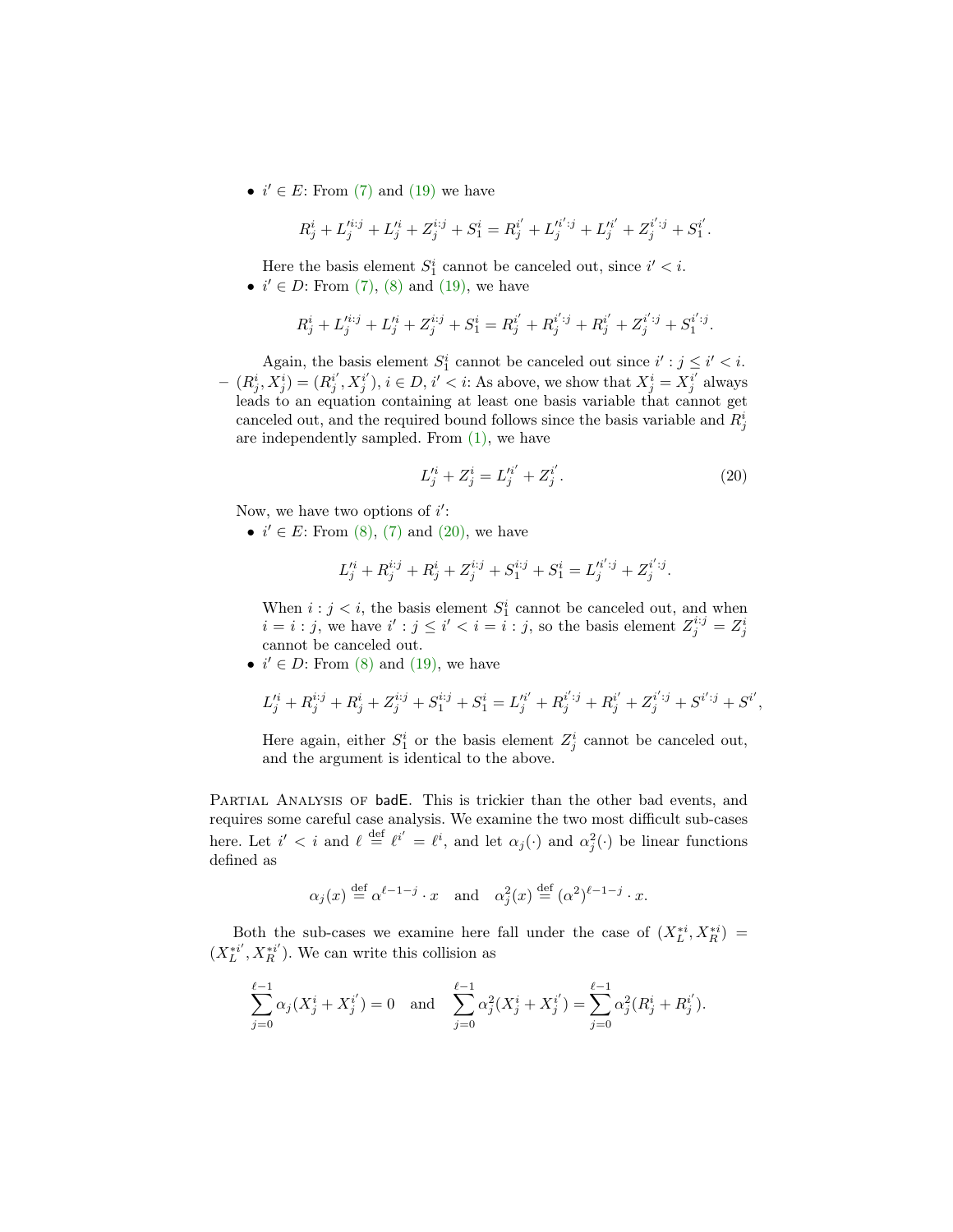Using [\(1\)](#page-16-3) we can rewrite these as

<span id="page-22-0"></span>
$$
\sum_{j=0}^{\ell-1} \alpha_j (Z_j^i + Z_j^{i'}) = \sum_{j=0}^{\ell-1} \alpha_j (L_j'^i + L_j'^{i'}),\tag{21}
$$

<span id="page-22-1"></span>
$$
\sum_{j=0}^{\ell-1} \alpha_j^2 (Z_j^i + Z_j^{i'}) = \sum_{j=0}^{\ell-1} \alpha_j^2 (L_j'^i + L_j'^{i'} + R_j^i + R_j^{i'}).
$$
 (22)

We first observe that since i is not akin to  $i'$ ,  $X_j^i + X_j^{i'}$  cannot trivially disappear for all  $j \in [1, ..., \ell - 1]$ . Also, since  $\alpha_j (X_j^i + X_j^{i'})$  sum to 0, there must be at least two indices in  $[1, ..., \ell-1]$  where  $X_j^i + X_j^{i'}$  does not trivially disappear; let  $j_0$  and  $j_1$  be the two largest such indices, with  $j_0 > j_1$ . Now, we first consider the sub-case  $i \in E$ ,  $i' \in E$ . From [\(7\),](#page-17-0) [\(21\)](#page-22-0) and [\(22\)](#page-22-1) we have

$$
\sum_{j=0}^{\ell-1} \alpha_j (Z_j^{i:j} + Z_j^{i' : j}) = \sum_{j=0}^{\ell-1} \alpha_j (L_j'^{i:j} + L_j'^{i' : j}),\tag{23}
$$

$$
\sum_{j=0}^{\ell-1} \alpha_j^2 (Z_j^{i:j} + Z_j^{i' : j}) = \sum_{j=0}^{\ell-1} \alpha_j^2 (L_j'^{i:j} + L_j'^{i' : j} + R_j^{i:j} + R_j^{i' : j}).\tag{24}
$$

By choice of  $j_0, i : j_0 \neq i' : j_0$ . Suppose  $i : j_0 > i' : j_0$ . If  $i : j_0 \in D$ , using [\(8\),](#page-17-1) we replace  $Z_{j_0}^{i:j_0}$  by  $R_{j_0}^{i:j_0^2} + R_{j_0}^{i:j_0} + Z_{j_0}^{i:j_0^2} + S_1^{i:j_0^2} + S_1^{i:j_0}$ . The basis element  $S_1^{i:j_0}$  does not get canceled out; moreover,  $R_{j_0}^{i:j_0}$  remains only in the top equation, while it gets canceled out in the bottom equation. Since  $i : j = i' : j$  for all  $j > j_0$ , none of the adversary-queried blocks remaining in either equation came after  $R_{j_0}^{i:j_0}$ , so it is independent of the rest of the equation; along with the basis element  $S_1^{i:j_0}$ (which appears in both equations), this makes the two collisions independent, thus occurring jointly with a probability  $1/N^2$ .

If  $i : j_0 \in E$ ,  $Z_{j_0}^{i:j_0}$  is in the basis, and does not cancel out. On the right hand side of both equations,  $L_{j_0}^{i,j_0}$  remains uncanceled as well, while all later adversary queries get canceled. Thus, the two equations can become dependent with probability at most  $1/N$ ; then, the common collision can occur with probability at most  $1/N$ . Thus, in either case, the joint collision can occur with a probability of more than  $1/N^2$ . The analysis is similar when  $i : j_0 < i : j_0$ ; then we focus on the latter instead.

The other sub-case we consider is  $i \in E$ ,  $i' \in D$ . From [\(7\),](#page-17-0) [\(8\),](#page-17-1) [\(21\)](#page-22-0) and [\(22\)](#page-22-1) we have

<span id="page-22-2"></span>
$$
\sum_{j=0}^{\ell-1} \alpha_j (Z_j^{i:j} + Z_j^{i' : j} + S_1^{i'} + S_1^{i' : j}) = \sum_{j=0}^{\ell-1} \alpha_j (L_j'^{i:j} + L_j'^{i' : j} + R_j^{i'} + R_j^{i' : j}), \qquad (25)
$$

<span id="page-22-3"></span>
$$
\sum_{j=0}^{\ell-1} \alpha_j^2 (Z_j^{i:j} + Z_j^{i' : j} + S_1^{i'} + S_1^{i' : j}) = \sum_{j=0}^{\ell-1} \alpha_j^2 (L_j^{i:j} + L_j^{i' : j} + R_j^{i : j} + R_j^{i' : j}).
$$
 (26)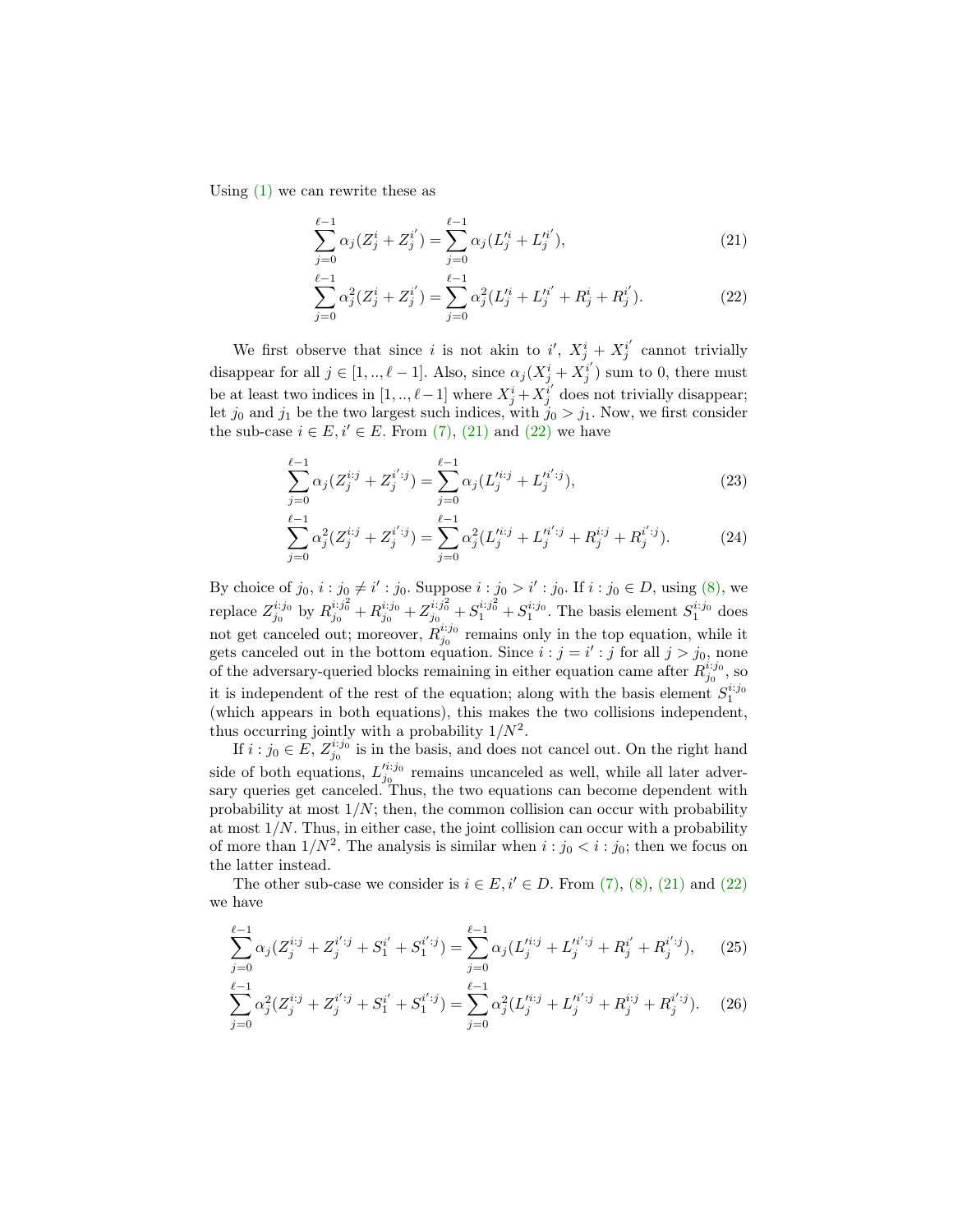By choice of  $j_0$  and  $j_1, i : j_0 \neq i'$  and  $i : j_1 \neq i'$ . Suppose  $i : j_0 < i'$ . Then  $S_1^{i'}$ and  $R_{j_0}^{i'}$  remain uncanceled in [\(25\),](#page-22-2) and no adversary query block queried after  $R_{j_0}^{i'}$  remains uncanceled; in [\(26\),](#page-22-3)  $S_1^{i'}$  remains uncanceled again, but there is no  $R_{j_0}^{i'}$  and no adversary query block queried after it. Thus these two can occur jointly with a probability at most  $1/N^2$ .

A symmetric argument can be used when  $i : j_0 > i'$  and  $i : j_0 \in D$ : we replace  $Z_{j_0}^{i:j_0}$  by  $R_{j_0}^{i:j_0^2}+R_{j_0}^{i:j_0^2}+Z_{j_0}^{i:j_0^2}+S_1^{i:j_0^2}$  using [\(8\),](#page-17-1) and observe that  $S_1^{i:j_0}$  remains uncanceled in either equation, while  $R_{j_0}^{i:j_0}$  remains uncanceled in [\(25\),](#page-22-2) but gets canceled out in [\(26\),](#page-22-3) and no adversary query block queried after it remains in either equation.

When  $i : j_0 > i'$  and  $i : j_0 \in E$ , but  $i : j_1$  satisfied one of the above two conditions, we can argue as above using  $i : j_1$  instead. If we also have  $i : j_1 > i'$ and  $i : j_1 \in E$ , we observe that  $Z_{j_0}^{i:j_0}$  and  $Z_{j_1}^{i:j_1}$  are basis elements that do not get canceled out in either equation. Their combined contribution to the left-hand side of [\(25\)](#page-22-2) is  $\alpha^{\ell-1-j_0} \cdot \bar{Z}_{j_0}^{i:j_0} + \alpha^{\ell-1-j_1} \cdot Z_{j_1}^{i:j_1}$  and to the left-hand side of [\(26\)](#page-22-3) is  $(\alpha^2)^{\ell-1-j_0} \cdot Z_{j_0}^{i:j_0} + (\alpha^2)^{\ell-1-j_1} \cdot Z_{j_1}^{i:j_1}$ . These two collisions are independent since  $\alpha^{\ell-1-j_0} \cdot (\alpha^2)^{\ell-1-j_1} \neq \alpha^{\ell-1-j_1} \cdot (\alpha^2)^{\ell-1-j_0}$ , and thus can occur with a probability at most  $1/N^2$ . The rest of the subcases can be analysed similarly. This completes the proof of Lemma [2.](#page-16-1)  $\Box$ 

*Proof of Lemma [3](#page-16-2).* Let  $\tau$  be a good transcript, i. e., none of the events badA, badB, badC, badD, or badE occurred. Then, in the ideal world, there are  $2\sigma$ samplings for generating the query responses and  $\sigma_F + 2q_\nu + 5q$  for generating the basis elements. In the ideal world, the basis elements are sampled uniformly at random and independently from each other. Hence, the probability for those is given by

$$
\frac{1}{N^{\sigma_F+2q_{\nu}+5q}}.
$$

The situation differs for the outputs of the scheme. The ideal world is an ideal SPRP; hence, the outputs are sampled without replacement. Since all queries are from the domain  $\mathcal{B}^{\leq n}$ , we can group encryption and decryption queries into disjoint sets  $\mathcal{L}^1, \ldots, \mathcal{L}^n$  s. t. their union contains all queries, and Set  $\mathcal{L}^i$  contains exactly the queries of length i di-blocks. We define by LOAD  $(\mathcal{L}^i)$  the number of queries in Set  $\mathcal{L}^i$ , for all  $1 \leq i \leq n$ . The probability for ciphertext outputs from encryption queries and plaintext outputs from decryption queries is

$$
\prod_{i=1}^n \frac{1}{(N^{2i})_{\mathrm{LOAD}(\mathcal{L}^i)}}.
$$

Since each query has at least  $2n$  bits, we can lower bound the probability by

$$
\prod_{i=1}^n \frac{1}{(N^{2i})_{\text{LOAD}}(\mathcal{L}^i)} \le \frac{1}{(N^2)_{2q}} \cdot \frac{1}{N^{2\sigma-2q}}.
$$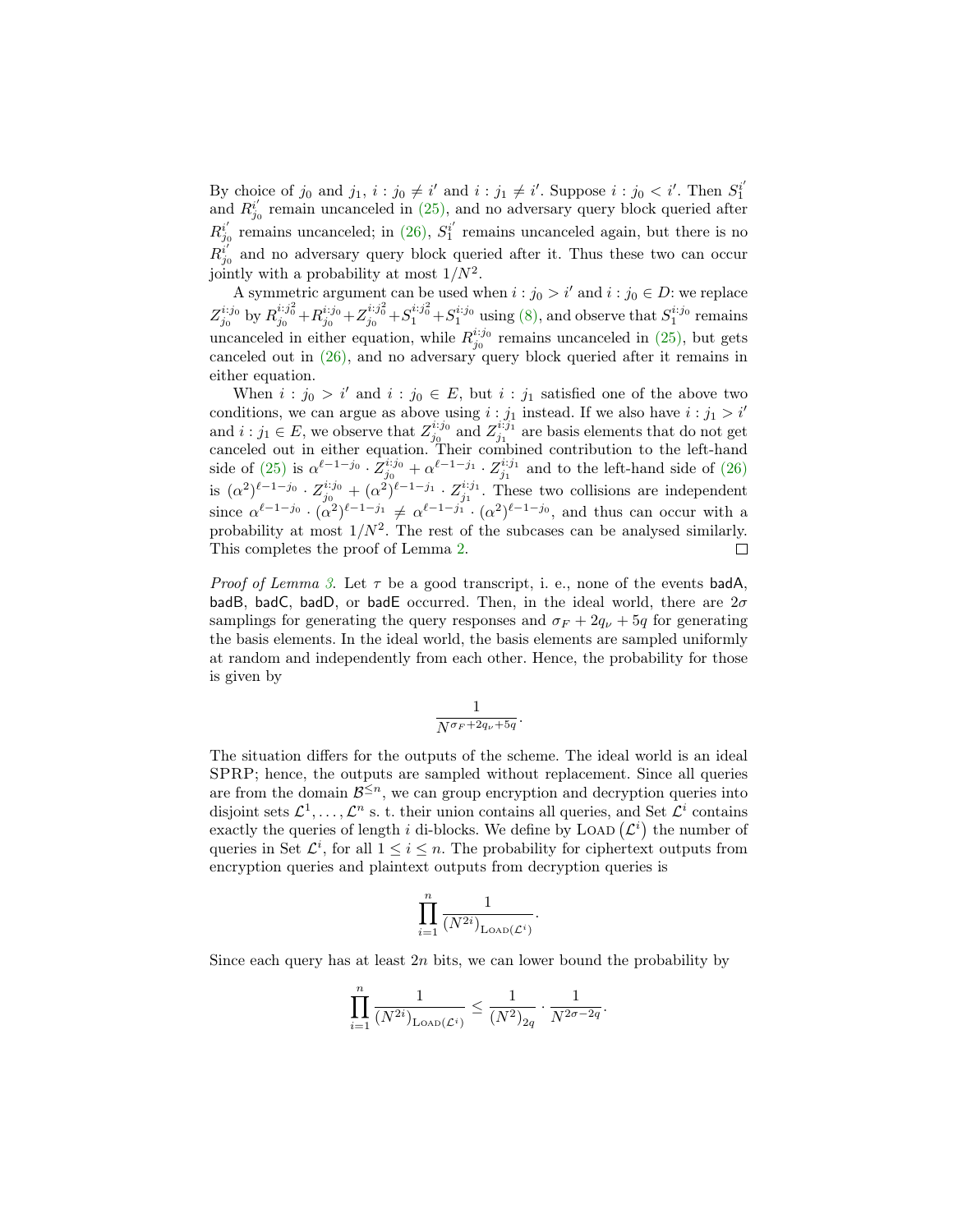We obtain that

$$
\Pr\left[\Theta_{\text{ideal}} = \tau\right] \le \frac{1}{N^{\sigma_F + 2q_\nu + 3q + 2\sigma}} \cdot \frac{1}{(N^2)_q}.\tag{27}
$$

In the real world, the construction employs a permutation  $\tilde{\pi}^{\mathsf{T}}(\cdot)$  for each tweak<br> $\mathsf{T} \in \mathcal{T}_{\text{c}}$  is that we used in the transmited We write the set of all equivarial  $T \in \mathcal{T}_{\mathcal{D}\times\mathcal{I}}$  that was used in the transcript, . We write the set of all occurred tweaks of all di-blocks of all queries in the transcript and write it as  $\{\mathsf{T}^1,\ldots,\mathsf{T}^\theta\}.$ We further define by  $\text{LOAD}(\mathsf{T})$  the load of a tweak  $\mathsf{T}$ , i.e., the number of distinct inputs used for it over all queries and di-blocks of the transcript. It holds that

$$
\sum_{i=1}^{\theta} \text{LOAD} (\mathsf{T}^i) = \sigma_F + 2\sigma + 2q_{\nu} + 5q.
$$

We adopt the notion of transcript-compatible permutations from [\[14\]](#page-31-5). We call  $\tilde{\pi}$  compatible with  $\tau$  if for all queries,  $\tilde{\pi}$  produced all intermediate variables as well as all outputs in  $\tau$ . Let  $\mathsf{Comp}(\tau)$  denote the set of tweakable permutations  $\widetilde{\pi}$  that are compatible with  $\tau$ . Thus

$$
\Pr\left[\Theta_{\text{real}} = \tau\right] = \Pr\left[\widetilde{\pi} \leftarrow \widetilde{\text{Perm}}\left(\mathcal{T}_{D,I}, \{0,1\}^n\right) : \widetilde{\pi} \in \text{Comp}(\tau)\right].
$$

For a fixed tweak T, the fraction of compatible permutations is

$$
\prod_{i=0}^{\text{load}(T)-1} \frac{1}{N-i} = \frac{1}{(N)_{\text{load}(T)}}
$$

.

Over all tweaks  $\mathsf{T}^i$ , for  $1 \leq i \leq \theta$ , the fraction of compatible permutations is given by

$$
\prod_{i=1}^{\theta} \frac{1}{(N)_{\mathrm{loadD}(\mathsf{T}^{\mathsf{i}})}}
$$

It is hard to work with this probability directly. Instead, since we are interested in a bound for the real-world probability of transcripts, we can lower bound the probability of all  $\sigma_F + 2q_\nu + 5q$  basis variables by the naive probability that they are all computed from fresh tweaks:

$$
\frac{1}{N^{\sigma_F+2q_\nu+5q}}.
$$

For the ciphertext and plaintext outputs, we can employ similar sets  $\mathcal{L}^i$ , for  $1 \leq i \leq n$ , as we had for the ideal world, where Set  $\mathcal{L}^i$  again consists of all queries of length  $i$  di-blocks. The probability of outputs in the real world can then be lower bounded by

$$
\prod_{i=1}^n\frac{1}{(N^{2i})_{\mathrm{LoAD}(\mathcal{L}^i)}}.
$$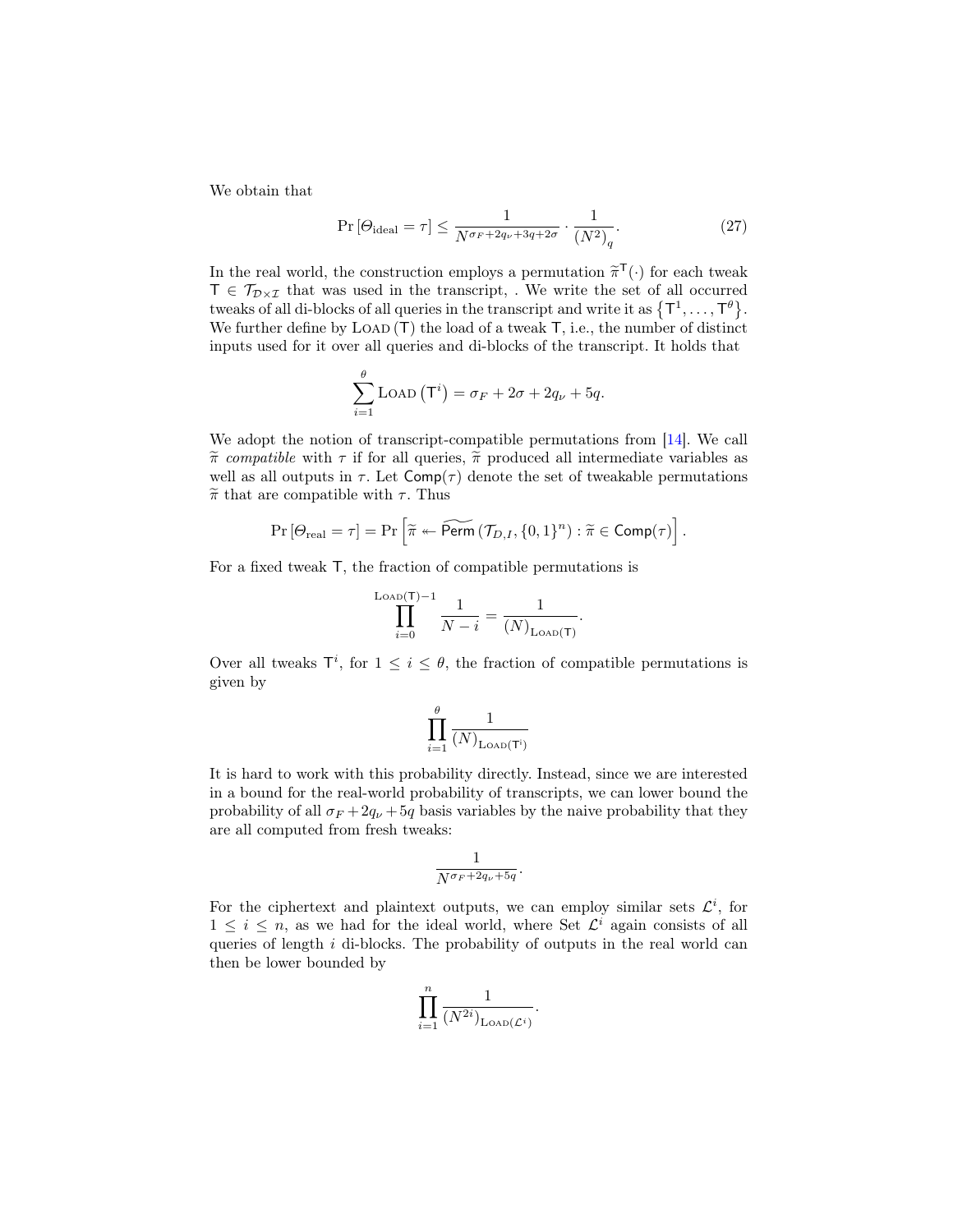Now, we can upper bound the ratio of the probability of our transcripts by

$$
\frac{\Pr\left[\Theta_{\text{real}}=\tau\right]}{\Pr\left[\Theta_{\text{ideal}}=\tau\right]} \ge \frac{\frac{1}{N^{\sigma_F+2q_{\nu}+5q}} \cdot \prod_{i=1}^{n} \frac{1}{(N^{2i})_{\text{LoAD}}(c^{i})}}{\frac{1}{N^{\sigma_F+2q_{\nu}+5q}} \cdot \frac{1}{N^{2\sigma-2q}} \cdot \frac{1}{(N^{2})_{q}}}
$$
\n
$$
\ge \frac{\prod_{i=1}^{n} \frac{1}{(N^{2i})_{\text{LoAD}}(c^{i})}}{\frac{1}{(N^{2})_{q}} \cdot \frac{1}{N^{2\sigma-2q}}} \ge \frac{(N^{2})_{q} \cdot N^{2\sigma-2q}}{N^{2\sigma}} = \frac{(N^{2})_{q}}{(N^{2})^{q}}
$$
\n
$$
= \frac{(N^{2})(N^{2}-1)\cdot\cdots\cdot(N^{2}-q+1)}{(N^{2})^{q}} \ge \left(\frac{N^{2}-q+1}{N^{2}}\right)^{q}
$$
\n
$$
\ge \left(\frac{N^{2}-q}{N^{2}}\right)^{q} = \left(1-\frac{q}{N^{2}}\right)^{q} \ge 1-\frac{q^{2}}{N^{2}},
$$

where the last inequality is Bernoulli's. So, we obtain our claim in Lemma [3.](#page-16-2)  $\Box$ 

#### 6.2 Proof Sketch for Messages with Arbitrary Number of Complete Di-blocks

<span id="page-25-0"></span>**Theorem 2.** Let  $\widetilde{\pi} \leftarrow \widetilde{\text{Perm}}(\mathcal{T}_{D,I}, \{0,1\}^n)$ . Let **A** be an SPRP adversary on  $ZCZ[\widetilde{\pi}]$  that asks at most *a* quories quories of domain  $\mathcal{B}^+$ , whose longths sum  $ZCZ[\tilde{\pi}]$  that asks at most q queries queries of domain  $\mathcal{B}^+$ , whose lengths sum up to at most  $\sigma$  di blocks in total, and  $\Lambda$  runs in time at most  $TME$ . Then up to at most  $\sigma$  di-blocks in total, and **A** runs in time at most TIME. Then

$$
\mathbf{Adv}_{\mathrm{ZCZ}[\widetilde{\pi}]}^{\mathrm{SPRP}}(\mathbf{A}) \le \frac{4\sigma^2 + 8q^2}{N^2}
$$

Proof Sketch. The proof follows a similar strategy as that of Theorem [1.](#page-15-1) So, we only consider the equations in the analysis of bad events that differ. We add each  $S_k^i, i \in [1..q], k \in [1..\lceil \ell^i/n \rceil]$  to the basis. The ideal oracle samples the additional basis elements along with the original basis elements in the second step, and the definitions of the bad cases do not change. From the equations  $(1)-(6)$  $(1)-(6)$  that we began with, only [\(2\)](#page-16-0) is now replaced by

$$
Y_j^i = R_j^i + Z_j^i + S_{[j/n]}^i.
$$
 (2')

.

In the extension equations, this changes only  $(8)$ , which is replaced by

$$
Z_j^i = R_j^{i:j} + R_j^i + Z_j^{i:j} + S_{[j/n]}^{i:j} + S_{[j/n]}^i.
$$
 (8')

The definitions of the bad cases remain the same except badC, which now occurs when:

- For some  $i \in [1..q], k \in [1.. [l^i/n]],$  there exists  $i' \in [1..i-1]$  with  $l^{i'} \geq$  $n(k-1)$  s.t.  $(S_k^i, T^i) = (S_k^{i'}, T^{i'});$
- For some  $i \in [1..q], j \in [1..l^i-1]$ , there exists  $i' \in [1..i-1]$  with  $l^{i'} \geq j+1$ s.t.  $(Z_{k,c}^i, T^i) = (Z_{k,c}^{i'} , T^{i'}),$  where  $k = [j/n], c = j - n(k-1).$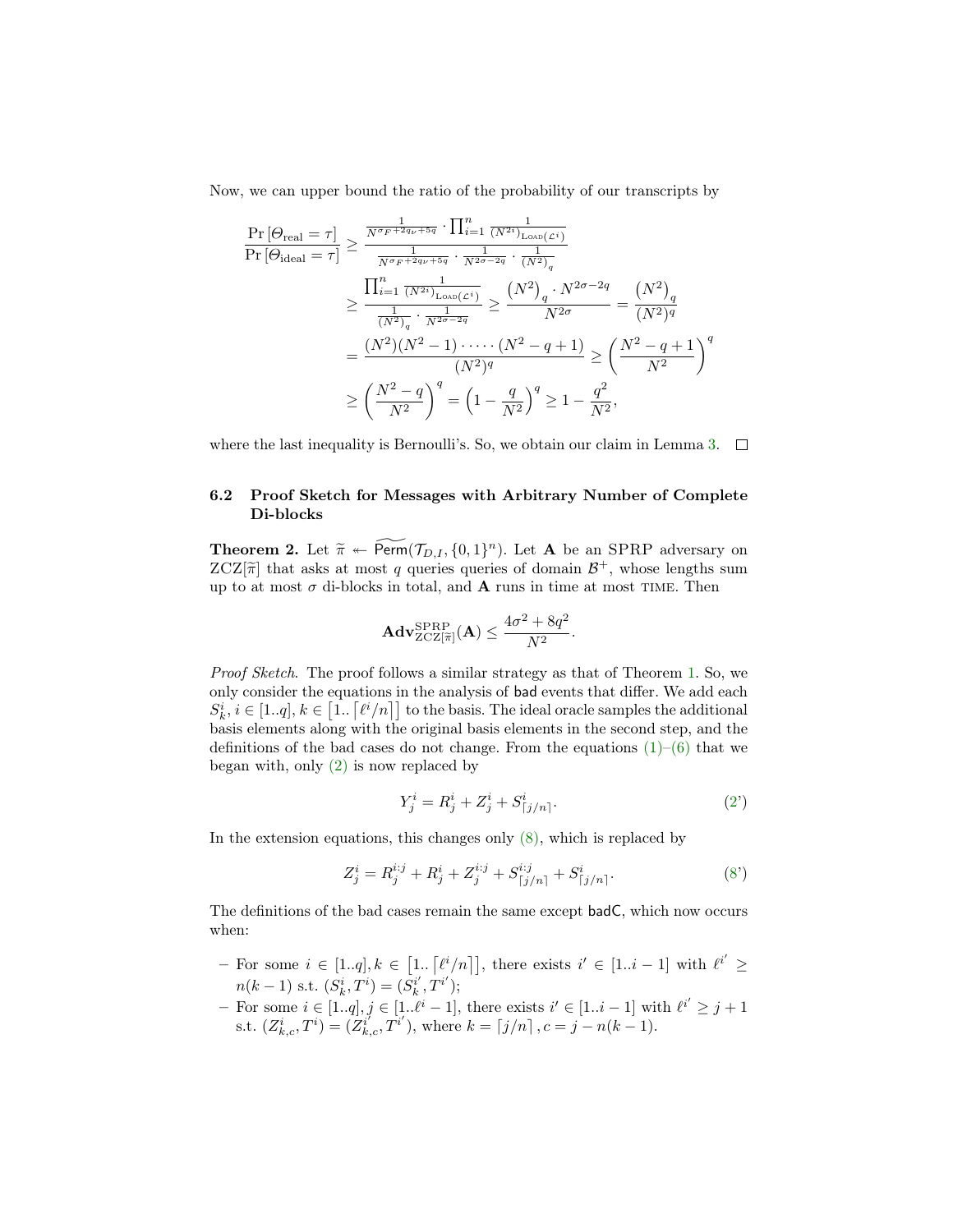Of these, the counting does not change for the latter; for the former, there are now at most  $c_{\text{max}}q^2/2$  possible collision pairs now, where  $c_{\text{max}}$  is the maximum number of chunks in one query; we generously bound this by  $\sigma^2/2$ . This adds  $(\sigma^2 - q^2)/2N$  to our earlier bound, to obtain the new bound for the extended version. To ensure that the counting argument for badE still goes through, we only note that for  $k \in [1..\lfloor \ell/n \rfloor], S_k^i$  can only occur in any of the collision equations from badE with coefficients  $\beta^{\ell-1-j}$  for  $j \in [n(k-1)+1..nk]$ , where  $\beta$ is either  $\alpha$  or  $\alpha^2$ , and for any choice of k, a non-empty subset of these coefficients cannot add to 0.

#### 6.3 Proof Sketch for the Security of ZCZ<sup>∗</sup>

<span id="page-26-0"></span>**Theorem 3.** Let  $\widetilde{\pi} \leftarrow \widetilde{\text{Perm}}(\mathcal{T}_{D,I}, \{0,1\}^n)$ . Let **A** be an SPRP adversary on  $ZCT^*$  is that asks at most a quarios of domain  $[0, 1]^{2n}$  whose langths sum up  $ZCZ^*[\tilde{\pi}]$  that asks at most q queries of domain  $\{0,1\}^{\geq 2n}$ , whose lengths sum up to at most  $\sigma$  di-blocks in total,  $q'$  of which contains an incomplete di-block at the end. Then

$$
\mathbf{Adv}_{\mathrm{ZCZ}^*[\widetilde{\pi}]}^{\mathrm{SPRP}}(\mathbf{A}) \le \frac{4\sigma^2 + 8q^2 + 9q'^2}{N^2}.
$$

Proof Sketch. The ideal oracle's sampling mechanism for the tweakable blockcipher outputs for the partial di-block messages is slightly trickier. Let  $\mathcal I$  denote the indices of the queries with incomplete di-blocks. Instead of simulating an ideal permutation, the ideal oracle simulates what  $[22]$  calls an  $\pm \text{rnd}$  oracle, which always returns random bits, as long as no pointless queries are asked. (It is easy to argue for our construction why not permitting pointless queries does not diminish the adversary's power, so we can confine our attention to the no-pointless-query scenario.)

We use the notation  $(U, V), (U_m, V_m), (U', V')$  for outputs of the blockcipher calls in the top, middle, and bottom layers respectively.  $M_i$  denotes  $(L_i, R_i)$ , and ∗ denotes the index of the incomplete di-block.

- − For the smallest  $i \in \mathcal{I}, U^i_*, V^i_*, U'^i_*, V^i_*$  are sampled uniformly from  $\{0,1\}^n$ ;
- For each i in I such that for no i' in I with  $i' < i$  we have  $(L_*^i, R_*^i) \neq$  $(L_*^{i'}, R_*^{i'})$ :
	- $U^i_*$  is sampled uniformly from  $\{0,1\}^n \setminus \{U^{i'}_* \mid i' \in \mathcal{I}, i' < i\}$ ;
	- $V^i_*$  is sampled uniformly from  $\{0,1\}^n \setminus \{V^{i'}_* \mid i' \in \mathcal{I}, i' < i\}$ ;
- − For each i in I such that for no i' in I with  $i' < i$  we have  $(L_*^{i}, R_*^{i}) \neq$  $(L'^{i'}_{*}, R'^{i'}_{*})$ :  $^*, \mathbf{n}_*$ 
	- $U_*^i$  is sampled uniformly from  $\{0,1\}^n \setminus \{U_*^{i'} \mid i' \in \mathcal{I}, i' < i\}$ ;
	- $V'^i_*$  is sampled uniformly from  $\{0,1\}^n \setminus \{V'^i_* \mid i' \in \mathcal{I}, i' < i\}$ ;
- For each  $i \in \mathcal{I}$  the  $(2n s)$ -bit suffix  $R^i$  of  $(U^i_{m*}, V^i_{m*})$  is sampled uniformly from  $\{0,1\}^{2n-s}$ , and  $(U_{m*}^i, V_{m*}^i)$  is set to  $(M_*^i + M_*^i)||R^i$ .

The new bad cases are: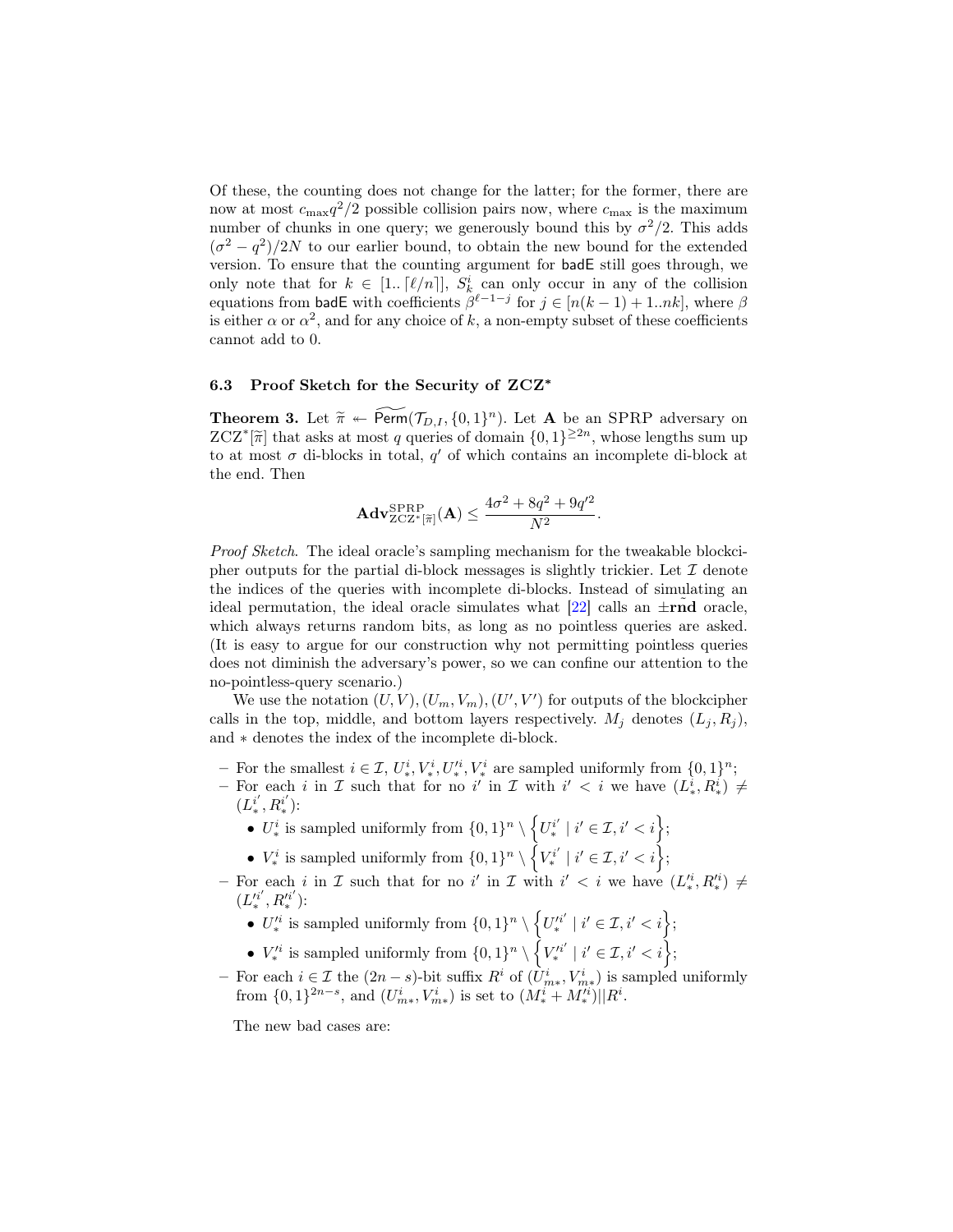- For some distinct  $i, i'$  in  $\mathcal I$  with  $\ell^i = \ell^{i'} = \ell$  we have

$$
(M^i_{1\ldots \ell-1},M^i_{\ell}+(U^i_*,V^i_*))=(M^{i'}_{1\ldots \ell-1},M^{i'}_{\ell}+(U^{i'}_*,V^{i'}_*));
$$

- For some distinct *i*, *i'* in  $\mathcal{I}$  with  $\ell^i = \ell^{i'} = \ell$  we have

$$
(M'^{i}_{1..\ell-1},M'^{i}_{\ell}+(U'^{i}_{*},V'^{i}_{*}))=(M'^{i'}_{1..\ell-1},M'^{i'}_{\ell}+(U'^{i'}_{*},V'^{i'}_{*}));
$$

- For some distinct  $i, i'$  in  $\mathcal I$  with  $\ell^i = \ell^{i'} = \ell$  we have

$$
(L^i_{\ell} + L'^i_{\ell} + U'^i_* + U'^i_* , R^i_{\ell} + R'^i_{\ell} + V'^i_* + V'^i_*)
$$
  
=  $(L^{i'}_{\ell} + L'^{i'}_{\ell} + U^{i'}_* + U'^i_* , R^{i'}_{\ell} + R'^i_{\ell} + V'^i_* + V'^i_*);$ 

- For some distinct *i*, *i'* in  $\mathcal{I}$  with  $\ell^i = \ell^{i'} = \ell$  we have

$$
(R_\ell^i+R_\ell'^i+V_*^i+V_*'^i,U_{m*}^i)=(R_\ell^{i'}+R_\ell'^{i'}+V_*^{i'}+V_*^{i'},U_{m*}^{i'});
$$

- For some distinct *i*, *i'* in  $\mathcal{I}$  with  $\ell^i = \ell^{i'} = \ell$  we have

$$
(R^i_{\ell} + R'^i_{\ell} + V^i_* + V'^i_*, V^i_{m*}) = (R^{i'}_{\ell} + R'^{i'}_{\ell} + V^{i'}_* + V'^{i'}_*, V'^i_{m*}).
$$

The probabilities of these bad cases can be bounded by  $q'^2/2N'^2$ ,  $q'^2/2N'^2$ ,  $q'^2/2N'^2$ ,  $q'^2/2NN'$ ,  $q'^2/2NN'$  in that order, where  $N' = N - q'$ . With the reasonable assumption that  $q' \leq N/2$ , we can replace N' with  $N/2$  in these bounds and have them sum to  $8q'^2/N^2$ , which is our bound for the combined probability of the new bad cases. The theorem follows from [Theorem 2](#page-25-0) and Lemma  $6$  of  $[22]$ .

Our results in Theorems [1](#page-15-1) and [3](#page-26-0) had considered the instantiation with an ideal random tweaked permutation  $\tilde{\pi} \leftarrow \text{Perm}(\mathcal{T}_{I,D}, \{0,1\}^n)$  $\tilde{\pi} \leftarrow \text{Perm}(\mathcal{T}_{I,D}, \{0,1\}^n)$  $\tilde{\pi} \leftarrow \text{Perm}(\mathcal{T}_{I,D}, \{0,1\}^n)$ . Corollaries 1 and [3](#page-26-0) vield the resulting sequrity bounds when  $ZCZ$  and  $ZCZ^*$  are instantiated with yield the resulting security bounds when ZCZ and ZCZ<sup>∗</sup> are instantiated with a given tweakable block cipher  $\widetilde{E}_K : \mathcal{K} \times \mathcal{T}_{I,D} \times \{0,1\}^n \to \{0,1\}^n$  be a tweakable block cipher with  $K \leftarrow \mathcal{K}$ .

<span id="page-27-0"></span>**Corollary 1.** Let **A** be an SPRP adversary on  $ZCZ[\widetilde{E}_K]$ , s.t. **A** asks at most q queries of domain  $\mathcal{B}^{\leq n}$ , that sum up to at most  $\sigma$  di-blocks in total, and **A** runs in time at most time. Then

$$
\mathbf{Adv}_{\mathrm{ZCZ}[\widetilde{E}_K]}^{\mathrm{SPRP}}(\mathbf{A}) \le \frac{3\sigma^2 + 10q^2}{2N^2} + \mathbf{Adv}_{\widetilde{E}_K, \widetilde{E}_K^{-1}}^{\mathrm{STPRP}}(\mathbf{A}'),
$$

where  $\mathbf{A}'$  is an STPRP adversary against  $\widetilde{E}_K$  that asks at most  $a' = 3\sigma +$  $\lceil \sigma/n \rceil + 6q$  queries and runs in time at most TIME +  $O(a')$ .

**Corollary 2.** Let **A** be an SPRP adversary on  $ZCZ^*[\widetilde{E}_K]$  that asks at most q queries of domain  $\{0,1\}^{\geq 2n}$ , whose lengths sum up to at most  $\sigma$  di-blocks in total,  $q'$  of which contains an incomplete di-block at the end, and  $A$  runs in time at most time. Then

$$
\mathbf{Adv}_{\mathrm{ZCZ}^*[\widetilde{E}_K]}^{\mathrm{SPRP}}(\mathbf{A}) \leq \frac{4\sigma^2 + 8q^2 + 9q'^2}{N^2} + \mathbf{Adv}_{\widetilde{E}_K,\widetilde{E}_K^{-1}}^{\mathrm{STPRP}}(\mathbf{A}'),
$$

where  $\mathbf{A}'$  is an STPRP adversary against  $\widetilde{E}_K$  that asks at most  $a' = 3\sigma +$  $\lceil \sigma/n \rceil + 6q + 6q'$  queries and runs in time at most TIME +  $O(a')$ .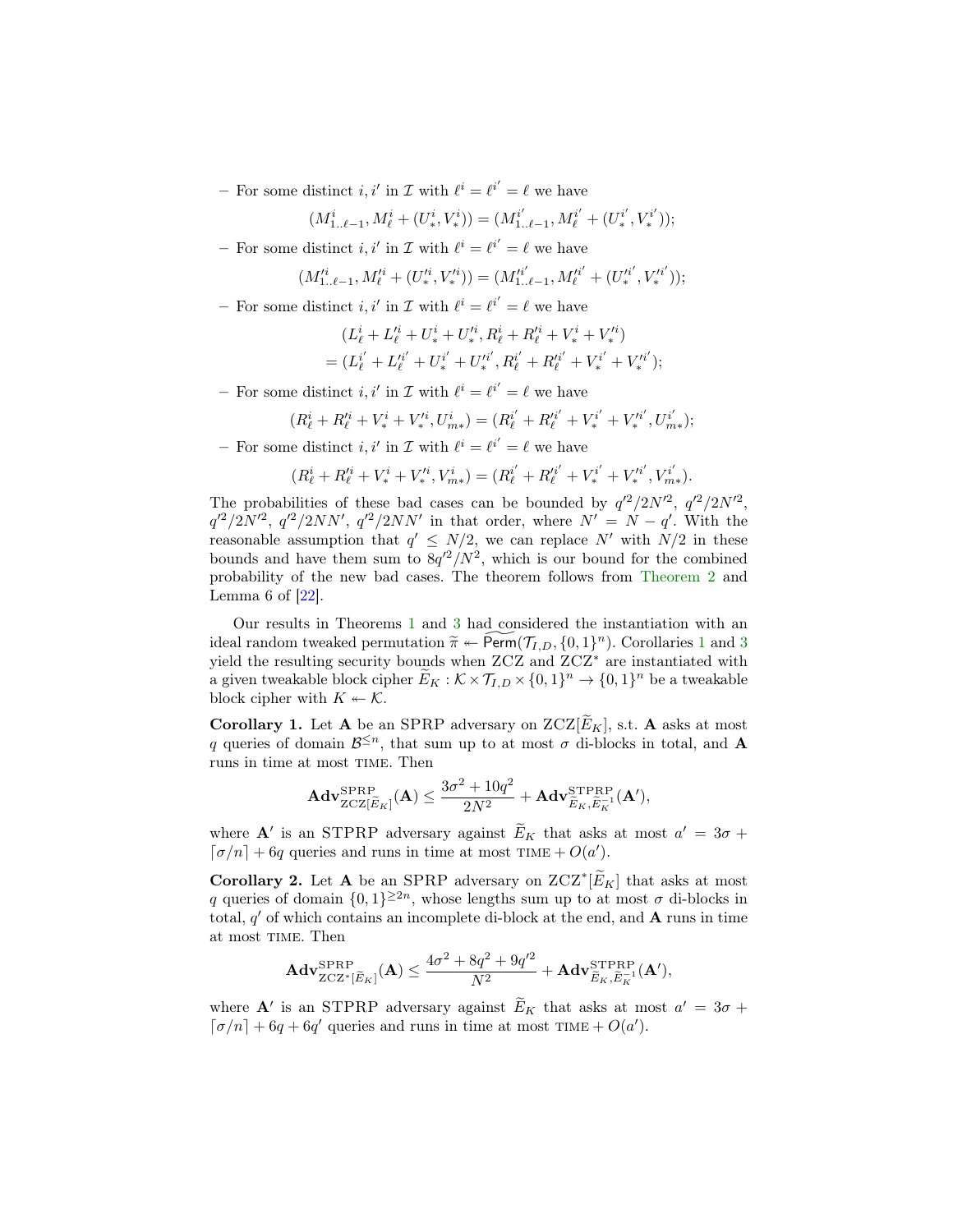# 7 Instantiation

Choice of A Primitive. ZCZ requires a tweakable block cipher with support for usable tweak sizes that match at least the block size. The additional domain and block counter information require that the tweak is in fact somewhat longer. There exist a number of performant tweakable block ciphers that appear senseful for instantiations: SKINNY-64-192, SKINNY-128-384 [\[3\]](#page-30-1), Deoxys-BC-128-384 [\[31\]](#page-32-6), Joltik-64-192 [\[30\]](#page-32-9), MANTIS [\[3\]](#page-30-1), and QARMA [\[2\]](#page-30-2). For performance reasons, Deoxys-BC-128-384 [\[31\]](#page-32-6) is particularly well-suited since it it can exploit the AESround instructions. Note that we employ the updated variant from the Deoxys submission v1.41 from the CAESAR competition, that differs slightly from the variant in the original proposal of the TWEAKEY framework [\[30\]](#page-32-9). For the sake of completeness, we provide a very brief overview of it.

BRIEF OVERVIEW OF DEOXYS-BC. DEOXYS-BC is an AES-based block cipher that follows the TWEAKEY concept [\[31\]](#page-32-6), where key and tweak are merged into a tweakey. Its round function is exactly that of the AES, where Deoxys-384 uses 16 rounds. All rounds contain the same operations SUBBYTES, SHIFTROWS, MIXCOLUMNS, and ADDROUNDTWEAKEY, i.e, the final round also employs MIXCOLUMNS.

For DEOXYS-BC-384, the tweakey consists of three 128-bit words  $TK^1$ ,  $TK^2$ , and  $TK^3$ , which are processed in a linear schedule to derive the subtweakeys  $STK_0$  through  $STK_{16}$ . First, the words are simply copied from the  $3 \cdot 128$ -bit tweakey:  $(\text{TK}_0^1 \| \text{TK}_0^2 \| \text{TK}_0^3) \leftarrow \text{TK}$ . In each round, each byte of  $\text{TK}_0^2$  is transformed by a linear update function  $LFSR<sub>2</sub>$ ; similarly, each byte of  $TK<sup>3</sup>$  is transformed by a linear update function LFSR<sub>3</sub>. Thereupon, each word is updated independently from the others by the same byte permutation  $h: (\mathbb{F}_2^8)^{16} \to (\mathbb{F}_2^8)^{16}$ , which permutes the bytes.

$$
TK_r^1 \leftarrow h(TK_{r-1}^1),
$$
  
\n
$$
TK_r^2 \leftarrow h(LFSR_2(TK_{r-1}^2)),
$$
  
\n
$$
TK_r^3 \leftarrow h(LFSR_3(TK_{r-1}^3)).
$$

The XOR of the results and a round constant  $RC_i$  yields the round tweakey:  $\text{STK}_i \leftarrow \text{TK}_i^1 \oplus \text{TK}_i^2 \oplus \text{TK}_i^3 \oplus RC_i$ , for  $0 \le i \le 16$ .

Version 1.41 of Deoxys defines the permutation as

$$
\begin{pmatrix} 0 & 4 & 8 & 12 \\ 1 & 5 & 9 & 13 \\ 2 & 6 & 10 & 14 \\ 3 & 7 & 11 & 15 \end{pmatrix} \xrightarrow{h} \begin{pmatrix} 1 & 5 & 9 & 13 \\ 6 & 10 & 14 & 2 \\ 11 & 15 & 3 & 7 \\ 12 & 0 & 4 & 8 \end{pmatrix},
$$

and the linear feedback-shift registers  $LFSR_2 : \mathbb{F}_2^8 \to \mathbb{F}_2^8$  and  $LFSR_3 : \mathbb{F}_2^8 \to \mathbb{F}_2^8$ as

$$
(x_7||x_6||x_5||x_4||x_3||x_2||x_1||x_0) \xrightarrow{\text{LFSR}_2} (x_6||x_5||x_4||x_3||x_2||x_1||x_0||(x_7 \oplus x_5)),
$$
  

$$
(x_7||x_6||x_5||x_4||x_3||x_2||x_1||x_0) \xrightarrow{\text{LFSR}_3} ((x_0 \oplus x_6)||x_7||x_6||x_5||x_4||x_3||x_2||x_1).
$$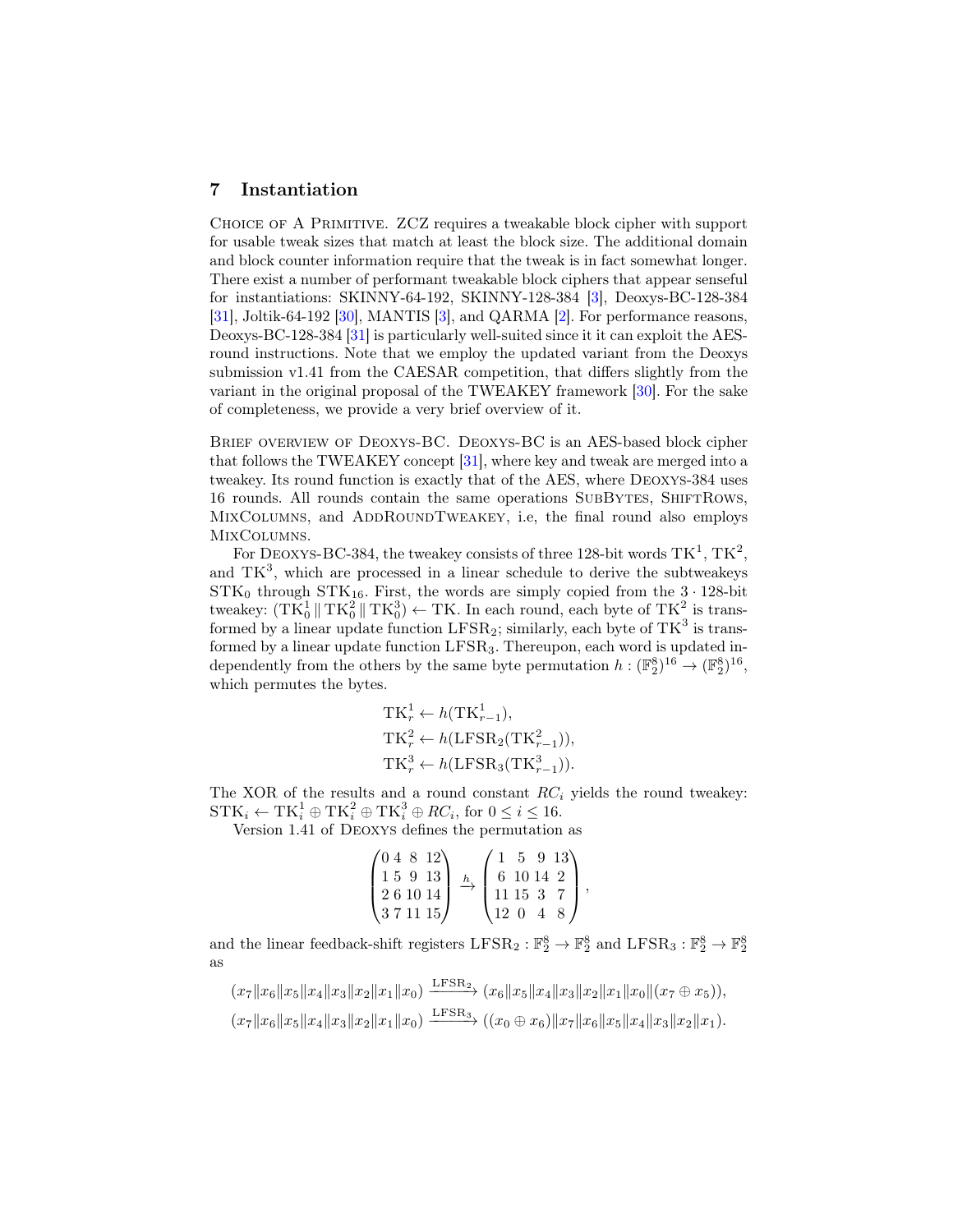<span id="page-29-0"></span>

<span id="page-29-1"></span>Fig. 5: Schedule for three tweakey words  $[29]$ .  $f$  denotes the AES round function.

| TK <sub>3</sub> | $TK_2$            | $TK_1$                         |  |
|-----------------|-------------------|--------------------------------|--|
|                 | $D \parallel ctr$ |                                |  |
|                 |                   |                                |  |
|                 |                   | $ctr_0  ctr_1   \dots   ctr_7$ |  |

Fig. 6: Tweakey format of our instantiation,  $K$  is the secret key,  $T$  the tweak block, D the domain, and ctr an eight-byte counter, where  $ctr_0$  is its leastsignificant and  $ctr<sub>7</sub>$  its most significant byte.

The round constants are given as

$$
RC_i \stackrel{\text{def}}{=} \begin{pmatrix} 1 \text{ RCON}[i] & 0 & 0 \\ 2 \text{ RCON}[i] & 0 & 0 \\ 4 \text{ RCON}[i] & 0 & 0 \\ 8 \text{ RCON}[i] & 0 & 0 \end{pmatrix},
$$

where  $RCON[i]$  denotes the *i*-th key-schedule constant of the AES:

 $RCON[0..16] \stackrel{\text{def}}{=} \{2f, 5e, bc, 63, c6, 97, 35, 6a, d4, b3, 7d, fa, ef, c5, 91, 39, 72\}.$ 

A high-level view of the schedule is given in Figure [5.](#page-29-0)

Encoding of The Tweak Components. Our instantiation employed the following characteristics:

- The domain space is given by  $\mathcal{D} =$ <sup>def</sup>  $\mathbb{F}_2^8$  with the chosen constants (t, b, c, s, , t\$, c\$, b\$, s\$, xl, xr, yl, yr, p, kd) =  $(0, 1, \ldots, 12)$ .
- The tweak-counter space is defined by  $\mathcal{I} =$ <sup>def</sup>  $\mathbb{F}_2^{64}$ . As a consequence, the instantiation can encrypt up to  $2^{64}$  di-blocks of  $2 \cdot 128$  bits each, or  $2^{69}$ bytes.
- Tweak, key, and block spaces are defined as  $\mathcal{T} = \mathcal{K} = \mathbb{F}_{2^{128}}$ .

The encoding is illustrated in Figure [6.](#page-29-1) The format is optimized for little-endian platforms. Moreover, it is optimized towards the tweakey schedule, in particular, towards the fact that  $TK_1$  requires the least efforts of updating. Therefore, the tweak part T that is updated in each call in ZHASH is used as  $TK_1$ , whereas the more expensive parts are used for the fixed key  $K$  as well as domain and counter.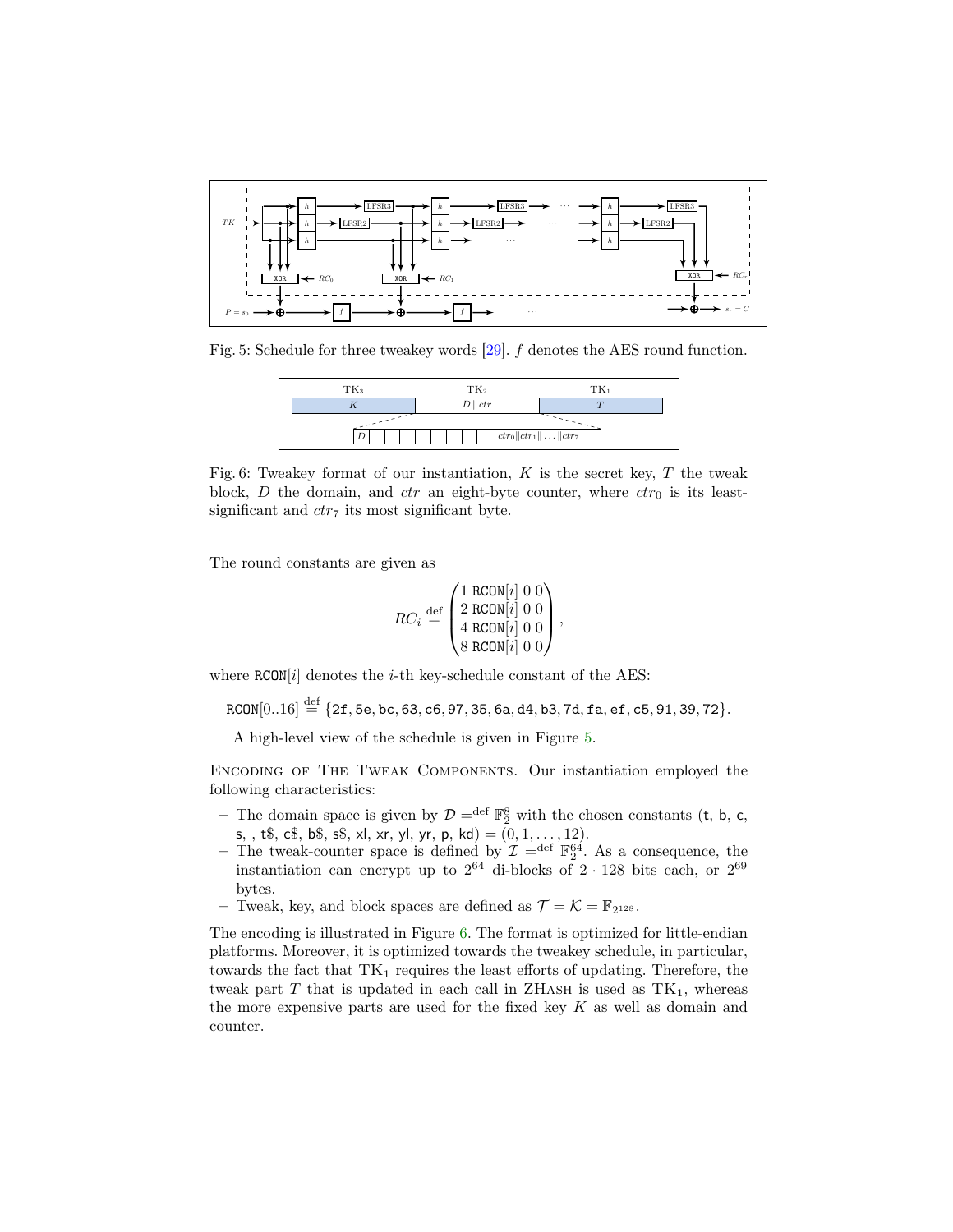<span id="page-30-4"></span>Table 2: Performance of our implementation of ZCZ with Deoxys-BC-128-384 on Skylake with AVX2 and AES-NI support in the single-message setting.

| Message length (bytes) |  |  |  |  |  |  |  |                                                      |
|------------------------|--|--|--|--|--|--|--|------------------------------------------------------|
|                        |  |  |  |  |  |  |  | 128 256 512 1 kB 2 kB 4 kB 8 kB 16 kB 32 kB 64 kB    |
|                        |  |  |  |  |  |  |  | 23.30 18.11 11.88 8.64 7.06 6.21 5.91 5.65 5.48 5.42 |

PERFORMANCE RESULTS. We implemented two C versions of an instantiation of ZCZ with Deoxys-BC-128-384, as defined in Section [4](#page-9-0) and above: one reference version and a version that employs AVX2 and AES native instructions for Intel processors.<sup>[4](#page-30-3)</sup> More comments on certain implementation optimizations can be found in Appendix [E.](#page-43-0) We benchmarked our optimized implementation on an Intel Core i5-6200U Skylake CPU at 2.3 GHz with 8 GB RAM with Intel TurboBoost, HyperThreading, and Intel SpeedStep disabled. We used the median from 10, 000 measurements each. Table [2](#page-30-4) illustrates our results. We excluded the costs for key setup of K; the remaining costs are integrated.

# Acknowledgments.

The authors thank all anonymous reviewers for their fruitful comments that greatly helped to improve this work.

## References

- <span id="page-30-5"></span>1. 1619.2-2010, I.S.: IEEE Standard for Wide-Block Encryption for Shared Storage Media. IEEE Std 1619.2-2010 pp. 1–91 (March 2011). <https://doi.org/10.1109/IEEESTD.2011.5729263>
- <span id="page-30-2"></span>2. Avanzi, R.: The QARMA Block Cipher Family. Almost MDS Matrices Over Rings With Zero Divisors, Nearly Symmetric Even-Mansour Constructions With Non-Involutory Central Rounds, and Search Heuristics for Low-Latency S-Boxes. IACR Trans. Symmetric Cryptol. 2017(1), 4-44 (2017). <https://doi.org/10.13154/tosc.v2017.i1.4-44>
- <span id="page-30-1"></span>3. Beierle, C., Jean, J., Kölbl, S., Leander, G., Moradi, A., Peyrin, T., Sasaki, Y., Sasdrich, P., Sim, S.M.: The SKINNY Family of Block Ciphers and Its Low-Latency Variant MANTIS. In: Robshaw, M., Katz, J. (eds.) CRYPTO II. LNCS, vol. 9815, pp. 123–153. Springer (2016). [https://doi.org/10.1007/978-3-662-53008-5\\_5](https://doi.org/10.1007/978-3-662-53008-5_5)
- <span id="page-30-6"></span>4. Bellare, M., Micciancio, D.: A New Paradigm for Collision-Free Hashing: Incrementality at Reduced Cost. In: Fumy, W. (ed.) EUROCRYPT. LNCS, vol. 1233, pp. 163–192. Springer (1997). [https://doi.org/10.1007/3-540-69053-0\\_13](https://doi.org/10.1007/3-540-69053-0_13)
- <span id="page-30-0"></span>5. Bernstein, D.J.: Some Challenges in Heavyweight Cipher Design. Tech. rep. (January 11 2016), [https://cr.yp.to/talks/2016.01.15/slides-djb-20160115-a4.](https://cr.yp.to/talks/2016.01.15/slides-djb-20160115-a4.pdf) [pdf](https://cr.yp.to/talks/2016.01.15/slides-djb-20160115-a4.pdf)

<span id="page-30-3"></span><sup>&</sup>lt;sup>4</sup> The source code is available freely in the public domain at [https://github.com/](https://github.com/medsec/zcz) [medsec/zcz](https://github.com/medsec/zcz).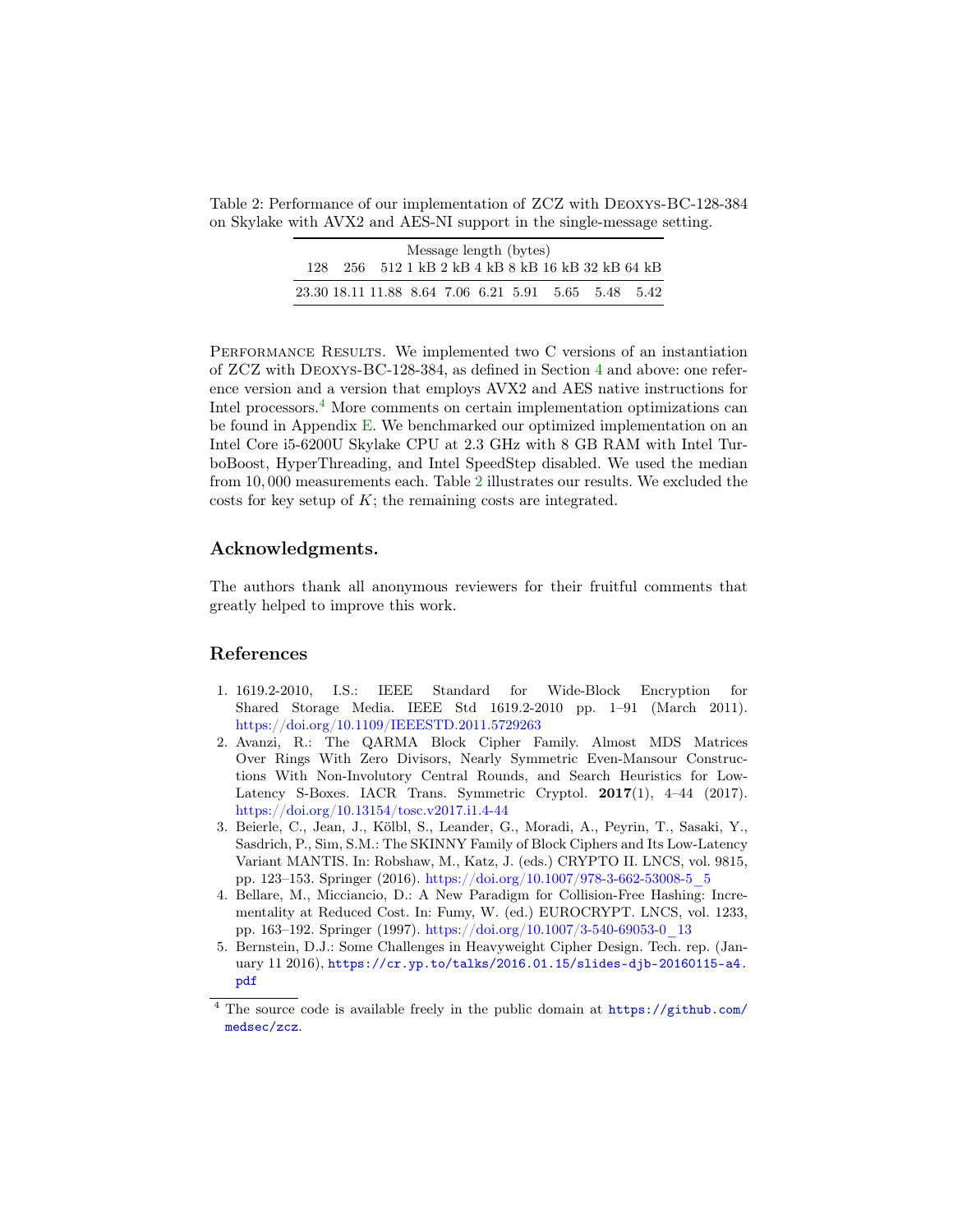- <span id="page-31-2"></span>6. Bertoni, G., Daemen, J., Hoffert, S., Peeters, M., Assche, G.V., Keer, R.V.: Farfalle: parallel permutation-based cryptography. IACR Transactions on Symmetric Cryptology  $2017(4)$ , 1–38 (2017), [https://tosc.iacr.org/index.php/ToSC/article/](https://tosc.iacr.org/index.php/ToSC/article/view/801) [view/801](https://tosc.iacr.org/index.php/ToSC/article/view/801)
- <span id="page-31-8"></span>7. Bhaumik, R., Nandi, M.: An Inverse-free Single Keyed Tweakable Enciphering Scheme. In: Iwata, T., Cheon, J.H. (eds.) ASIACRYPT, Part II. LNCS, vol. 9453, pp. 159–180. Springer (2015). [https://doi.org/10.1007/978-3-662-48800-3\\_7](https://doi.org/10.1007/978-3-662-48800-3_7)
- <span id="page-31-0"></span>8. Biryukov, A., Daemen, J., Lucks, S., Vaudenay, S.: Topics and Research Directions for Symmetric Cryptography. In: Early Symmetric Crypto Workshop. vol. 2017 (2017), [https://www.cryptolux.org/mediawiki-esc2017/images/9/](https://www.cryptolux.org/mediawiki-esc2017/images/9/9a/ASJS-Topics_SymCrypto-ESC17.pdf) [9a/ASJS-Topics\\_SymCrypto-ESC17.pdf](https://www.cryptolux.org/mediawiki-esc2017/images/9/9a/ASJS-Topics_SymCrypto-ESC17.pdf)
- <span id="page-31-13"></span>9. Chakraborty, D., Ghosh, S., Lopez, C.M., Sarkar, P.: FAST: A New Family of Secure and Efficient Tweakable Enciphering Schemes. Cryptology ePrint Archive, Report 2017/849 (2017), <http://eprint.iacr.org/2017/849>
- <span id="page-31-11"></span>10. Chakraborty, D., Mancillas-López, C., Rodríguez-Henríquez, F., Sarkar, P.: Efficient Hardware Implementations of BRW Polynomials and Tweakable Enciphering Schemes. IEEE Trans. Computers 62(2), 279–294 (2013). <https://doi.org/10.1109/TC.2011.227>
- <span id="page-31-14"></span>11. Chakraborty, D., Mancillas-López, C., Sarkar, P.: STES: A Stream Cipher Based Low Cost Scheme for Securing Stored Data. IACR Cryptology ePrint Archive 2013, 347 (2013), <http://eprint.iacr.org/2013/347>
- <span id="page-31-9"></span>12. Chakraborty, D., Sarkar, P.: A New Mode of Encryption Providing a Tweakable Strong Pseudo-Random Permutation. In: Robshaw, M.J.B. (ed.) FSE. LNCS, vol. 4047, pp. 293–309. Springer (2006). [https://doi.org/10.1007/11799313\\_19](https://doi.org/10.1007/11799313_19)
- <span id="page-31-10"></span>13. Chakraborty, D., Sarkar, P.: HCH: A New Tweakable Enciphering Scheme Using the Hash-Counter-Hash Approach. IEEE Transactions on Information Theory 54(4), 1683–1699 (2008). <https://doi.org/10.1109/TIT.2008.917623>
- <span id="page-31-5"></span>14. Chen, S., Steinberger, J.P.: Tight Security Bounds for Key-Alternating Ciphers. In: Nguyen, P.Q., Oswald, E. (eds.) EUROCRYPT. LNCS, vol. 8441, pp. 327–350. Springer (2014). [https://doi.org/10.1007/978-3-642-55220-5\\_19](https://doi.org/10.1007/978-3-642-55220-5_19)
- <span id="page-31-6"></span>15. Chen, Y.L., Luykx, A., Mennink, B., Preneel, B.: Efficient Length Doubling From Tweakable Block Ciphers. IACR Trans. Symmetric Cryptol. 2017(3), 253–270 (2017). <https://doi.org/10.13154/tosc.v2017.i3.253-270>
- <span id="page-31-4"></span>16. Cogliati, B., Lee, J., Seurin, Y.: New Constructions of MACs from (Tweakable) Block Ciphers. In: IACR Transactions on Symmetric Cryptology. vol. 2017, pp. 27–58 (2017). <https://doi.org/10.13154/tosc.v2017.i2.27-58>
- <span id="page-31-1"></span>17. Coron, J., Dodis, Y., Mandal, A., Seurin, Y.: A Domain Extender for the Ideal Cipher. In: Micciancio, D. (ed.) TCC. LNCS, vol. 5978, pp. 273–289. Springer (2010). [https://doi.org/10.1007/978-3-642-11799-2\\_36](https://doi.org/10.1007/978-3-642-11799-2_36)
- <span id="page-31-12"></span>18. García, N.I.G.T., Chakraborty, D.: Efficient Software Implementations of Disk Encryption Schemes Using AES-NI Support. Master's thesis, Unidad Zacatenco, Departamento de Computacion (Feb 2012)
- <span id="page-31-3"></span>19. Gueron, S., Mouha, N.: Simpira v2: A Family of Efficient Permutations Using the AES Round Function. In: Cheon, J.H., Takagi, T. (eds.) ASIACRYPT, Part I. LNCS, vol. 10031, pp. 95–125 (2016). [https://doi.org/10.1007/978-3-662-53887-](https://doi.org/10.1007/978-3-662-53887-6_4) [6\\_4](https://doi.org/10.1007/978-3-662-53887-6_4)
- <span id="page-31-7"></span>20. Halevi, S.: EME\* : Extending EME to Handle Arbitrary-Length Messages with Associated Data. In: Canteaut, A., Viswanathan, K. (eds.) INDOCRYPT. LNCS, vol. 3348, pp. 315–327. Springer (2004). [https://doi.org/10.1007/978-3-540-30556-](https://doi.org/10.1007/978-3-540-30556-9_25) [9\\_25](https://doi.org/10.1007/978-3-540-30556-9_25)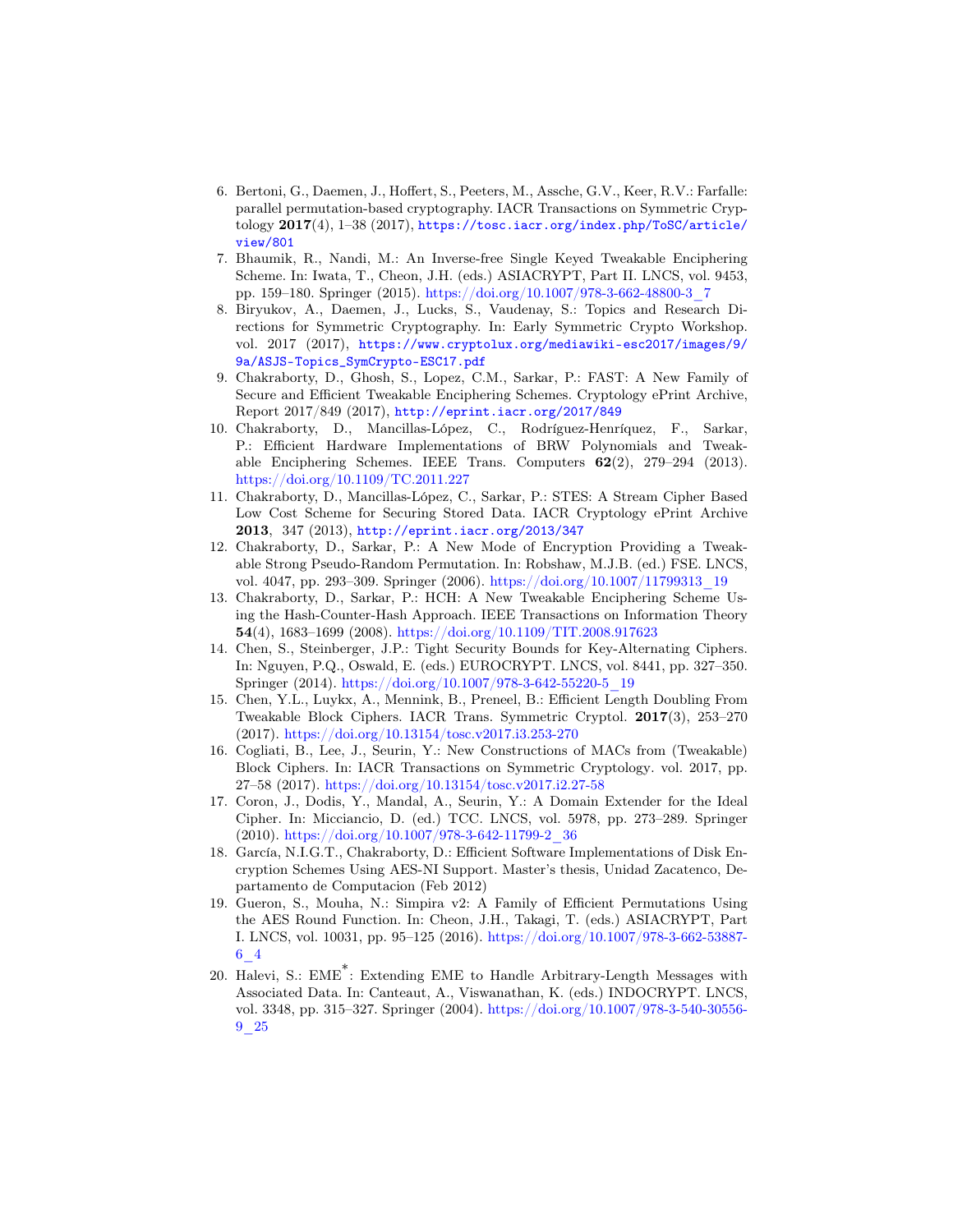- <span id="page-32-14"></span>21. Halevi, S.: Invertible Universal Hashing and the TET Encryption Mode. In: Menezes, A. (ed.) CRYPTO. LNCS, vol. 4622, pp. 412–429. Springer (2007). [https://doi.org/10.1007/978-3-540-74143-5\\_23](https://doi.org/10.1007/978-3-540-74143-5_23)
- <span id="page-32-10"></span>22. Halevi, S., Rogaway, P.: A Tweakable Enciphering Mode. In: Boneh, D. (ed.) CRYPTO. LNCS, vol. 2729, pp. 482–499. Springer (2003). [https://doi.org/10.1007/978-3-540-45146-4\\_28](https://doi.org/10.1007/978-3-540-45146-4_28)
- <span id="page-32-12"></span>23. Halevi, S., Rogaway, P.: A Parallelizable Enciphering Mode. In: Okamoto, T. (ed.) CT-RSA. LNCS, vol. 2964, pp. 292–304. Springer (2004)
- <span id="page-32-13"></span>24. Hoang, V.T., Krovetz, T., Rogaway, P.: AEZ v5. [http://competitions.cr.yp.](http://competitions.cr.yp.to/caesar-submissions.html) [to/caesar-submissions.html](http://competitions.cr.yp.to/caesar-submissions.html) (2014)
- <span id="page-32-0"></span>25. Hoang, V.T., Krovetz, T., Rogaway, P.: Robust Authenticated-Encryption AEZ and the Problem That It Solves. In: Oswald, E., Fischlin, M. (eds.) EUROCRYPT (1). LNCS, vol. 9056, pp. 15–44. Springer (2015). [https://doi.org/10.1007/978-3-](https://doi.org/10.1007/978-3-662-46800-5_2) [662-46800-5\\_2](https://doi.org/10.1007/978-3-662-46800-5_2)
- <span id="page-32-2"></span>26. Iwata, T.: New Blockcipher Modes of Operation with Beyond the Birthday Bound Security. In: Robshaw, M.J.B. (ed.) FSE. LNCS, vol. 4047, pp. 310–327. Springer  $(2006)$ . [https://doi.org/10.1007/11799313\\_20](https://doi.org/10.1007/11799313_20)
- <span id="page-32-3"></span>27. Iwata, T., Minematsu, K.: Stronger Security Variants of GCM-SIV. IACR Trans. Symmetric Cryptol. 2016(1), 134–157 (2016). <https://doi.org/10.13154/tosc.v2016.i1.134-157>
- <span id="page-32-5"></span>28. Iwata, T., Minematsu, K., Peyrin, T., Seurin, Y.: ZMAC: A Fast Tweakable Block Cipher Mode for Highly Secure Message Authentication. In: Katz, J., Shacham, H. (eds.) CRYPTO, Part III. LNCS, vol. 10403, pp. 34–65. Springer (2017). [https://doi.org/10.1007/978-3-319-63697-9\\_2](https://doi.org/10.1007/978-3-319-63697-9_2)
- <span id="page-32-11"></span>29. Jean, J.: TikZ for Cryptographers. <https://www.iacr.org/authors/tikz/> (2016)
- <span id="page-32-9"></span>30. Jean, J., Nikolic, I., Peyrin, T.: Tweaks and Keys for Block Ciphers: The TWEAKEY Framework. In: Sarkar, P., Iwata, T. (eds.) ASIACRYPT (2). LNCS, vol. 8874, pp. 274–288 (2014). [https://doi.org/10.1007/978-3-662-45608-8\\_15](https://doi.org/10.1007/978-3-662-45608-8_15)
- <span id="page-32-6"></span>31. Jean, J., Nikolić, I., Peyrin, T.: Deoxys v1.41 (2016), third-round submission to the CAESAR competition. [https://competitions.cr.yp.to/round3/](https://competitions.cr.yp.to/round3/deoxysv141.pdf) [deoxysv141.pdf](https://competitions.cr.yp.to/round3/deoxysv141.pdf)
- <span id="page-32-4"></span>32. Liskov, M., Rivest, R.L., Wagner, D.: Tweakable Block Ciphers. In: Yung, M. (ed.) CRYPTO. LNCS, vol. 2442, pp. 31–46. Springer (2002). <https://doi.org/10.1007/s00145-010-9073-y>
- <span id="page-32-1"></span>33. Luykx, A., Preneel, B., Tischhauser, E., Yasuda, K.: A MAC Mode for Lightweight Block Ciphers. In: Peyrin, T. (ed.) FSE. LNCS, vol. 9783, pp. 43–59. Springer  $(2016)$ . [https://doi.org/10.1007/978-3-662-52993-5\\_3](https://doi.org/10.1007/978-3-662-52993-5_3)
- <span id="page-32-15"></span>34. McGrew, D.A., Fluhrer, S.R.: The Extended Codebook (XCB) Mode of Operation. IACR Cryptology ePrint Archive 2004, 278 (2004), [https://eprint.iacr.org/](https://eprint.iacr.org/2004/278) [2004/278](https://eprint.iacr.org/2004/278)
- <span id="page-32-16"></span>35. McGrew, D.A., Fluhrer, S.R.: The Security of the Extended Codebook (XCB) Mode of Operation. In: Adams, C.M., Miri, A., Wiener, M.J. (eds.) SAC. LNCS, vol. 4876, pp. 311–327. Springer (2007). [https://doi.org/10.1007/978-3-540-77360-](https://doi.org/10.1007/978-3-540-77360-3_20) [3\\_20](https://doi.org/10.1007/978-3-540-77360-3_20)
- <span id="page-32-8"></span>36. Minematsu, K.: Beyond-Birthday-Bound Security Based on Tweakable Block Cipher. In: Dunkelman, O. (ed.) FSE. LNCS, vol. 5665, pp. 308–326. Springer (2009). [https://doi.org/10.1007/978-3-642-03317-9\\_19](https://doi.org/10.1007/978-3-642-03317-9_19)
- <span id="page-32-7"></span>37. Minematsu, K.: Parallelizable Rate-1 Authenticated Encryption from Pseudorandom Functions. In: Nguyen, P.Q., Oswald, E. (eds.) EUROCRYPT. LNCS, vol. 8441, pp. 275–292. Springer (2014), [https://doi.org/10.1007/](https://doi.org/10.1007/978-3-642-55220-5_16) [978-3-642-55220-5\\_16](https://doi.org/10.1007/978-3-642-55220-5_16)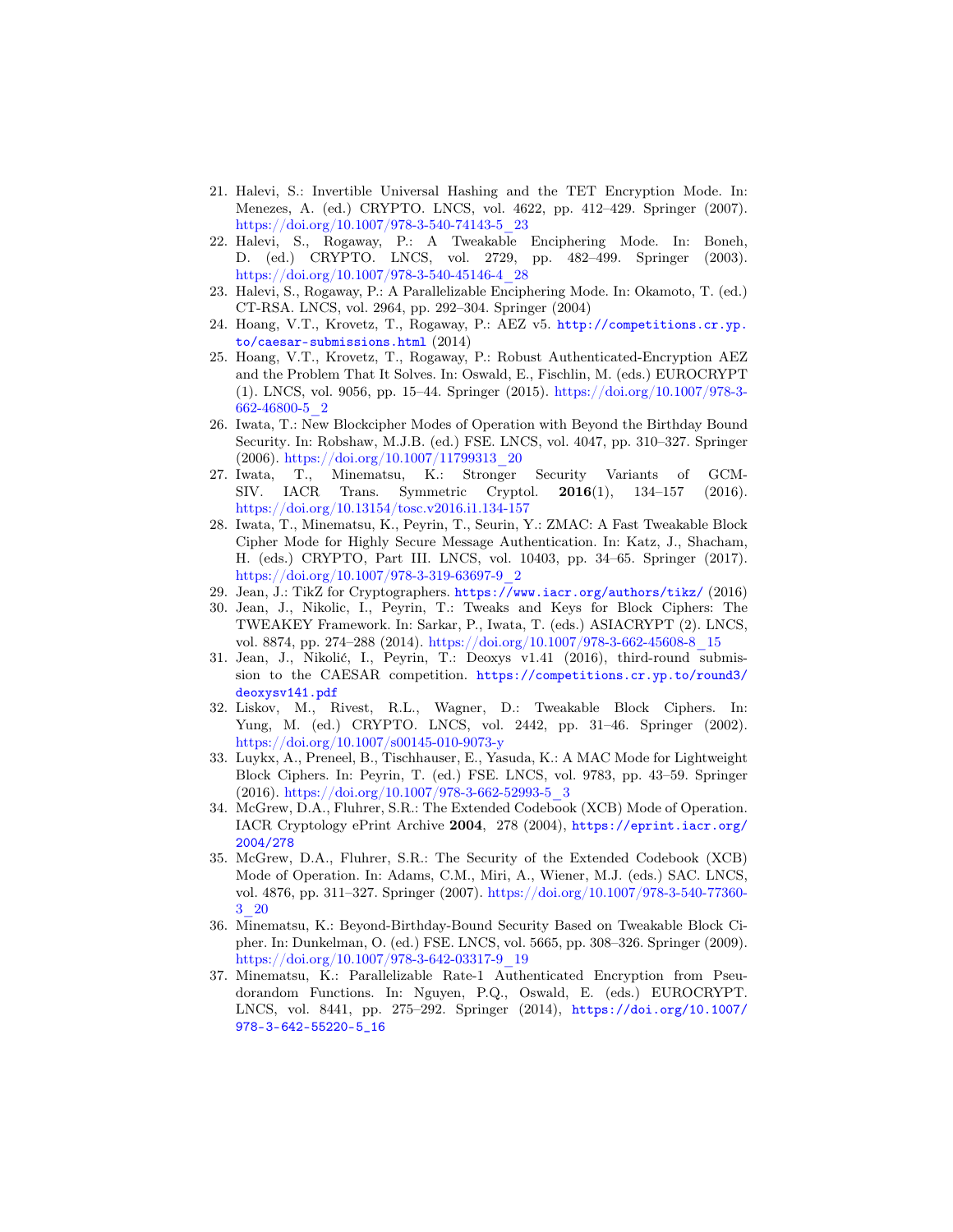- <span id="page-33-5"></span>38. Minematsu, K.: Building blockcipher from small-block tweakable blockcipher. Designs, Code and Cryptography  $74(3)$ ,  $645-663$  (2015). <https://doi.org/10.1007/s10623-013-9882-8>
- <span id="page-33-2"></span>39. Minematsu, K., Iwata, T.: Building Blockcipher from Tweakable Blockcipher: Extending FSE 2009 Proposal. In: Chen, L. (ed.) IMACC. pp. 391–412 (2011). [https://doi.org/10.1007/978-3-642-25516-8\\_24](https://doi.org/10.1007/978-3-642-25516-8_24)
- <span id="page-33-13"></span>40. Minematsu, K., Matsushima, T.: Tweakable Enciphering Schemes from Hash-Sum-Expansion. In: Srinathan, K., Rangan, C.P., Yung, M. (eds.) INDOCRYPT. LNCS, vol. 4859, pp. 252–267. Springer (2007). [https://doi.org/10.1007/978-3-540-77026-](https://doi.org/10.1007/978-3-540-77026-8_19) [8\\_19](https://doi.org/10.1007/978-3-540-77026-8_19)
- <span id="page-33-3"></span>41. Naito, Y.: Full PRF-Secure Message Authentication Code Based on Tweakable Block Cipher. In: Au, M.H., Miyaji, A. (eds.) ProvSec. LNCS, vol. 9451, pp. 167–182. Springer (2015), [https://link.springer.com/chapter/10.1007/](https://link.springer.com/chapter/10.1007/978-3-319-26059-4_9) [978-3-319-26059-4\\_9](https://link.springer.com/chapter/10.1007/978-3-319-26059-4_9)
- <span id="page-33-12"></span>42. Nandi, M.: Improving upon HCTR and Matching Attacks for Hash-Counter-Hash Approach. IACR Cryptology ePrint Archive 2008, 90 (2008), [http://eprint.](http://eprint.iacr.org/2008/090) [iacr.org/2008/090](http://eprint.iacr.org/2008/090)
- <span id="page-33-8"></span>43. Nandi, M.: A Generic Method to Extend Message Space of a Strong Pseudorandom Permutation. Computación y Sistemas 12(3) (2009), [http://cys.cic.ipn.](http://cys.cic.ipn.mx/ojs/index.php/CyS/article/view/1204) [mx/ojs/index.php/CyS/article/view/1204](http://cys.cic.ipn.mx/ojs/index.php/CyS/article/view/1204)
- <span id="page-33-6"></span>44. Nandi, M.: On the Optimality of Non-Linear Computations of Length-Preserving Encryption Schemes. In: Iwata, T., Cheon, J.H. (eds.) ASIACRYPT (II). LNCS, vol. 9453, pp. 113–133. Springer (2015). [https://doi.org/10.1007/978-3-662-48800-](https://doi.org/10.1007/978-3-662-48800-3_5) [3\\_5](https://doi.org/10.1007/978-3-662-48800-3_5)
- <span id="page-33-10"></span>45. Naor, M., Reingold, O.: A Pseudo-Random Encryption Mode (1997), manuscript available from <www.wisdom.weizmann.ac.il/~naor>
- <span id="page-33-9"></span>46. Naor, M., Reingold, O.: On the Construction of Pseudorandom Permutations: Luby-Rackoff Revisited. J. Cryptology 12(1), 29–66 (1999). <https://doi.org/10.1007/PL00003817>
- <span id="page-33-7"></span>47. Patarin, J.: The "Coefficients H" Technique. In: Avanzi, R.M., Keliher, L., Sica, F. (eds.) SAC. LNCS, vol. 5381, pp. 328–345. Springer (2008). [https://doi.org/10.1007/978-3-642-04159-4\\_21](https://doi.org/10.1007/978-3-642-04159-4_21)
- <span id="page-33-1"></span>48. Peyrin, T., Seurin, Y.: Counter-in-Tweak: Authenticated Encryption Modes for Tweakable Block Ciphers. In: Robshaw, M., Katz, J. (eds.) CRYPTO I. LNCS, vol. 9814, pp. 33–63. Springer (2016). [https://doi.org/10.1007/978-3-662-53018-](https://doi.org/10.1007/978-3-662-53018-4_2) [4\\_2](https://doi.org/10.1007/978-3-662-53018-4_2)
- <span id="page-33-4"></span>49. Rogaway, P.: Efficient Instantiations of Tweakable Blockciphers and Refinements to Modes OCB and PMAC. In: ASIACRYPT. LNCS, vol. 3329, pp. 16–31. Springer  $(2004)$ . [https://doi.org/10.1007/978-3-540-30539-2\\_2](https://doi.org/10.1007/978-3-540-30539-2_2)
- <span id="page-33-0"></span>50. Rogaway, P., Zhang, Y.: Onion-AE: Foundations of Nested Encryption. PoPETs 2018(2), 85–104 (2018). <https://doi.org/10.1515/popets-2018-0014>
- <span id="page-33-11"></span>51. Sarkar, P.: Improving Upon the TET Mode of Operation. In: Nam, K., Rhee, G. (eds.) ICISC. LNCS, vol. 4817, pp. 180–192. Springer (2007)
- <span id="page-33-14"></span>52. Sarkar, P.: Efficient Tweakable Enciphering Schemes from (Block-Wise) Universal Hash Functions. IEEE Trans. on Inf. Theory 55(10), 4749–4760 (2009). <https://doi.org/10.1109/TIT.2009.2027487>
- <span id="page-33-15"></span>53. Sarkar, P.: Tweakable Enciphering Schemes Using Only the Encryption Function of a Block Cipher. Inf. Process. Lett. 111(19), 945–955 (2011). <https://doi.org/10.1016/j.ipl.2011.06.014>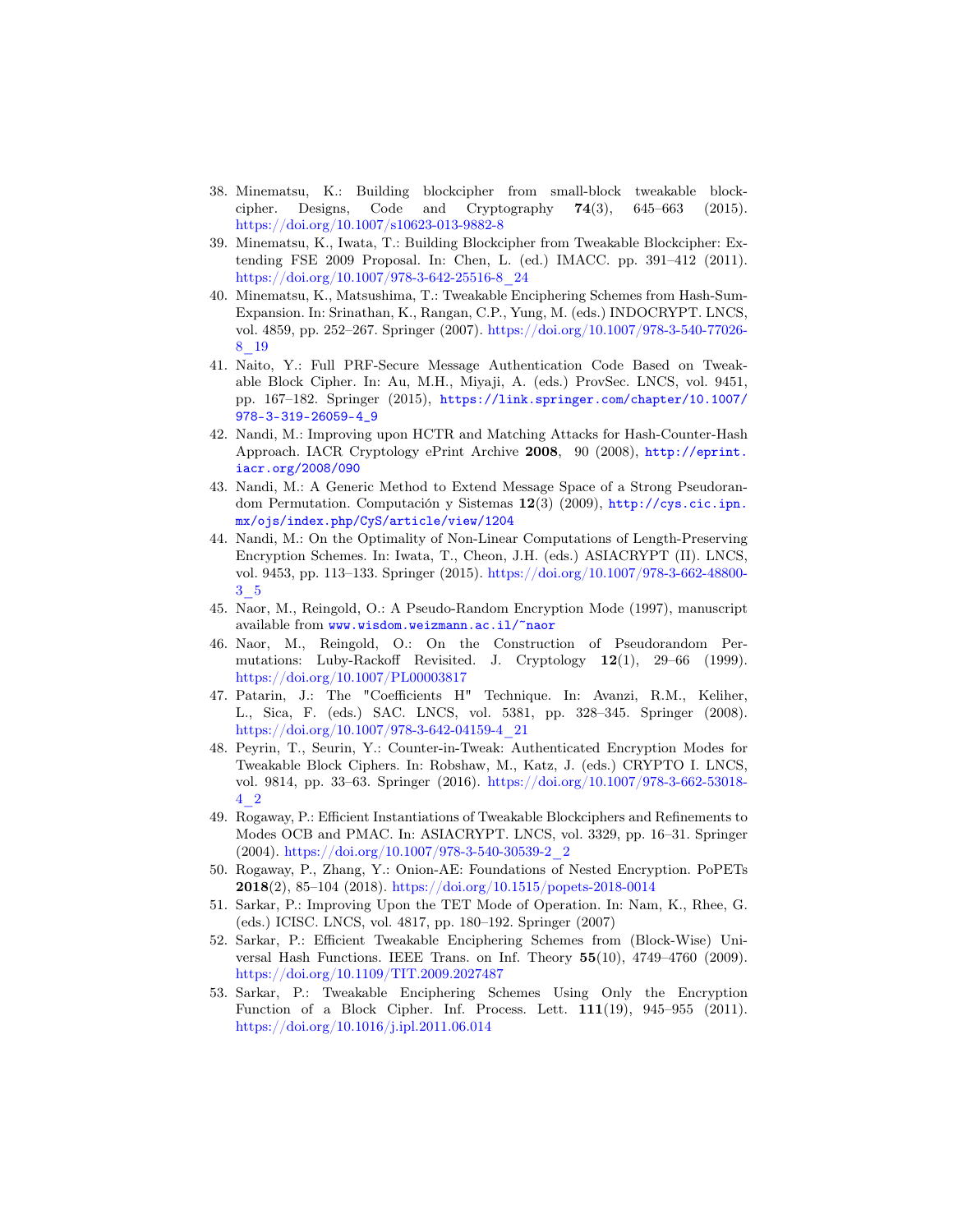- <span id="page-34-0"></span>54. Shrimpton, T., Terashima, R.S.: A Modular Framework for Building Variable-Input-Length Tweakable Ciphers. In: Sako, K., Sarkar, P. (eds.) ASIACRYPT (1). LNCS, vol. 8269, pp. 405–423. Springer (2013), [https://doi.org/10.1007/](https://doi.org/10.1007/978-3-642-42033-7_21) [978-3-642-42033-7\\_21](https://doi.org/10.1007/978-3-642-42033-7_21)
- <span id="page-34-3"></span>55. Wang, P., Feng, D., Wu, W.: HCTR: A Variable-Input-Length Enciphering Mode. In: Feng, D., Lin, D., Yung, M. (eds.) CISC. LNCS, vol. 3822, pp. 175–188. Springer (2005). [https://doi.org/10.1007/11599548\\_15](https://doi.org/10.1007/11599548_15)
- <span id="page-34-1"></span>56. Yasuda, K.: A New Variant of PMAC: Beyond the Birthday Bound. In: Rogaway, P. (ed.) CRYPTO. LNCS, vol. 6841, pp. 596–609. Springer (2011). [https://doi.org/10.1007/978-3-642-22792-9\\_34](https://doi.org/10.1007/978-3-642-22792-9_34)
- <span id="page-34-2"></span>57. Zhang, L., Wu, W., Sui, H., Wang, P.: 3kf9: Enhancing 3GPP-MAC beyond the Birthday Bound. In: Wang, X., Sako, K. (eds.) ASIACRYPT. LNCS, vol. 7658, pp. 296–312. Springer (2012). [https://doi.org/10.1007/978-3-642-34961-4\\_19](https://doi.org/10.1007/978-3-642-34961-4_19)

# A Related Work

This section briefly revisits existing SPRPs that we categorized into (1) Generalized Feistel networks, (2) Encrypt-Mix-Encrypt, (3) Hash-ECB-Hash, (4) Hash-Counter-Hash, and (5) miscellaneous designs.

The original Naor-Reingold construction [\[46\]](#page-33-9) is a four-round Feistel network with two layers of an  $\epsilon$ -AXU family of hash functions that wrap two layers of encryption, which could be called the starting point of wide-block ciphers. Schemes based on the Encrypt-Mix-Encrypt paradigm (also Encrypt-Mask-Encrypt) combine two wrapping layers of encryption with an intermediate layer of linear mixing. There are at least six such constructions: CMC [\[22\]](#page-32-10), EME and EME<sup>+</sup> [\[23\]](#page-32-12),  $EME<sup>*</sup>$  [\[20\]](#page-31-7), AEZ-CORE [\[24,](#page-32-13) [25\]](#page-32-0), and FMIX [\[7\]](#page-31-8). Among them, EME<sup>\*</sup> has become part of the P1619.2 standard for Wide-Block Encryption for Shared Storage Media [\[1\]](#page-30-5). The length doubler LDT by Chen et al. [\[15\]](#page-31-6) could be also classified into this category, and could potentially provide even security beyond the birthday bound; however, its domain and range are limited to n up to  $2n-1$  bits.

Hash-ECB-Hash constructions consist of an encryption layer sandwiched by two hashing layers at top and bottom, a design principle that originated by Naor and Reingold [\[45\]](#page-33-10). Further examples include PEP [\[12\]](#page-31-9), TET [\[21\]](#page-32-14), or HEH [\[51\]](#page-33-11).

Hash-Counter-Hash constructions resemble an unbalanced three-round Feistel network of two universal hash functions that wrap an encryption layer of counter mode. The first such construction was XCBv1 by McGrew and Viega that was later adapted, proven, and, as XCBv3, has become patented and part of the IEEE P1619.2 standard  $[1, 34, 35]$  $[1, 34, 35]$  $[1, 34, 35]$  $[1, 34, 35]$  $[1, 34, 35]$ . The name of the approach stems from HCTR by Wang et al. [\[55\]](#page-34-3). More constructions in this category include, e.g., HCH [\[13\]](#page-31-10), HMC [\[42\]](#page-33-12) (Hash Modified Counter), the LargeBlock1/2 constructions [\[39\]](#page-33-2) and HSE [\[40\]](#page-33-13). In an ongoing series of works, Sarkar et al. [\[10,](#page-31-11) [18,](#page-31-12) [52\]](#page-33-14) have been proposing various further versions, such as an improved HEH, and similar schemes with OFB (HOH), and counter mode (HMCH), respectively. In TES and its extensions STES and FAST [\[9,](#page-31-13) [11,](#page-31-14) [53\]](#page-33-15), the authors later eliminated the need for the inverse operation of the block cipher.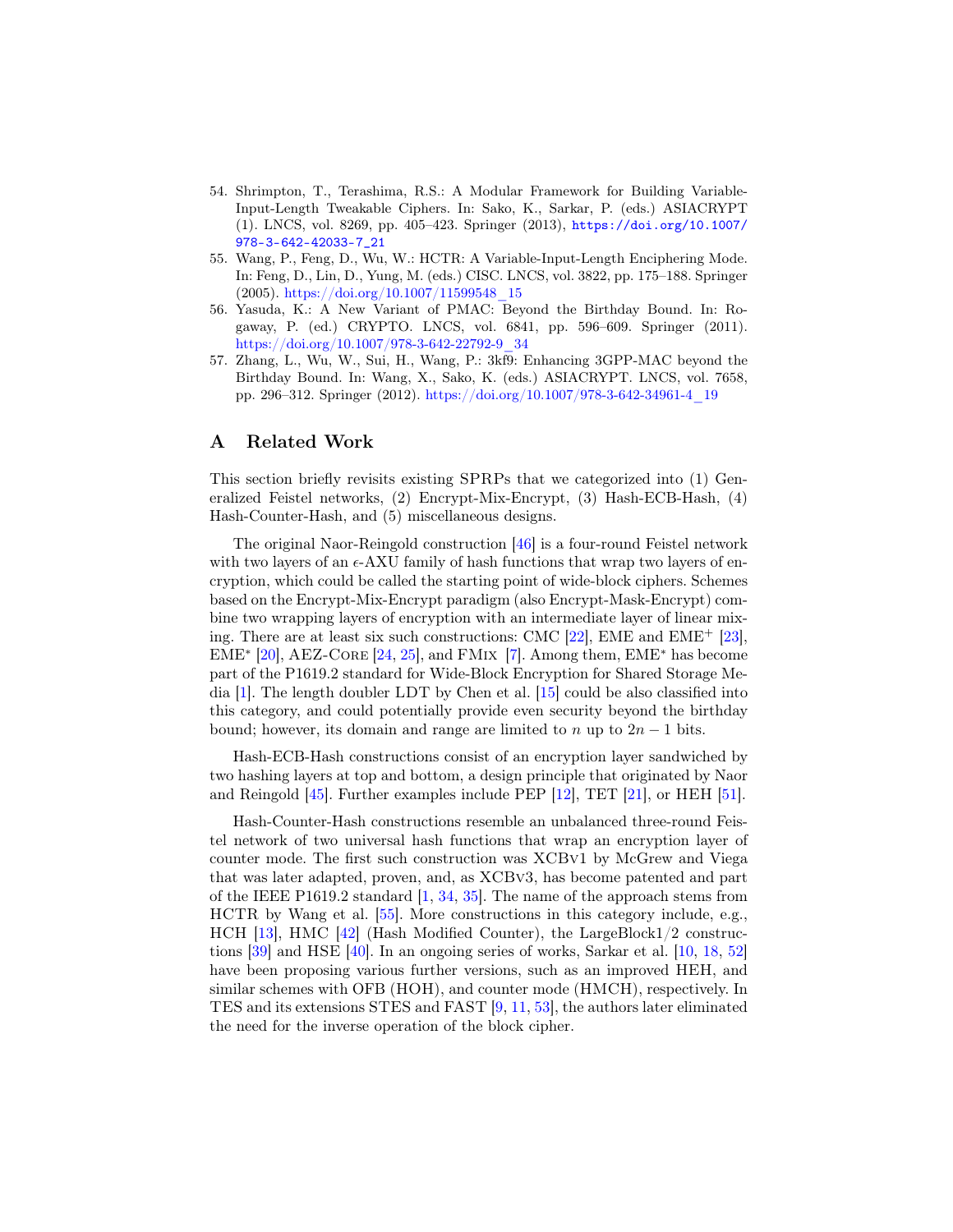A recent design that does not fully fit in the former categories is e.g., the two instantiations of Protected IV [\[54\]](#page-34-0). Protected IV is a modular framework that resembles the  $\Psi_3$  construction by Coron et al. [\[17\]](#page-31-1), i.e., a three-round unbalanced Feistel-like network based on tweakable ciphers. Its authors propsosed two instances of PIV, coined  $TCT_1$  and  $TCT_2$ ; the former with birthday-bound and the latter with  $2n/3$ -bit security, which stems from the use of a two-round Even-Mansour primitive.

The recent proposals HHFHFH  $[5]$  and SIMPIRA (v2)  $[19]$  can be classified again as Feistel networks. MR. MONSTER BURRITO and HHFHFH are fourround unbalanced Feistel networks that were coined them heavyweight ciphers with high security guarantees due to the use of large-block permutations as primitives. Simpira is a family of variable-length ciphers based on the round function of the AES, where, family means that the Feistel design differs for small input sizes, and becomes general for inputs of eight blocks and above. In contrast to most designs, Simpira is based on the wide-trail heuristic where the authors bounded the number of rounds necessary to guarantee at least 25 active S-boxes and used three times this number of rounds.

# B Analyses of badA, badB, badC

ANALYSIS OF badA. For  $i \in E, j \in [1..\ell^i], L_j^i$  and  $R_j^i$  are sampled uniformly and independently from  $\{0,1\}^n$ . Thus, any collision over them occurs with a probability of 1/N, and any disjoint pair of such collisions, being independent, jointly occurs with a probability  $1/N^2$ . The same reasoning holds for  $L^i_j$  and  $R^i_j$ ,  $i \in D, j \in [1..\ell^i].$ 

ANALYSIS OF badB. Using  $(3)$ – $(6)$ , we can rewrite these collisions as:

 $- (L^i_{\ell} + X^i_{L}, R^i_{\ell} + X^i_{R}) = (L^{i'}_{\ell} + X^{i'}_{L}, R^{i'}_{\ell} + X^{i'}_{R});$  $- \,\, \overline{\left(S^i, R^i_\ell + X^i_R\right)} = \overline{\left(S^{i'}, R^{i'}_\ell + X^i_R\right)};$  $- (S^i, T^{\tilde{i}}) = (S^{i'}, T^{i'});$  ${}- \stackrel{\cdot}{(L_{\ell}^{\prime i}} + \stackrel{\cdot}{Y_{L}^i}, \stackrel{\cdot}{T}^i) = (\stackrel{\cdot}{L_{\ell}^{\prime i'}} + Y_{L}^{i'}, T^{i'});$  $- (L_{\ell}^{i_1} + Y_L^{i_1}, R_{\ell}^{i_1} + Y_R^{i_1}) = (L_{\ell}^{i_1'} + Y_L^{i'}, R_{\ell}^{i_1'} + Y_R^{i'}).$ 

The main observation here is that when i is akin to  $i'$ ,  $(L^i_\ell, R^i_\ell) \neq (L^{i'}_\ell, R^{i'}_\ell)$ , and  $(L_{\ell}^{i}, R_{\ell}^{i}) \neq (L_{\ell}^{i'}, R_{\ell}^{i'})$ ; furthermore, for  $i \in E$ ,  $(S^{i}, R_{\ell}^{i}) \neq (S^{i'}, R_{\ell}^{i'})$  and for  $i \in D$ ,  $(T^i, L_{\ell}^{i}) \neq (T^{i'}, L_{\ell}^{i'})$  (by construction of ideal oracle). This ensures that each of the collision pairs is either impossible or consists of four uniformly sampled random variables; thus, the reasoning for badA above holds for badB as well. The same reasoning carries over to badC.

#### C Full Analysis of badE

A part of this proof was described in Section [6.](#page-14-0) We present the rest of the proof here, skipping the sub-cases already examined before. Recall that  $i' < i$  and  $\ell \stackrel{\text{def}}{=}$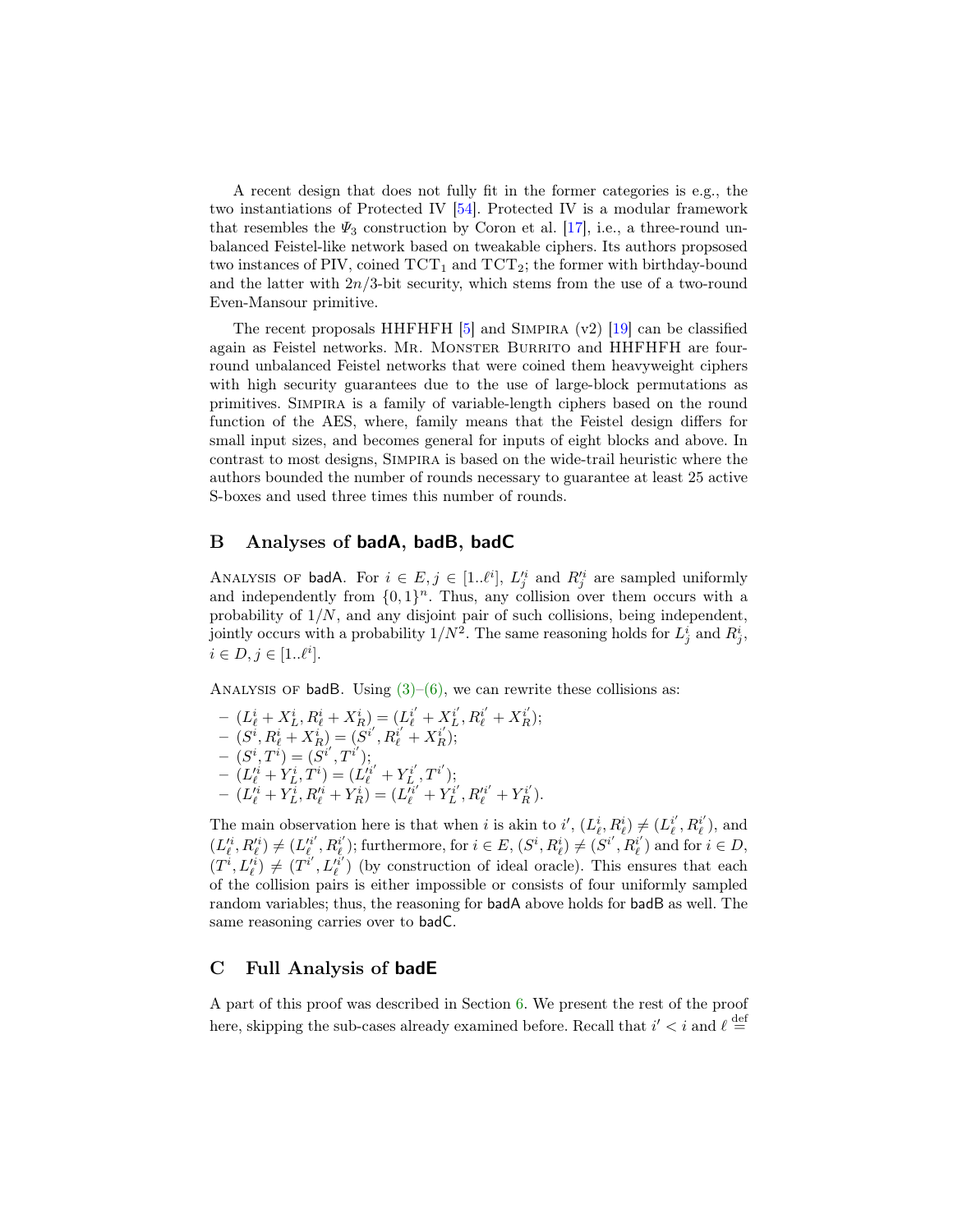$\ell^{i'} = \ell^i$ , and  $\alpha_j(\cdot)$  and  $\alpha_j^2(\cdot)$  are linear functions defined as  $\alpha_j(x) = \det \alpha^{\ell-1-j} \cdot x$ and  $\alpha_j^2(x) = \det^{\text{def}} (\alpha^2)^{\ell-1-j} \cdot x$ . We look at the two main cases separately and branch into four subcases each:

CASE 1:  $(X_L^{*i}, X_R^{*i}) = (X_L^{*i'}, X_R^{*i'})$ . We split into four subcases:

SUBCASE 1.1:  $i \in E$ ,  $i' \in E$ . This was analysed in Section [6.](#page-14-0)

SUBCASE 1.2:  $i \in E$ ,  $i' \in D$ . This was also analysed in Section [6.](#page-14-0)

SUBCASE 1.3:  $i \in D, i' \in E$ . From [\(7\),](#page-17-0) [\(8\),](#page-17-1) [\(21\),](#page-22-0) and [\(22\)](#page-22-1) we have

$$
\sum_{j=0}^{\ell-1} \alpha_j (Z_j^{i:j} + Z_j^{i' : j} + S_1^i + S_1^{i:j}) = \sum_{j=0}^{\ell-1} \alpha_j (L_j'^{i:j} + L_j'^{i' : j} + R_j^i + R_j^{i:j}),\tag{28}
$$

$$
\sum_{j=0}^{\ell-1} \alpha_j^2 (Z_j^{i:j} + Z_j^{i' : j} + S_1^i + S_1^{i:j}) = \sum_{j=0}^{\ell-1} \alpha_j^2 (L_j'^{i:j} + L_j'^{i' : j} + R_j^{i:j} + R_j^{i' : j}).
$$
 (29)

This case is straightforward:  $S_1^i$  does not get canceled out in either equation, and  $R_j^i$  remains only in [\(28\),](#page-36-0) with no terms queried after it. Thus, the joint probability does not exceed  $1/N^2$ .

SUBCASE 1.4:  $i \in D, i' \in D$ . From [\(8\),](#page-17-1) [\(21\),](#page-22-0) and [\(22\),](#page-22-1) we have

<span id="page-36-0"></span>
$$
\sum_{j=0}^{\ell-1} \alpha_j (Z_j^{i:j} + Z_j^{i' : j} + S_1^{i} + S_1^{i'} + S_1^{i:j} + S_1^{i' : j})
$$
\n
$$
= \sum_{j=0}^{\ell-1} \alpha_j (L_j'^{i:j} + L_j'^{i' : j} + R_j^{i} + R_j^{i'} + R_j^{i:j} + R_j^{i' : j}),
$$
\n
$$
\sum_{j=0}^{\ell-1} \alpha_j^2 (Z_j^{i:j} + Z_j^{i' : j} + S_1^{i} + S_1^{i'} + S_1^{i:j} + S_1^{i' : j})
$$
\n
$$
= \sum_{j=0}^{\ell-1} \alpha_j^2 (L_j'^{i:j} + L_j'^{i' : j} + R_j^{i:j} + R_j^{i' : j}).
$$
\n(31)

The argument here is identical to that of the case above.

CASE 2:  $(Y_L^{*i}, Y_R^{*i}) = (Y_L^{*i'}, Y_R^{*i'})$ . We can write this collision as

$$
\sum_{j=0}^{\ell-1} \alpha_j^2 (Y_j^i + Y_j^{i'}) = \sum_{j=0}^{\ell-1} \alpha_j^2 (L_j'^i + L_j'^{i'}) \text{ and } \sum_{j=0}^{\ell-1} \alpha_j (Y_j^i + Y_j^{i'}) = 0.
$$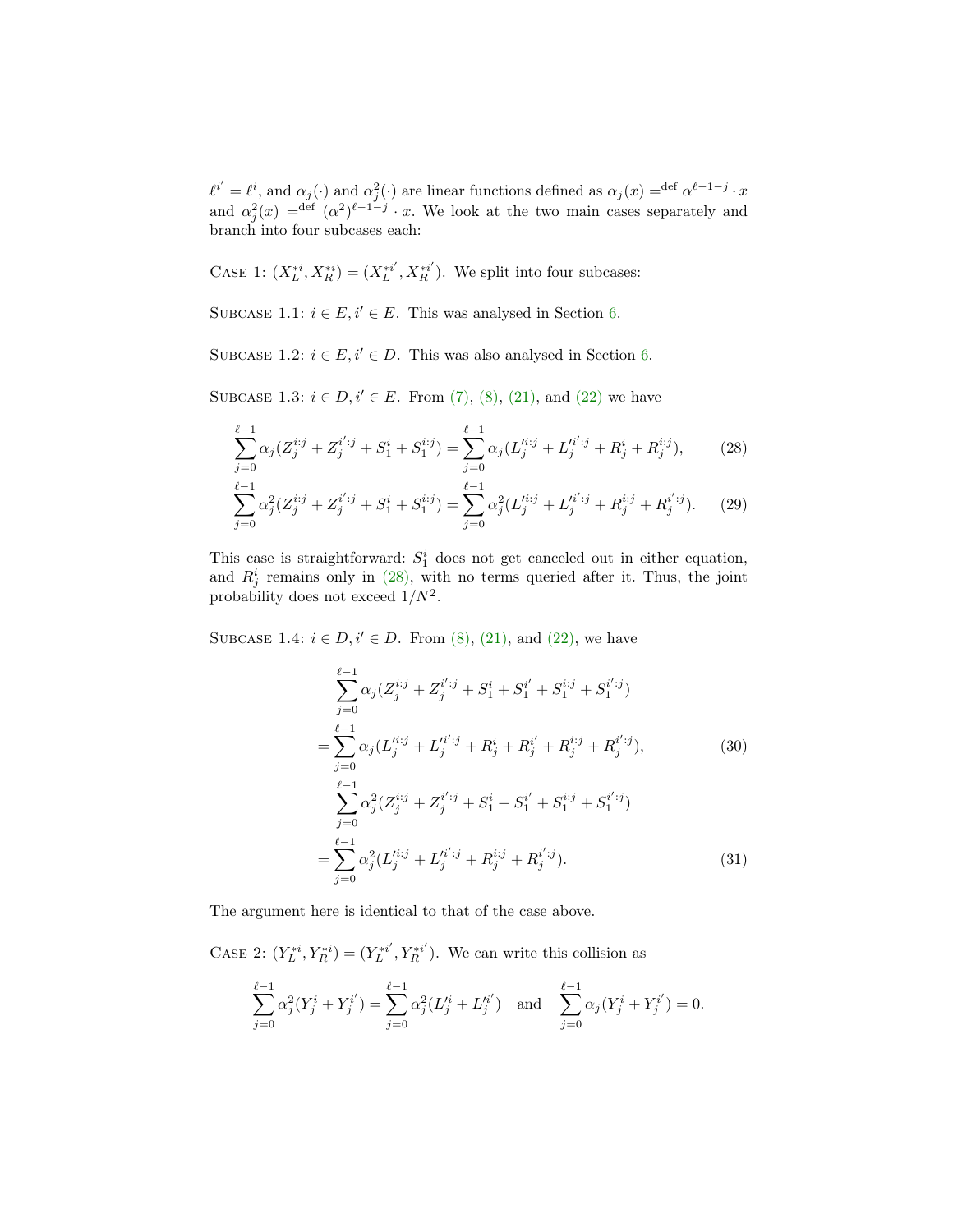Using [\(2\)](#page-16-0) we can rewrite these as

<span id="page-37-0"></span>
$$
\sum_{j=0}^{\ell-1} \alpha_j^2 (Z_j^i + Z_j^{i'} + S_1^i + S_1^{i'}) = \sum_{j=0}^{\ell-1} \alpha_j^2 (L_j'^i + L_j'^{i'} + R_j^i + R_j^{i'}),\tag{32}
$$

<span id="page-37-1"></span>
$$
\sum_{j=0}^{\ell-1} \alpha_j (Z_j^i + Z_j^{i'} + S_1^i + S_1^{i'}) = \sum_{j=0}^{\ell-1} \alpha_j (R_j^i + R_j^{i'}).
$$
 (33)

As before, we let  $j_0$  and  $j_1$  be the two largest indices where  $Y_j^i + Y_j^{i'}$  does not trivially vanish, with  $j_0 > j_1$ . Again, we split into four subcases:

SUBCASE 2.1:  $i \in E$ ,  $i' \in E$ . From [\(7\),](#page-17-0) [\(32\),](#page-37-0) and [\(33\),](#page-37-1) we have

<span id="page-37-2"></span>
$$
\sum_{j=0}^{\ell-1} \alpha_j^2 (Z_j^{i:j} + Z_j^{i' : j} + S_1^i + S_1^{i'}) = \sum_{j=0}^{\ell-1} \alpha_j^2 (L_j^{i:j} + L_j^{i' : j} + R_j^{i:j} + R_j^{i' : j}), \quad (34)
$$
  

$$
\sum_{j=0}^{\ell-1} \alpha_j (Z_j^{i:j} + Z_j^{i' : j} + S_1^i + S_1^{i'})
$$
  

$$
= \sum_{j=0}^{\ell-1} \alpha_j (L_j'^i + L_j'^i + L_j'^{i:j} + L_j'^{i' : j} + R_j^{i:j} + R_j^{i' : j}). \quad (35)
$$

This is another straightforward case:  $S_1^i$  does not get canceled out in either equation, and  $L_j^i$  remains only in [\(35\),](#page-37-2) with no terms queried after it. Thus, the joint probability does not exceed  $1/N^2$ .

SUBCASE 2.2:  $i \in E$ ,  $i' \in D$ . From [\(7\),](#page-17-0) [\(8\),](#page-17-1) [\(32\),](#page-37-0) and [\(33\),](#page-37-1) we have

$$
\sum_{j=0}^{\ell-1} \alpha_j^2 (Z_j^{i:j} + Z_j^{i' : j} + S_1^i + S_1^{i' : j}) = \sum_{j=0}^{\ell-1} \alpha_j^2 (L_j'^{i:j} + L_j'^{i' : j} + R_j^{i:j} + R_j^{i' : j}), \quad (36)
$$

$$
\sum_{j=0}^{\ell-1} \alpha_j (Z_j^{i:j} + Z_j^{i' : j} + S_1^i + S_1^{i' : j}) = \sum_{j=0}^{\ell-1} \alpha_j (L_j'^i + L_j'^{i:j} + R_j^{i' : j} + R_j^{i' : j}).\tag{37}
$$

The argument here is identical to that of the case above.

SUBCASE 2.3:  $i \in D, i' \in E$ . From [\(7\),](#page-17-0) [\(8\),](#page-17-1) [\(32\),](#page-37-0) and [\(33\),](#page-37-1) we have

<span id="page-37-4"></span>
$$
\sum_{j=0}^{\ell-1} \alpha_j^2 (Z_j^{i:j} + Z_j^{i' : j} + S_1^{i:j} + S_1^{i'}) = \sum_{j=0}^{\ell-1} \alpha_j^2 (L_j'^{i:j} + L_j'^{i' : j} + R_j^{i:j} + R_j^{i' : j}), \quad (38)
$$

<span id="page-37-3"></span>
$$
\sum_{j=0}^{\ell-1} \alpha_j (Z_j^{i:j} + Z_j^{i' : j} + S_1^{i:j} + S_1^{i'}) = \sum_{j=0}^{\ell-1} \alpha_j (L_j'^{i'} + L_j'^{i' : j} + R_j^{i:j} + R_j^{i' : j}).
$$
 (39)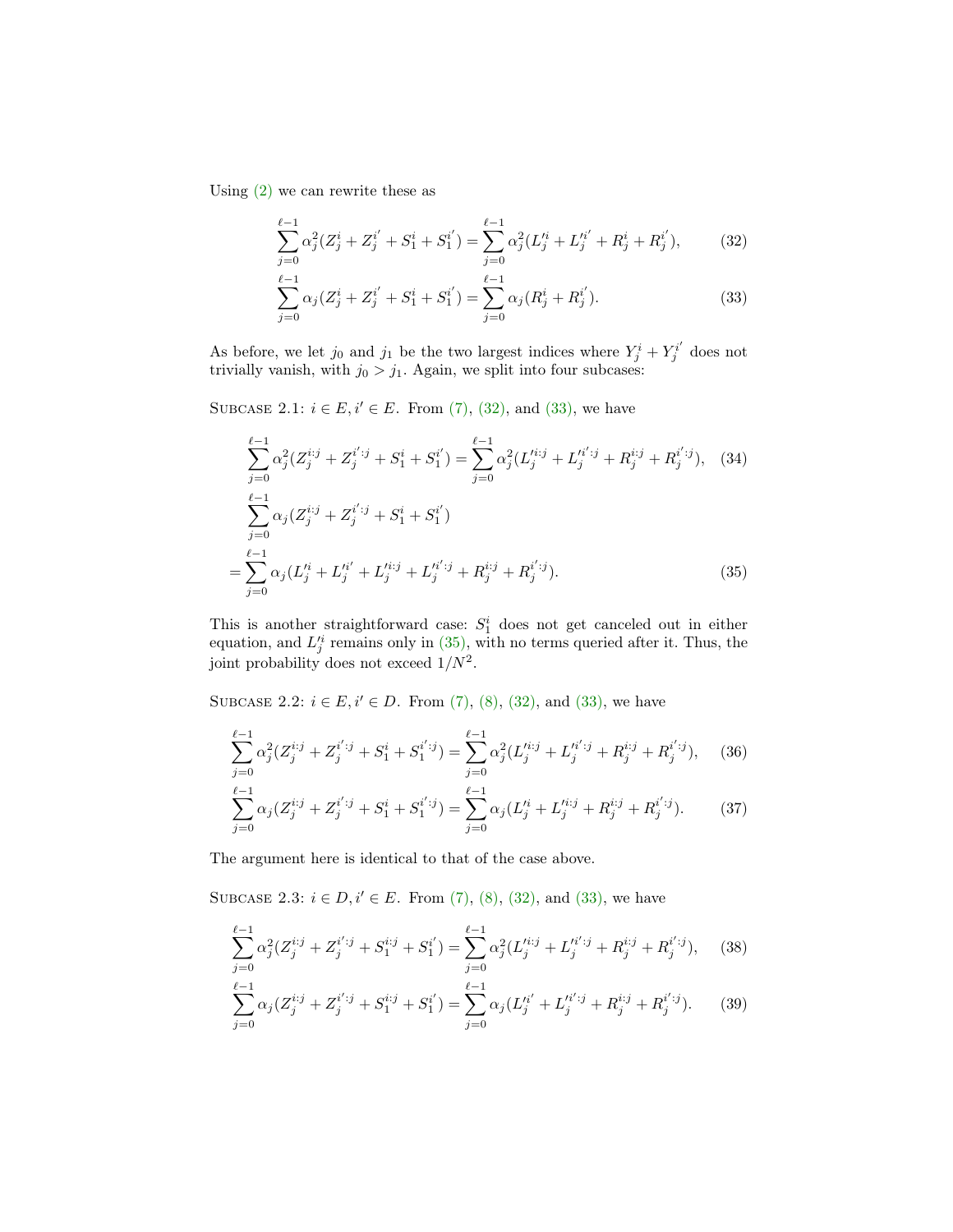By choice of  $j_0$  and  $j_1$ , it holds that  $i : j_0 \neq i'$  and  $i : j_1 \neq i'$ . Suppose  $i : j_0 < i'$ . Then,  $S_1^{i'}$  and  $R_{j_0}^{i'}$  remain uncanceled in [\(39\),](#page-37-3) and no adversary query block queried after  $L_{j_0}^{h'}$  remains uncanceled; in [\(38\),](#page-37-4)  $S_1^{i'}$  remains uncanceled again, but there is no  $L_{j_0}^{n'}$  and no adversary query block queried after it. Thus, these two can occur jointly with a probability at most  $1/N^2$ .

A symmetric argument can be used when  $i : j_0 > i'$  and  $i : j_0 \in E$ : we observe that  $S_1^{i:j_0}$  remains uncanceled in either equation, while  $L_{j_0}^{i:j_0}$  remains uncanceled in  $(38)$ , but gets canceled out in  $(39)$ , and no adversary query block queried after it remains in either equation.

When  $i : j_0 > i'$  and  $i : j_0 \in D$ , but  $i : j_1$  satisfied one of the above two conditions, we can argue as above using  $i : j_1$  instead. If we also have  $i : j_1 > i'$  and  $i : j_1 \in D$ ,  $Z_{j_0}^{i:j_0}$  and  $Z_{j_1}^{i:j_1}$  are basis elements that do not get canceled out in either equation. Their combined contribution to the left-hand side of [\(25\)](#page-22-2) is  $\alpha^{\ell-1-j_0} \cdot \bar{Z}_{j_0}^{i:j_0} + \alpha^{\ell-1-j_1} \cdot \bar{Z}_{j_1}^{i:j_1}$  and to the left-hand side of [\(26\)](#page-22-3) is  $(\alpha^2)^{\ell-1-j_0} \cdot Z_{j_0}^{i:j_0} + (\alpha^2)^{\ell-1-j_1} \cdot Z_{j_1}^{i:j_1}$ . These two collisions are independent since  $\alpha^{\ell-1-j_0} \cdot (\alpha^2)^{\ell-1-j_1} \neq \alpha^{\ell-1-j_1} \cdot (\alpha^2)^{\ell-1-j_0}$ . Thus, they can occur with probability at most  $1/N^2$ .

SUBCASE 2.4:  $i \in D$ ,  $i' \in D$ . From [\(8\),](#page-17-1) [\(32\),](#page-37-0) and [\(33\),](#page-37-1) we have

<span id="page-38-1"></span>
$$
\sum_{j=0}^{\ell-1} \alpha_j^2 (Z_j^{i:j} + Z_j^{i' : j} + S_1^{i:j} + S_1^{i' : j}) = \sum_{j=0}^{\ell-1} \alpha_j^2 (L_j'^{i:j} + L_j'^{i' : j} + R_j^{i:j} + R_j^{i' : j}), \quad (40)
$$

<span id="page-38-2"></span>
$$
\sum_{j=0}^{\ell-1} \alpha_j (Z_j^{i:j} + Z_j^{i' : j} + S_1^{i:j} + S_1^{i' : j}) = \sum_{j=0}^{\ell-1} \alpha_j (R_j^{i:j} + R_j^{i' : j}).
$$
\n(41)

By choice of  $j_0$ , it holds that  $i : j_0 \neq i' : j_0$ . Suppose that  $i : j_0 > i' : j_0$ . The basis element  $S_1^{i:j_0}$  does not get canceled out in either equation; moreover,  $L_{j_0}^{i i:j_0}$  remains only in [\(40\),](#page-38-1) while it gets canceled out in [\(41\);](#page-38-2) moreover, none of the adversary-queried blocks queried after it remains in either equation. Thus, the two collisions can occur jointly with a probability not exceeding  $1/N^2$ . The argument is symmetric when  $i : j_0 < i' : j_0$ .

# <span id="page-38-0"></span>D Insecure Preliminary Variants

It took some time to arrive at the present definition of ZCZ. This section examines four variants of this design which allow attacks, and which provide an implicit rationale of our current definition.

#### D.1 Basic Design

Our first attempts started with an EME- and HCTR-like structure with two wrapping layers of ZHash. This already implies to cluster the message into 2nbit di-blocks (or dual blocks). A chaining was necessary to achieve PRP security,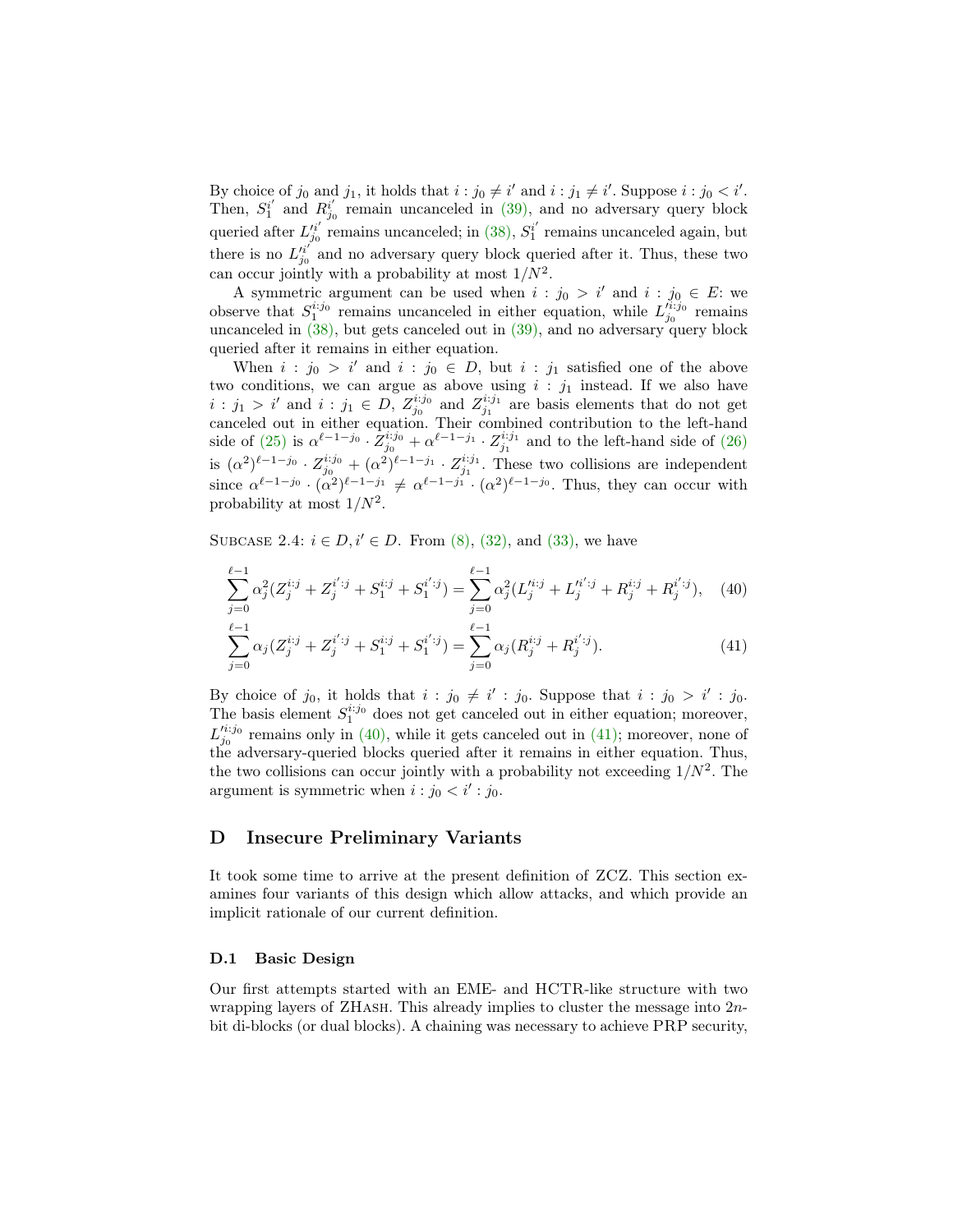i.e., every ciphertext bit must depend on every plaintext bit. For SPRP security, the opposite is also necessary, i.e., a chaining must also make every plaintext bit depend on every ciphertext bit. EME and AEZ provide an elegant solution where an  $X$  accumulator sums up the results  $X_i$  from the top encryption layer of the first  $\ell - 1$  di-blocks (i.e., all but the final one):

$$
X_i \leftarrow \widetilde{E}_K^{\mathsf{t},i,R_i}(L_i).
$$

The accumulated value is then randomized and added it into the computation of the final di-block.

$$
X \leftarrow \sum_{i=1}^{\ell-1-i} X_i, \qquad X_L \leftarrow \widetilde{E}_K^{\times,0}(X), \qquad X_R \leftarrow \widetilde{E}_K^{\times,1}(X).
$$

The final di-block is processed then through the first layer of encryption and mixing in the middle. The outputs are then used to derive two  $n$ -bit values  $S$ and T:

$$
S \leftarrow \widetilde{E}_K^{t\$, \ell, R_\ell + X_R} (L_\ell + X_L), \qquad T \leftarrow \widetilde{E}_K^{s\$, \ell, S}(R_\ell + X_R).
$$

From  $S$  and  $T$ , a counter-mode layer derives chaining values  $Z_i$ , that are added to all previous di-blocks  $1, \ldots, \ell - 1$ :

$$
Z_i \leftarrow \widetilde{E}_K \mathsf{c}, i, T(S) \qquad L'_i \leftarrow X_i + Z_i \qquad Y_i \leftarrow R_i + Z_i.
$$

The result yields then the inputs  $Y_i$ , for  $1 \leq i \leq \ell - 1$ , to the bottom layer of encryption for the first  $\ell - 1$  di-blocks:

$$
R_i' \leftarrow \widetilde{E}_K^{\mathsf{b},i,L_i'}(Y_i).
$$

The final di-block continues encryption of the bottom layer:

$$
P_L \leftarrow \widetilde{E}_K^{\mathfrak{cs},\ell,T}(S) \qquad P_R \leftarrow \widetilde{E}_K^{\mathfrak{bs},\ell,P_L}(T).
$$

The values  $Y_i$  are again accumulated to a chaining value Y

$$
Y \leftarrow \sum_{i=1}^{\ell-1-i} Y_i, \qquad Y_L \leftarrow \widetilde{E}_K^{\mathsf{y},0}(Y), \qquad Y_R \leftarrow \widetilde{E}_K^{\mathsf{y},1}(Y),
$$

that is used to mask the output of the final di-block, mirroring the top:

$$
L'_{\ell} \leftarrow Y_L + P_L, \qquad R'_{\ell} \leftarrow Y_R + P_R.
$$

This design yielded a basis for the later structure. However, the naive usage of ZHash in this approach opens several possible attack vectors:

– We had to compute additional values  $Z_i$  to prevent that an adversary could observe differences  $\varDelta Y_i$  in the left branches of the ciphertext di-blocks  $\varDelta L_i'$ .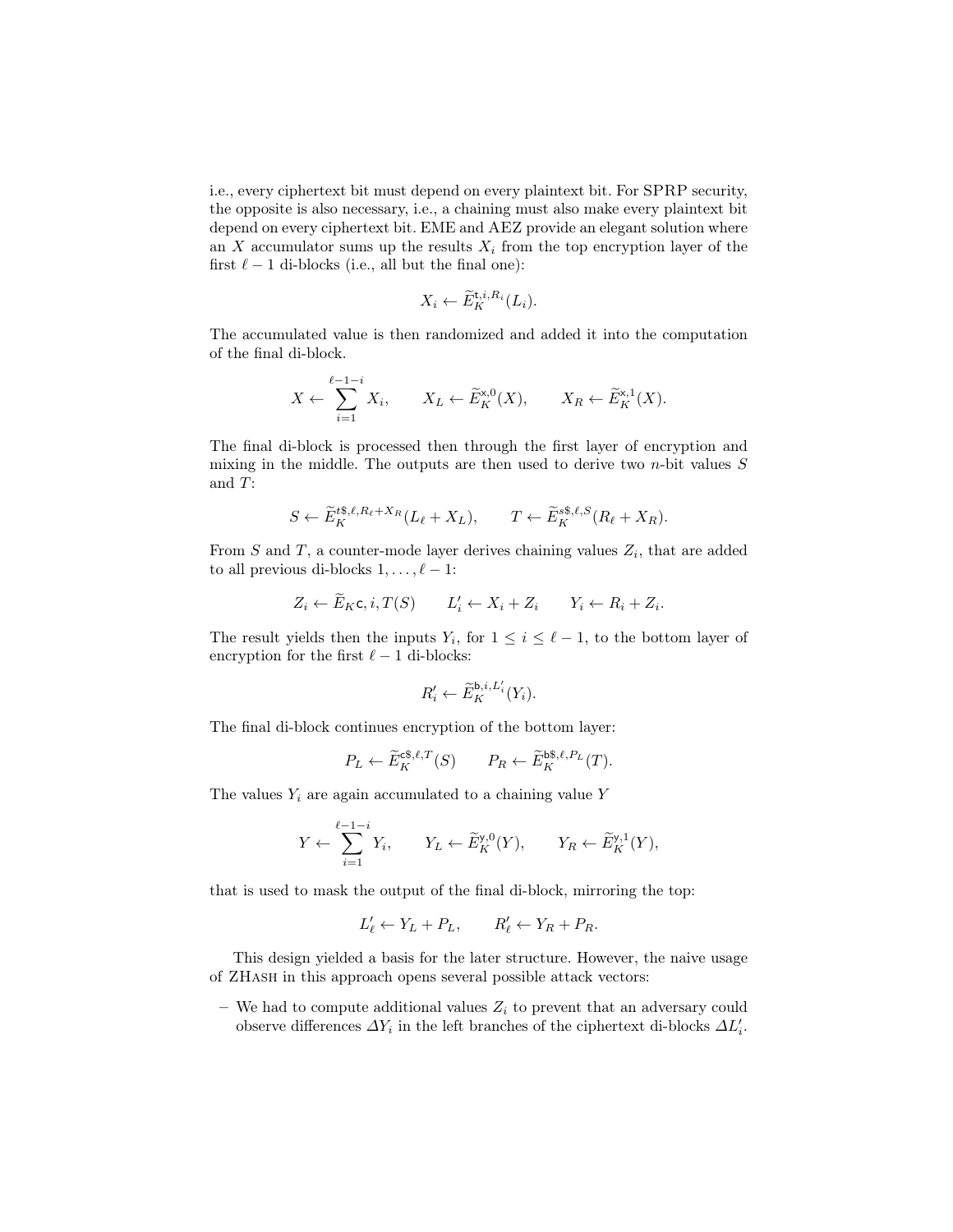- We introduced multiplications with powers of a primitive element in the computations of  $X_L$  and  $X_R$  to prevent that a collision in either would also lead to a collision in the other value (and similarly for  $Y_L$  and  $Y_R$ ).
- Thereupon, we noticed that pure sums for  $X_L$  and  $X_R$  would be insufficient as the differences in  $\Delta X_L$  and  $\Delta X_R$  could be canceled by smart choice of  $\Delta L_{\ell}$  and  $\Delta R_{\ell}$ , and a randomization of  $X_L$  and  $X_R$  was required.
- Moreover, while multiplications with powers of  $\alpha$  are quite fast, it is wellknown since the days of EME [\[23,](#page-32-12) [25\]](#page-32-0) that one can cancel differences in certain di-blocks that yield a zero sum if the multiplications of the same chaining value cover more than  $n$  di-blocks. Therefore, we had to introduce new chaining values similar to EME<sup>∗</sup> [\[20\]](#page-31-7).

To illustrate the relevance of each design aspect on its own, we describe in the following attacks on preliminary versions with respect to the final ZCZ construction, where only the particular element that we added as countermeasure would be missing.

# D.2 Variant I: Omitting the Additions of  $S<sup>i</sup>$  to The Right Branches

In this construction, the values  $Y_j^i$  are computed as  $Y_j^i = R_j^i + Z_j^i$ . Suppose that we make  $q$  queries such that query  $i$  has at least  $i$  di-blocks, and for each  $i \in [1..q-1],$ 

$$
(L_i^i, R_i^i) = (L_i^{i+1}, R_i^{i+1}).
$$

This ensures that  $X_i^i = X_i^{i+1}$ , so we can calculate

$$
\varDelta Y_i \stackrel{\text{def}}{=} Y_i^i + Y_i^{i+1} = L_i'^i + L_i'^{i+1}.
$$

When  $q$  is chosen in the order of  $n$ , with high probability, we can find a zero-sum subset of  $\{\alpha^{q-1-i} \cdot \Delta Y_i \mid i \in [1..q-1]\}$ . Assume for some  $\mathcal{I} \subseteq [1..q-1]$ , we have

$$
\sum_{i \in \mathcal{I}} \alpha^{q-1-i} \cdot \Delta Y_i = 0.
$$

For details on how to efficiently identify such a subset, see e.g., Bellare and Micciancio [\[4\]](#page-30-6). Moreover, from  $Y_i^i + Y_i^{i+1} = L_i'^i + L_i'^{i+1}$ , it follows that  $Y_i^i =$  $L_i^{\prime i} = Y_i^{i+1} + L_i^{\prime i+1}$  for all *i*. Therefore, it holds that

$$
\sum_{i \in \mathcal{I}} \alpha^{2(q-1-i)} \cdot (\Delta Y_i + \Delta L_i'^i) = 0.
$$

For a distinguisher, we ask two decryption queries as follows: the first query consists of  $q$  blocks, with

$$
(L'_1, R'_1), (L'_2, R'_2), \ldots, (L'_{q-1}, R'_{q-1})
$$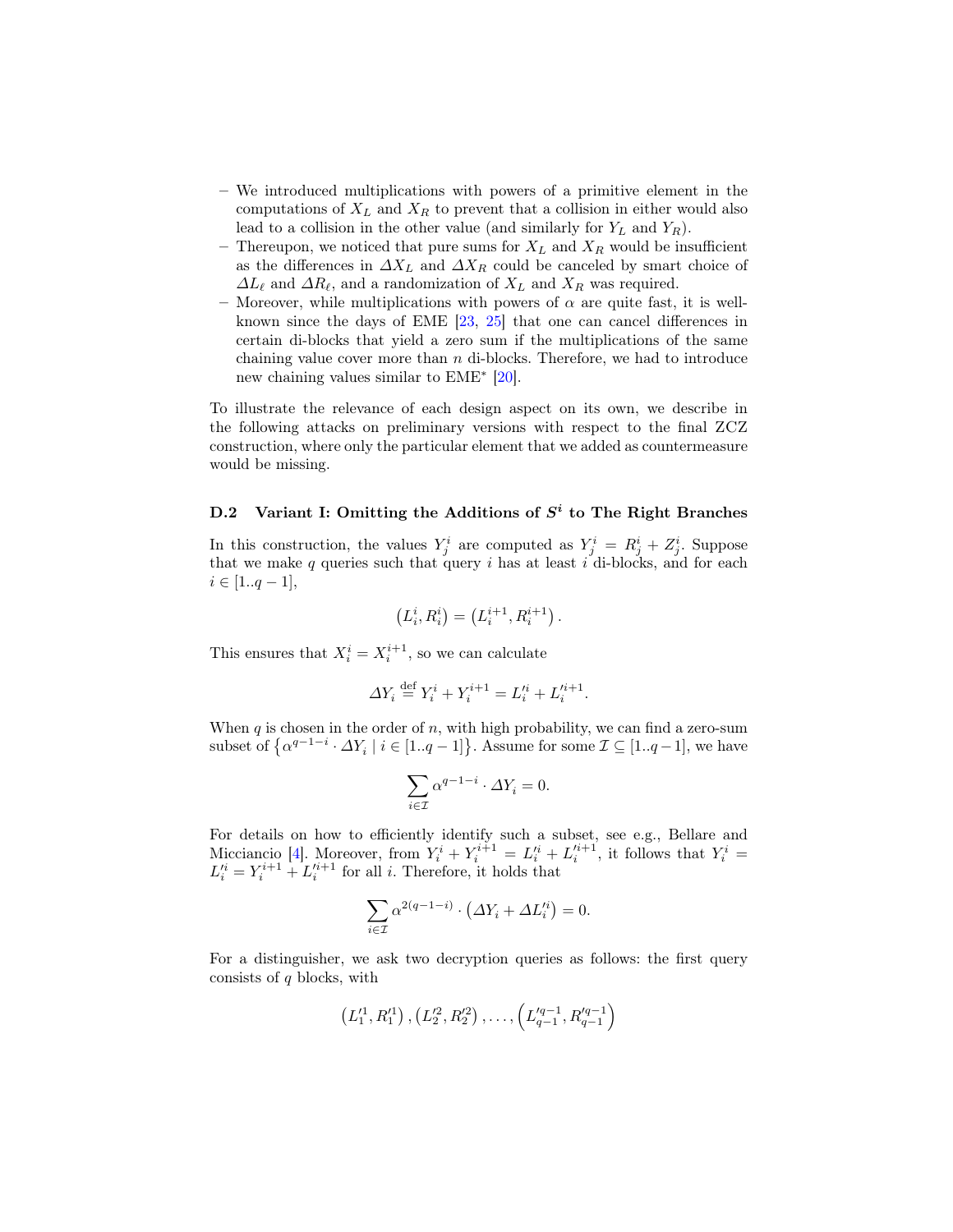as the first  $q-1$  di-blocks; in the second query, for each  $i \in \mathcal{I}$ , the *i*-th di-block is replaced by  $(L_i^{i+1}, R_i^{i+1})$ , and everywhere else, it is identical to the first query. These two queries lead to a collision in both  $(Y^*_{L}^1, Y^*_{R}^1) = (Y^*_{L}^2, Y^*_{R}^2)$ , and hence will result in a collision in the right half of the final plaintext di-block  $(L_{\ell}^1, R_{\ell}^1) = (L_{\ell}^2, R_{\ell}^2).$ 

In contrast to this variant, the adversary cannot control differences in the values  $Y_i$  over different queries with a common prefix in ZCZ. There, the values  $S_i$  cannot efficiently be replicated over different queries. The unknown difference in the values  $S_i$  masks the difference in the values  $Y_i$ , rendering the attack ineffective.

#### D.3 Variant II: Omitting the Multiplications by Powers of  $\alpha$

As a consequence of the attack above, we also derived the values  $S<sup>i</sup>$  and added them to the right branches of all di-blocks but the final one. Still, a number of further attack vectors remained. A clear point in the basic design was that a collision in  $X_L$  would automatically lead to a collision also in  $X_R$ . Subsequently, we added multiplications by powers of a primitive element  $\alpha$  to one of them. Their relevance is outlined in the following attack.

In this variant, the values which means  $X_L^*$  and  $X_R^*$  are computed as

$$
X_L^* = \sum_{i=1}^{\ell} X_i
$$
, and  $X_R^* = \sum_{i=1}^{\ell} X_i + R_i$ ;

the values  $Y_L^*$  and  $Y_R^*$  are computed analogously. Clearly, one can query  $q = 2^{n/2}$ queries which share equal di-blocks  $R_j^i = R_j^k$  for all  $1 \leq i < k \leq q$  and all j. This variant allows then a birthday distinguisher. Given  $2^{n/2}$  queries, the probability is significant that there exist two messages for which  $X^*_{L}^i = X^*_{j}^k$  holds. This event implies  $X^*_{R}^i = X^*_{R}^k$  naturally.

# D.4 Variant III: Omitting the Encryptions from  $(X_L^*, X_R^*)$  and  $(Y_L^*, Y_R^*)$  to  $(X_L, X_R)$  and  $(Y_L, Y_R)$

Having introduced the second element  $Z_i$  for adding and the multiplications with powers of  $\alpha$ , we already had a version that would be almost secure up to the birthday bound. However, we observed soon that an adversary could still choose the values  $(\Delta L_{\ell}, \Delta R_{\ell})$  well such that their differences would cancel those in  $\Delta X_L$  and  $\Delta X_R$  after about  $2^{n/2}$  queries. In the following, we sketch an attack if we would omit the encryptions from from  $(X_L^*, X_R^*)$  and  $(Y_L^*, Y_R^*)$  to  $(X_L, X_R)$ and  $(Y_L, Y_R)$ .

In this construction, it holds that

$$
X_L = \sum_{j=1}^{\ell-1} \alpha^{\ell-1-j} X_j
$$
 and  $X_R = \sum_{j=1}^{\ell-1} (\alpha^2)^{\ell-1-j} (X_j + R_j),$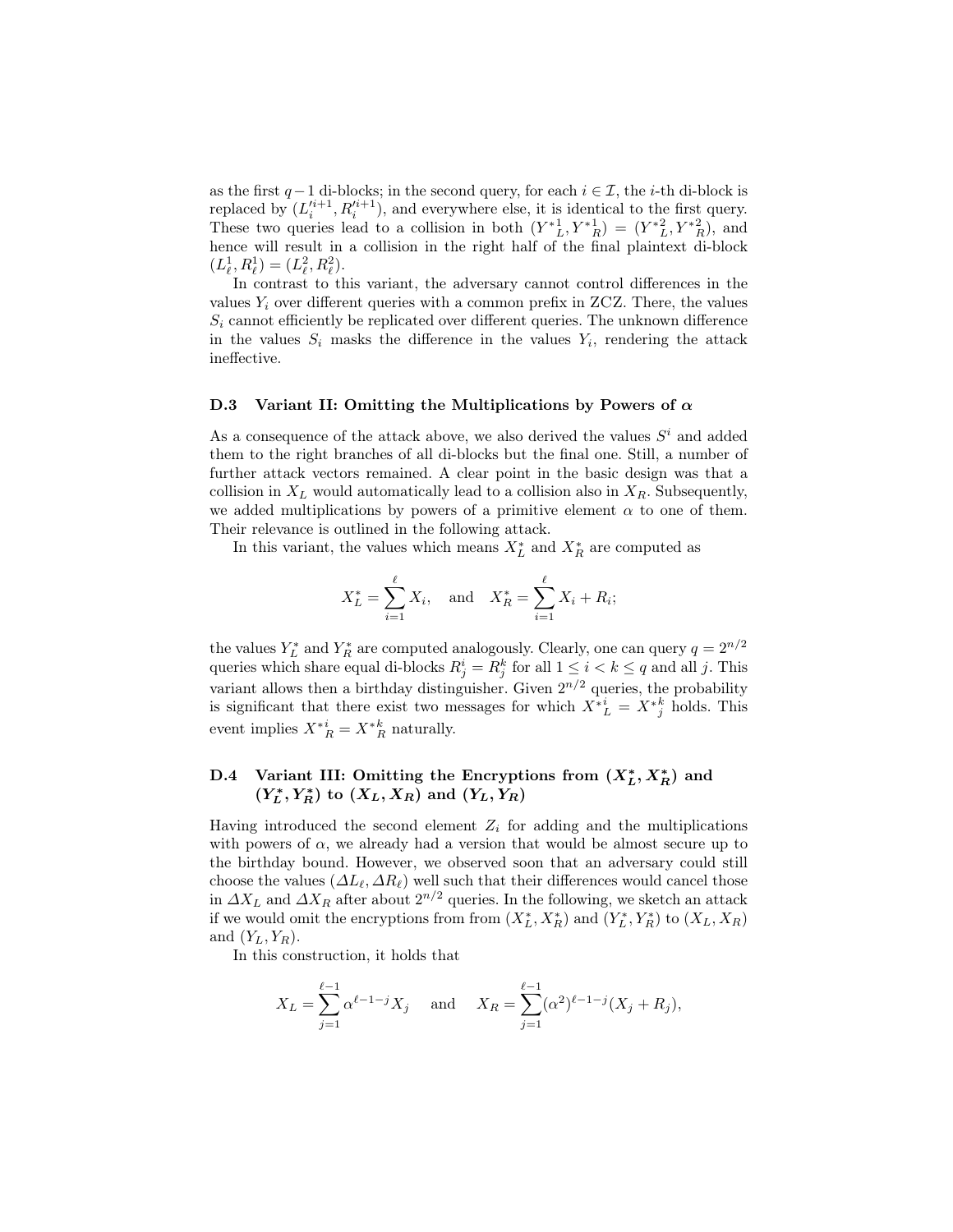which means  $X_L = X_L^*$ ,  $X_R = X_R^*$ ,  $Y_L = Y_L^*$ , and  $Y_R = Y_R^*$ . This construction would allow a birthday distinguisher. Assume, we choose  $q = 2^{n/2}$  messages that possess equal length  $\ell$  and that consist of at least two di-blocks plus the final diblock each. The messages differ from each other in exactly three blocks: the final di-block  $(L^i_\ell, R^i_\ell)$  and some block  $L^i_j$  for some fixed index j. The final di-blocks are chosen so that it holds for every message:

$$
R^i_\ell = \alpha^{2j-j} L^i_\ell = \alpha^j L^i_\ell.
$$

If there exist two messages  $M^i$  and  $M^k$  for which  $\Delta X_j = X_j^i + X_j^k = \Delta L_\ell =$  $L^i_{\ell} + L^k_{\ell}$ , then it holds that

$$
\Delta X_L = \Delta L_{\ell} \text{ and}
$$
  

$$
\Delta X_R = \alpha^{\ell - 1 - j} \Delta X_j = \Delta R_{\ell}.
$$

For this pair of messages  $M^i$  and  $M^k$ , the values  $S^i = S^k$  and  $T^i = T^k$  will be identical, and we obtain collisions in the ciphertexts of all di-blocks whose plaintext di-blocks were equal between both messages. When choosing  $2^{n/2}$  messages, the probability to obtain such a pair becomes significant. However, encrypting the sums  $X_L^*$ ,  $X_R^*$ ,  $Y_L^*$ , and  $Y_R^*$  effectively prevents such distinguishers.

#### D.5 Variant IV: Using  $S_1$  for More Than n Di-Blocks

Finally, there is another attack if one doubles a single chaining value  $S$  for more than n times, as has already been observed by Halevi and Rogaway [\[23\]](#page-32-12) on EME. Here, we discuss its impact on the preliminary version of ZCZ that would have only  $S_1$ .

For messages that consist of more than one chunk (i.e., a sequence of  $n$ non-final di-blocks), we have to derive a new chaining value  $S_i$  for every chunk. Otherwise, a similar attack as for Variant I would be possible also here. For this variant, the values  $Y_j^i$  would be computed as

$$
Y_j^i = R_j^i + Z_j^i + S_1^i,
$$

for all  $1 \leq j \leq \ell - 1$ , and all queries i. For our distinguisher, we can apply the same strategy as in Variant I, and ask q queries of same length  $\ell$ , with  $\ell > 2n+1$ di- blocks, such that the first  $\ell - 1$  di-blocks are always equal over all queries:

$$
(L^i_j, R^i_j) = (L^{i'}_j, R^{i'}_j), \text{ for all } 1 \le i \neq i' \le q, \quad 1 \le j \le \ell - 1.
$$

The queries are pairwise distinct in their final di-block  $(L_{\ell}, R_{\ell})$ . As in the attack on Variant I, the adversary can observe the differences

$$
\varDelta Z^{i,i'}_j=\varDelta Z^i_j+\varDelta Z^{i'}_j
$$

from the differences in the left branches of the di-blocks

$$
\Delta L'_{j}^{i,i'} = \Delta L'_{j}^{i} + \Delta L'_{j}^{i'}.
$$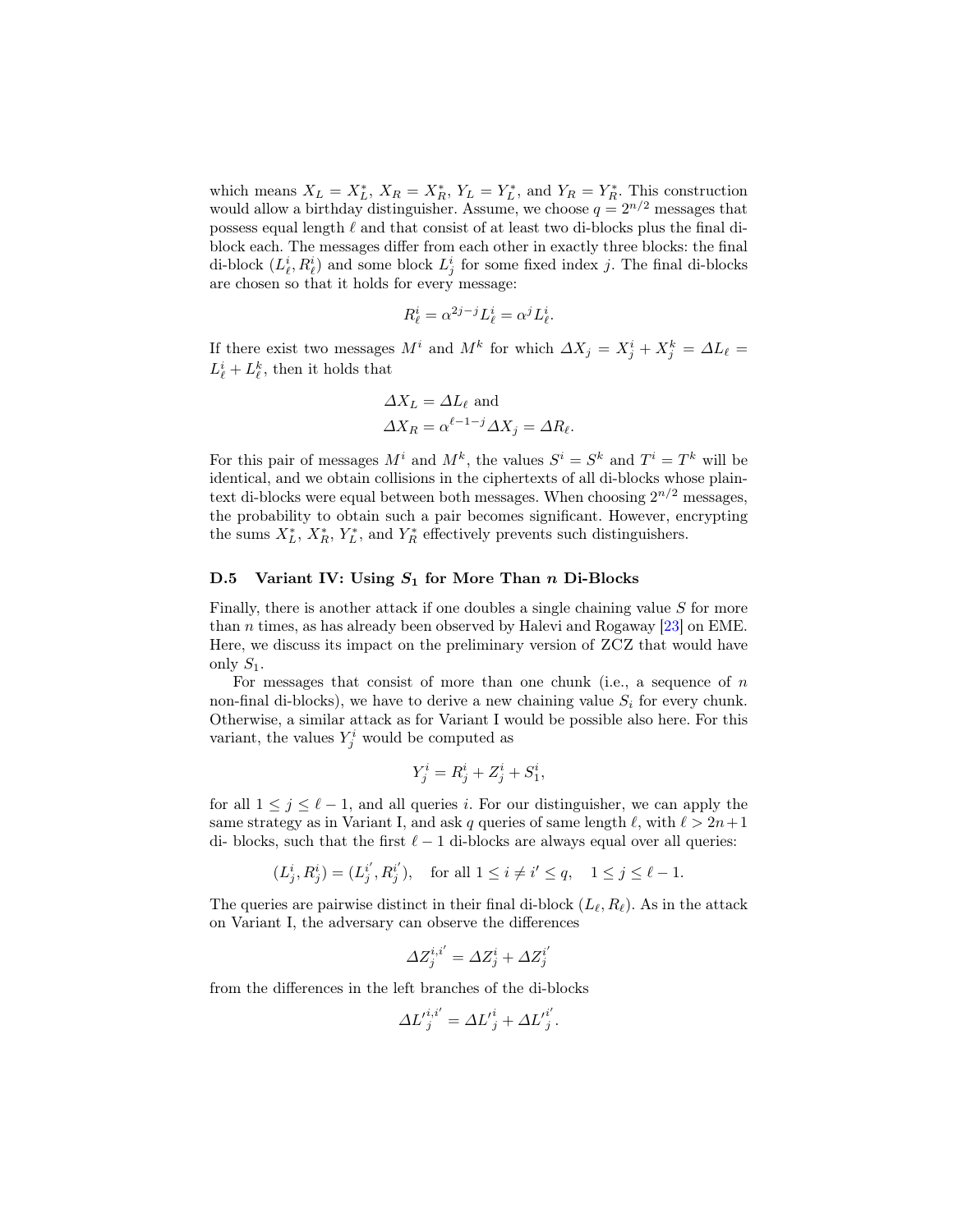Given  $\ell > n + 1$ , there exist subsets of indices  $\mathcal{J} \subseteq \{1, \ldots, n + 1\}$  s.t. it holds:

$$
\sum_{j \in \mathcal{J}} \alpha^{\ell - 1 - j} = 0.
$$

Such sets must exist for this variant, e.g., for the case  $n = 128$  and  $\ell = 130$ , and the primitive polynomial of GCM, one option would be  $\mathcal{J} = \{0, 1, 2, 7, 128\}.$ The concrete set of indices  $\mathcal J$  depends on the chosen primitive polynomial. When j is in the order of  $2n$ , there are about  $2<sup>n</sup>$  choices (since we can multiply any polynomial of degree at most  $n$  to the primitive polynomial) of  $J$ . For a second necessary condition, define  $\Delta W_j^{i,i'} = \alpha^{\ell-1-j} \cdot \Delta Z_j^{i,i'}$ . Then, the second condition is

$$
\sum_{j\in\mathcal{J}}\varDelta W^{i,i'}_j=0.
$$

Among the  $2^n$  choices for  $\mathcal{J}$ , there exists one subset of indices that will also have this second condition fulfilled. To efficiently find a solution for both conditions, the adversary can define 2n-bit values

$$
\left(\varDelta W^{i,i'}_j\,\|\,\alpha^{\ell-1-j}\right)
$$

and find a subset  ${J}^{\prime}$  for which the sum yields  $0^{2n}$  by solving linear equations, analogously to the approach in [\[4\]](#page-30-6). Once the adversary has found it, it holds that

$$
\sum_{j \in \mathcal{J}'} \left( \alpha^{\ell-1-j} \cdot \Delta Y^{i,i'}_j \right) = \underbrace{\sum_{j \in \mathcal{J}'} \left( \alpha^{\ell-1-j} \cdot \Delta Z^{i,i'}_j \right)}_{=0} + \underbrace{\sum_{j \in \mathcal{J}'} \left( \alpha^{\ell-1-j} \cdot \Delta S^{i,i'}_1 \right)}_{=0} = 0.
$$

Note that the adversary can hold the values  $R_j^i$  equal over all queries  $1 \leq i \leq q$ . Since

$$
\sum_{j \in \mathcal{J}} \alpha^{\ell - 1 - j} = 0 \quad \text{ implies that } \quad \sum_{j \in \mathcal{J}} (\alpha^2)^{\ell - 1 - j} = 0,
$$

the collision would affect always both  $X_L^*$  and  $X_R^*$  (or the corresponding values  $Y_L^*$  and  $Y_R^*$  if the attack uses decryption queries). So, the same attack as for Variant I would apply.

Naturally, the strategy of deriving a new chaining value for every chunk of n di-blocks helped protecting against it, as has already been used in  $EME^*$  [\[20\]](#page-31-7) and AEZ [\[25\]](#page-32-0).

### <span id="page-43-0"></span>E Micro-optimizations of the Implementation.

MICRO-OPTIMIZATION OF THE LFSR. The effort for updating the counter  $ctr$ through the schedule can be reduced slightly by storing eight (or up to 32 on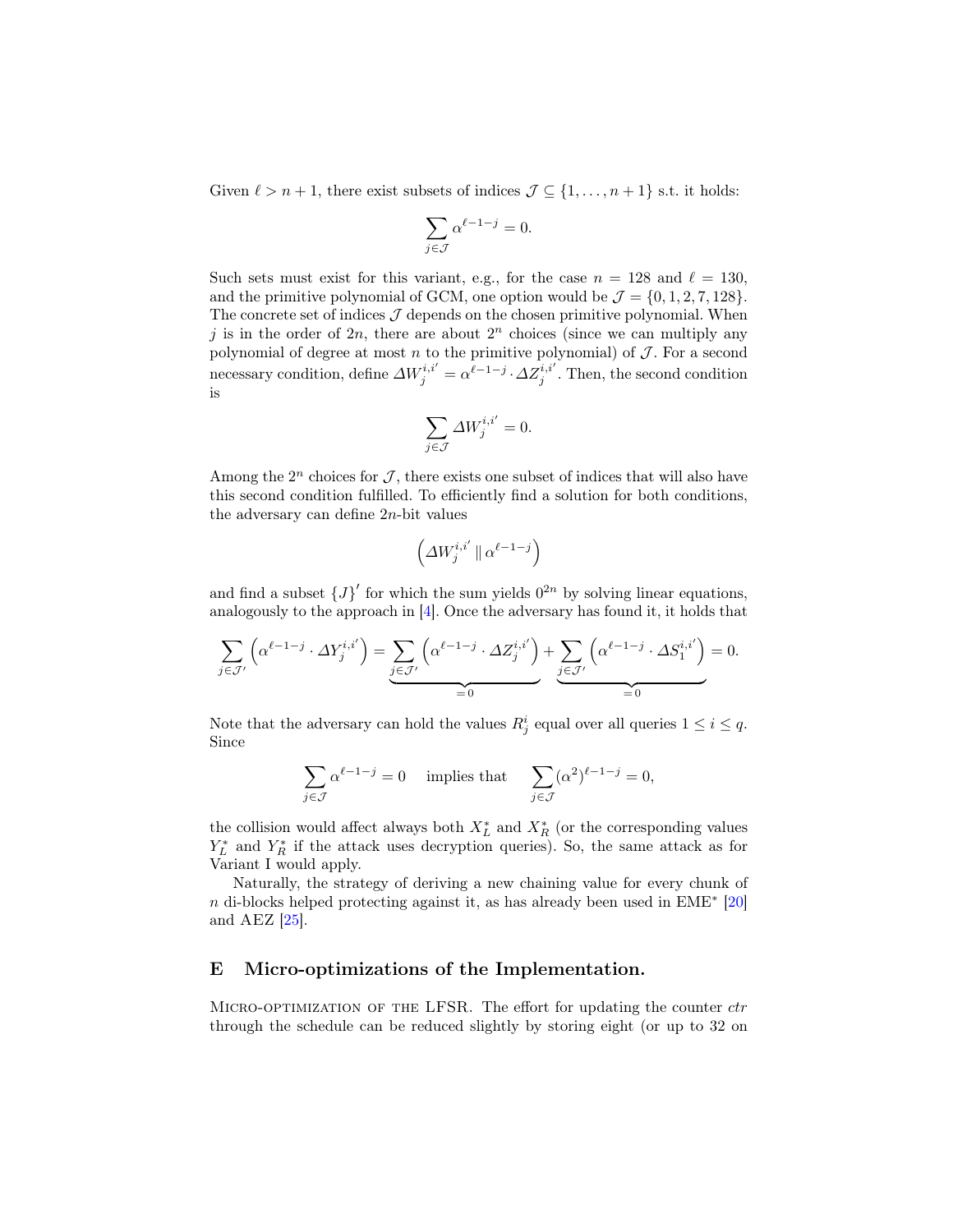```
1 # define vshift_left_64(x, r) _mm_slli_epi64(x, r)
 2 # define vshift_right_64 (x , r) _mm_srli_epi64 (x , r)
 3 # define vshift_bytes_left (x, r) _mm_bslli_si128 (x, r)<br>4 # define clmul (x, y, mask) _mm_clmulepi64_si128 (
 4 # define clmul (x, y, mask) _mm_clmulepi64_si128 (x, y, mask)<br>5 # define REDUCTION_POLYNOMIAL _mm_set_epi32 (0, 0, 0, 135)
 5 #define REDUCTION_POLYNOMIAL
 6
 7 __m128i gf_2_128_double_eight ( __m128i hash , __m128i x [8]) {
             _{--}m128i tmp [8];
 9 tmp [0] = vshift\_right_64 (hash, 56);10 \text{tmp [1]} = \text{vshift\_right\_64} (\text{x [0]}, 57);11 \text{tmp [2]} = \text{vshift\_right_64(x[1], 58)};<br>
12 \text{tmp [3]} = \text{vshift\_right_64(x[2], 59)};\text{tmp [3]} = \text{vshift\_right\_64} (\text{x [2], 59)};13 \text{tmp [4]} = \text{vshift\_right\_64 (x [3], 60)};<br>
\text{tmp [5]} = \text{vshift\_right\_64 (x [4], 61)};14 \text{tmp} [5] = \text{vshift\_right\_64 (x [4], 61)};<br>
\text{tmp} [6] = \text{vshift\_right\_64 (x [5], 62)};
\begin{align*}\n 15 \quad \text{tmp [6]} = \text{vshift\_right\_64 (x [5], 62)}; \\
 16 \quad \text{tmp [7]} = \text{vshift right } 64 (x [6], 63)}. \n \end{align*}tmp [7] = vshift\_right_64(x[6], 63);17
18 \frac{18}{10} \frac{128i \text{ sum}}{10} = vxor_eight(tmp); // sum = tmp [0] xor ... xor tmp [7]
19 - m128i mod = clmul(sum, REDUCTION_POLYNOMIAL, 0x01);<br>20 - m128i sum low = vshift_bytes_left(sum, 8);
            \texttt{__m128i} sum_low = vshift_bytes_leff ( sum, 8);21
22 tmp [0] = vshift_left_64 (hash, 8);<br>23 tmp [1] = vshift left 64 (x[0], 7);
             tmp [1] = vshift\_left_64(x[0], 7);24 tmp [2] = vshift_left_64(x [1], 6);<br>25 tmp [3] = vshift left 64(x [2], 5);
             \text{tmp [3]} = \text{vshift\_left_64 (x [2], 5)};26 tmp [4] = vshift_left_64(x[3], 4);
27 tmp [5] = vshift_left_64(x[4], 3);<br>
28 tmp [6] = vshift_left_64(x[5], 2);
            \text{tmp [6]} = \text{vshift\_left64} ( x [5], 2);29 tmp [7] = vshift\_left_64(x[6], 1);30
31 sum = vxor_eight (tmp); // sum = tmp [0] xor ... xor tmp [7]
32 // sum xor sum_low xor mod xor x[7]<br>33 return vxor4(sum, sum_low, mod, x[7]
            return vxor4 ( sum, sum_low, mod, x [7]);
34 }
```
256-bit registers) multiple subsequent values of the least-significant byte of the counter *ctr*. Then, one can process them at once in one AVX register. Moreover, we can observe that eight iterations of the LFSR can be parallelized almost fully. Given  $\mathbb{F}_2^8 \ni x^r = (x_7 \parallel \ldots \parallel x_0)$ , we can precompute three values and compute thereupon eight words in parallel with a single shift per word:

$$
y = (x^r \oplus (x^r \ll 2)) \land \text{OxFF},
$$

$$
z = y \oplus (y \gg 6),
$$

$$
w = (x^r \ll 8) || z,
$$

$$
x^{r+i} = \text{LFSR}_2^i(x) = (w \gg (8-i)) \land \text{OxFF, for } 1 \le i \le 8.
$$

A similar procedure would be applicable for LFSR3, but irrelevant for our purposes since we store the fixed secret part  $K$  in TK<sub>3</sub>.

Micro-optimization of the Doublings. A potentially very old trick allows to parallelize the doublings (and similarly, the multiplications with four) in the middle layer. Consider  $X_L^*$  as an example in the following. Instead of updating  $X_L^* = (\alpha \cdot X_L^*) \oplus X_i$  sequentially for  $1 \leq i < \ell$ , we can multiply eight subsequent values  $X_i, \ldots, X_{i+8}$  to compute the summands of the following in parallel:

$$
X_L^* = \alpha^8 \cdot X_L^* + \alpha^7 \cdot X_1 + \dots + \alpha \cdot X_7 + X_8.
$$